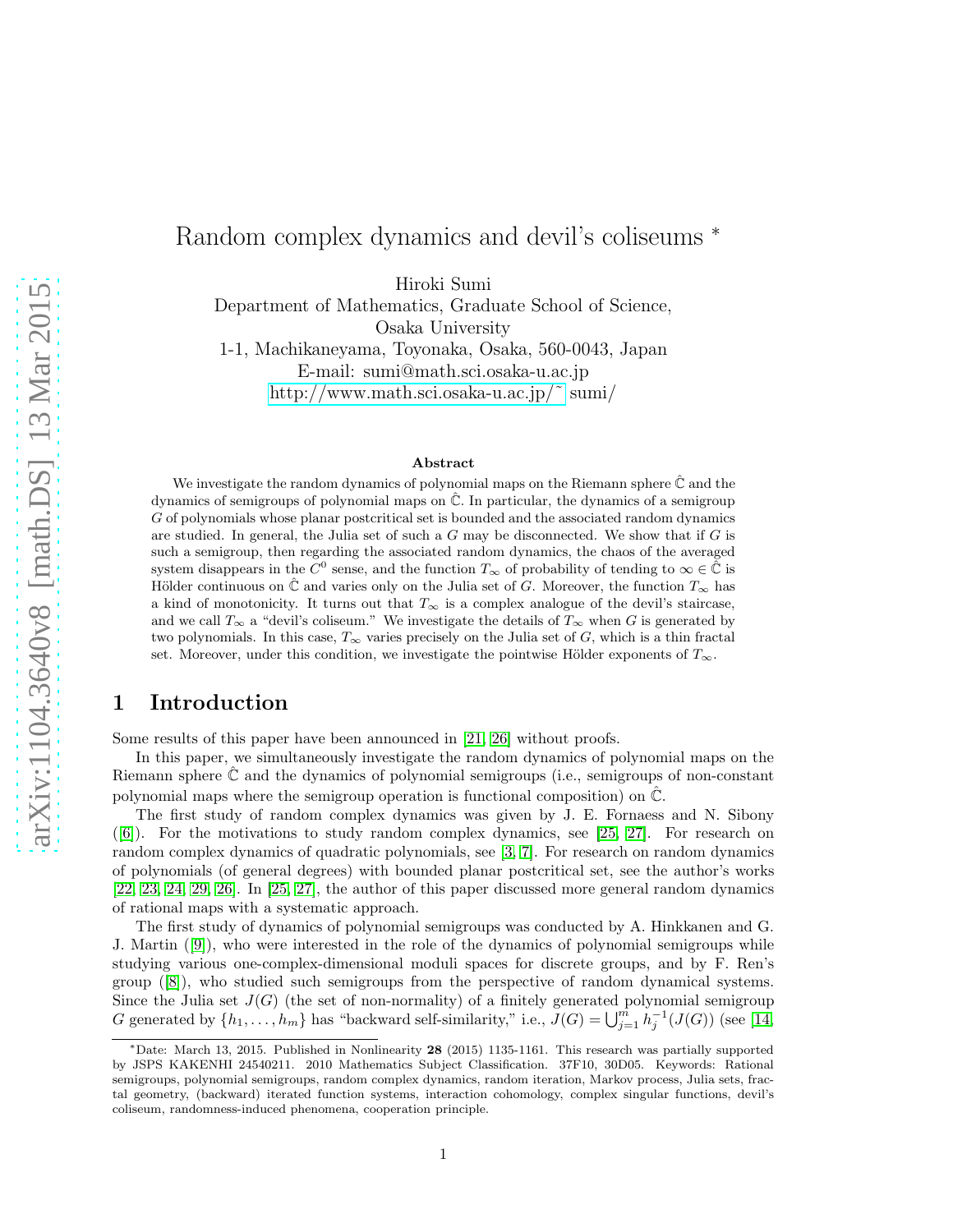Lemma 1.1.4]), the study of the dynamics of rational semigroups can be regarded as the study of "backward iterated function systems," and also as a generalization of the study of self-similar sets in fractal geometry. For recent work on the dynamics of polynomial semigroups, see [\[14\]](#page-23-8)–[\[27\]](#page-24-2), [\[13,](#page-23-9) [28,](#page-24-5) [29,](#page-24-4) [30\]](#page-24-6).

In order to consider the random dynamics of a family of polynomials on  $\hat{\mathbb{C}}$ , for each  $z \in \hat{\mathbb{C}}$ , let  $T_{\infty}(z)$  be the probability of tending to  $\infty \in \mathbb{C}$  starting with the initial value  $z \in \mathbb{C}$ . Note that in the usual iteration dynamics of a single polynomial f with deg(f)  $\geq$  2, the function  $T_{\infty}$  is equal to the constant 1 in the basin of infinity, and  $T_{\infty}$  is equal to the constant 0 in the filled-in Julia set of f. Thus  $T_{\infty}$  is not continuous at any point in the Julia set of f. However, we see the following main results of this paper.

#### Main Results (rough statements).

- (I) If the planar postcritical set (see section [2\)](#page-2-0) of the associated polynomial semigroup  $G$  of a random dynamical system of complex polynomials is bounded and the Julia set of G is disconnected, then the "Julia set" and the chaos of the averaged system disappears in the " $C^{0}$ " sense, the function  $T_{\infty} : \hat{\mathbb{C}} \to [0,1]$  is Hölder continuous on  $\hat{\mathbb{C}}$  (i.e., there exist constants  $C > 0$  and  $0 < \alpha < 1$  such that  $|T_\infty(z_1) - T_\infty(z_2)| \leq C d(z_1, z_2)^\alpha$  for each  $z_1, z_2 \in \hat{\mathbb{C}}$ ), and  $T_{\infty}$  has a kind of monotonicity (e.g., if  $J_1$  and  $J_2$  are two connected components of the Julia set of G and  $J_1$  is included in a bounded connected component of  $\mathbb{C} \setminus J_2$ , then  $\max_{z \in J_1} T_{\infty}(z) \le \min_{z \in J_2} T_{\infty}(z)$ ). (For the precise statement, see Theorem [2.4.](#page-5-0))
- (II) Under certain conditions  $T_{\infty}$  has some singular properties (for instance, it varies only on a thin fractal set, the so-called Julia set of the associated polynomial semigroup  $G$ , and for almost every point  $z_0$  in the Julia set of G with respect to a nice "invariant measure", the function  $T_{\infty}$  is not differentiable at  $z_0$ , and this function is a complex analogue of the devil's staircase (Cantor function) or Lebesgue's singular functions (see Theorems [2.11,](#page-7-0) [2.12,](#page-8-0) Example [5.4\)](#page-22-0). (For the definition of the devil's staircase and Lebesgue's singular functions, see [\[31\]](#page-24-7).) Also, the pointwise Hölder exponents of  $T_{\infty}$  are investigated. Note that we do not assume hyperbolicity in Theorem [2.11,](#page-7-0) while in the previous result [\[25,](#page-24-1) Theorem 3.82], it is assumed that  $G$  is hyperbolic.

Graphs of  $T_{\infty}$  are illustrated in [\[25\]](#page-24-1). Thus even though the chaos of the averaged system disappears, the system has new kind of complexity. These are new phenomena which cannot hold in the usual iteration dynamics of a single polynomial. Such phenomena in random dynamical systems are called "randomness-induced phenomena". To explain the detail of the above result, we first remark that these well-known singular functions (the devil's staircase and Lebesgue's singular functions) defined on [0, 1] can be redefined by using random dynamical systems on  $\mathbb R$  as follows (see [\[25,](#page-24-1) [26\]](#page-24-0)). Let  $f_1(x) := 3x, f_2(x) := 3(x-1)+1$   $(x \in \mathbb{R})$  and we consider the random dynamical system on R such that at every step we choose  $f_1$  with probability  $1/2$  and  $f_2$  with probability 1/2. We set  $\mathbb{R} := \mathbb{R} \cup \{\pm \infty\}$ . We denote by  $T_{+\infty}(x)$  the probability of tending to  $+\infty \in \mathbb{R}$  starting with the initial value  $x \in \mathbb{R}$ . Then, we can see that the function  $T_{+\infty}|_{[0,1]} : [0,1] \to [0,1]$  is equal to the devil's staircase. Similarly, let  $g_1(x) := 2x, g_2(x) := 2(x - 1) + 1$   $(x \in \mathbb{R})$  and let  $0 < a < 1$  be a constant. We consider the random dynamical system on R such that at every step we choose the map  $g_1$  with probability a and the map  $g_2$  with probability  $1 - a$ . Let  $T_{+\infty,a}(x)$  be the probability of tending to  $+\infty$  starting with the initial value  $x \in \mathbb{R}$ . Then, we can see that the function  $T_{+\infty,a}|_{[0,1]}:[0,1]\to[0,1]$  is equal to Lebesgue's singular function  $L_a$  with respect to the parameter a provided  $a \neq 1/2$ . From the above point of view, the function  $T_{\infty} : \mathbb{C} \to [0,1]$  is a complex analogue of the devil's staircase and Lebesgue's singular functions. We call  $T_{\infty}$  a "devil's coliseum"([\[25,](#page-24-1) [27\]](#page-24-2)) .

We also explain why we focus on polynomial semigroups with bounded planar postcritical set. A polynomial semigroup  $G$  is said to be postcritically bounded if the planar postcritical set of  $G$  is bounded. It is well-known that if  $g \in \mathcal{P}$ , where  $\mathcal P$  denotes the set of polynomials of degree two or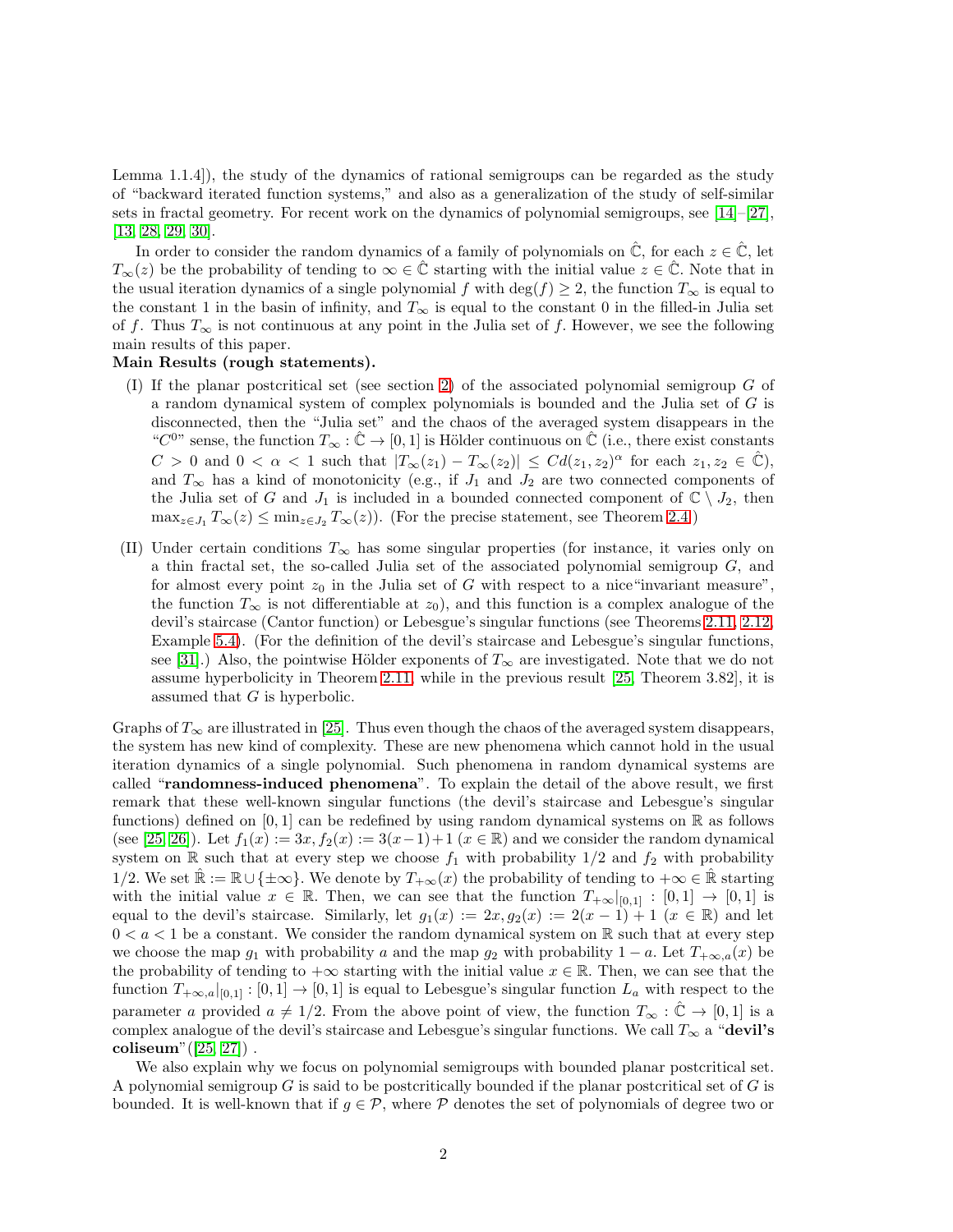more, then  $J(g)$  is connected if and only if the semigroup  $\{g^n \mid n \in \mathbb{N}\}\$  is postcritically bounded. However, we remark that there are many examples of elements of postcritically bounded polynomial semigroup G with  $G \subset \mathcal{P}$  such that the Julia set of G is disconnected (see section [5,](#page-21-0) [\[22,](#page-23-4) [24\]](#page-24-3)). In fact, it is easy to construct such examples by using [\(1\)](#page-3-0) in section [2,](#page-2-0) and many systematic studies on the dynamics of postcritically bounded polynomial semigroups G with  $G \subset \mathcal{P}$  are given in [\[22,](#page-23-4) [23,](#page-23-5) [24,](#page-24-3) [13,](#page-23-9) [20\]](#page-23-10). Thus we are very interested in the new phenomena regarding the dynamics of postcritically bounded polynomial semigroups.

One of the purposes of this paper is to combine the study of the dynamics of postcritically bounded polynomial semigroups with disconnected Julia set and the study of random dynamics of polynomials. To prove Main Result (I) (Theorem [2.4\)](#page-5-0), we need the following result from [\[25,](#page-24-1) Theorem 3.15] and [\[27,](#page-24-2) Theorem 1.9]: For a random dynamical system of complex polynomials generated by finitely many elements in  $P$ , if the kernel Julia set  $J_{\text{ker}}(G) := \bigcap_{g \in G_{\tau}} g^{-1}(J(G))$  of the associated polynomial semigroup G is empty, then  $T_{\infty}$  is Hölder continuous on  $\hat{\mathbb{C}}$  and there exists a finite dimensional subspace U of the space  $C(\hat{C})$  of continuous functions on  $\hat{C}$  with  $M(U) = U$ , where  $M$  denotes the transition operator of the system (see section [2\)](#page-2-0), and a bounded operator  $\pi: C(\hat{\mathbb{C}}) \to U$  such that  $M^n(\varphi - \pi(\varphi)) \to 0$  in  $C(\hat{\mathbb{C}})$  as  $n \to \infty$  for each  $\varphi \in C(\hat{\mathbb{C}})$ . Therefore, to prove Main Result (I) (Theorem [2.4\)](#page-5-0), it is an important key to prove that if G with  $G \subset \mathcal{P}$  is postcritically bounded and the Julia set of G is disconnected, then  $J_{\text{ker}}(G) = \emptyset$ , which is proved in Lemma [4.1](#page-10-0) of this paper. In order to prove the monotonicity of  $T_{\infty}$  and statements [4](#page-5-1) and [5](#page-5-2) of Theorem [2.4,](#page-5-0) we combine the idea from [\[25\]](#page-24-1) and new careful observations on the dynamics of postcritically bounded polynomial semigroup G with disconnected Julia set.

Main Result (II) (Theorem [2.11\)](#page-7-0) means that even though the chaos of the averaged system disappears in the  $C^0$  sense as in Main Result (I), it can remain in the  $C^{\alpha}$  sense with some  $\alpha \in (0,1)$ , where  $C^{\alpha}$  denotes the space of  $\alpha$ -Hölder continuous functions. From these, we can say that we have a gradation between chaos and order. In the proof (section [4\)](#page-10-1) of Main Result (II) (Theorem [2.11\)](#page-7-0), we use Birkhoff's ergodic theorem, potential theory, the Koebe distortion theorem, and some observations([\[22\]](#page-23-4)) about the space of all connected components of  $J(G)$  and the Julia set of the associated real affine semigroup.

We also prove several results on 2- or 3-generator postcritically bounded polynomial semigroups with disconnected Julia set and associated random dynamics (see Theorem [2.12,](#page-8-0) [2.15,](#page-9-0) Corollary [2.16,](#page-9-1) Remark [2.17\)](#page-9-2). In order to prove the results on 2- or 3-generator postcritically bounded polynomial semigroups G with disconnected Julia set and associated random dynamics, we need the idea of the nerves of backward images of  $J(G)$  under elements of G and their inverse limit from [\[20\]](#page-23-10), which are related to certain kind of cohomology groups introduced by the author.

In section [2,](#page-2-0) we give the details of the main results. In section [3,](#page-10-2) we explain the known results and tools to prove the main results. In section [4,](#page-10-1) we prove the main results. In section [5,](#page-21-0) we give some examples.

Acknowledgment: The author thanks Rich Stankewitz for valuable comments. The author also thanks the referee for checking the manuscript carefully and giving the author some valuable comments.

## <span id="page-2-0"></span>2 Main results

In this section, we give the details of the main results.

A polynomial semigroup is a semigroup generated by a family of non-constant polynomial maps on the Riemann sphere  $\tilde{\mathbb{C}}$  with the semigroup operation being functional composition([\[9,](#page-23-6) [8\]](#page-23-7)). We set  $\mathcal{P} := \{g : \mathbb{C} \to \mathbb{C} \mid g \text{ is a polynomial, } \deg(g) \geq 2\}$  endowed with the distance  $\kappa$  which is defined by  $\kappa(f,g) := \sup_{z \in \hat{\mathbb{C}}} d(f(z), g(z))$ , where d denotes the spherical distance on  $\hat{\mathbb{C}}$ . Note that  $g_n \to g$  in P if and only if (i) deg $(g_n) = \deg(g)$  for each large n, and (ii) the coefficients of  $g_n$ converge appropriately to the coefficients of g ([\[1\]](#page-22-1)). Also, setting  $\mathcal{P}_n := \{g \in \mathcal{P} \mid \deg(g) = n\}$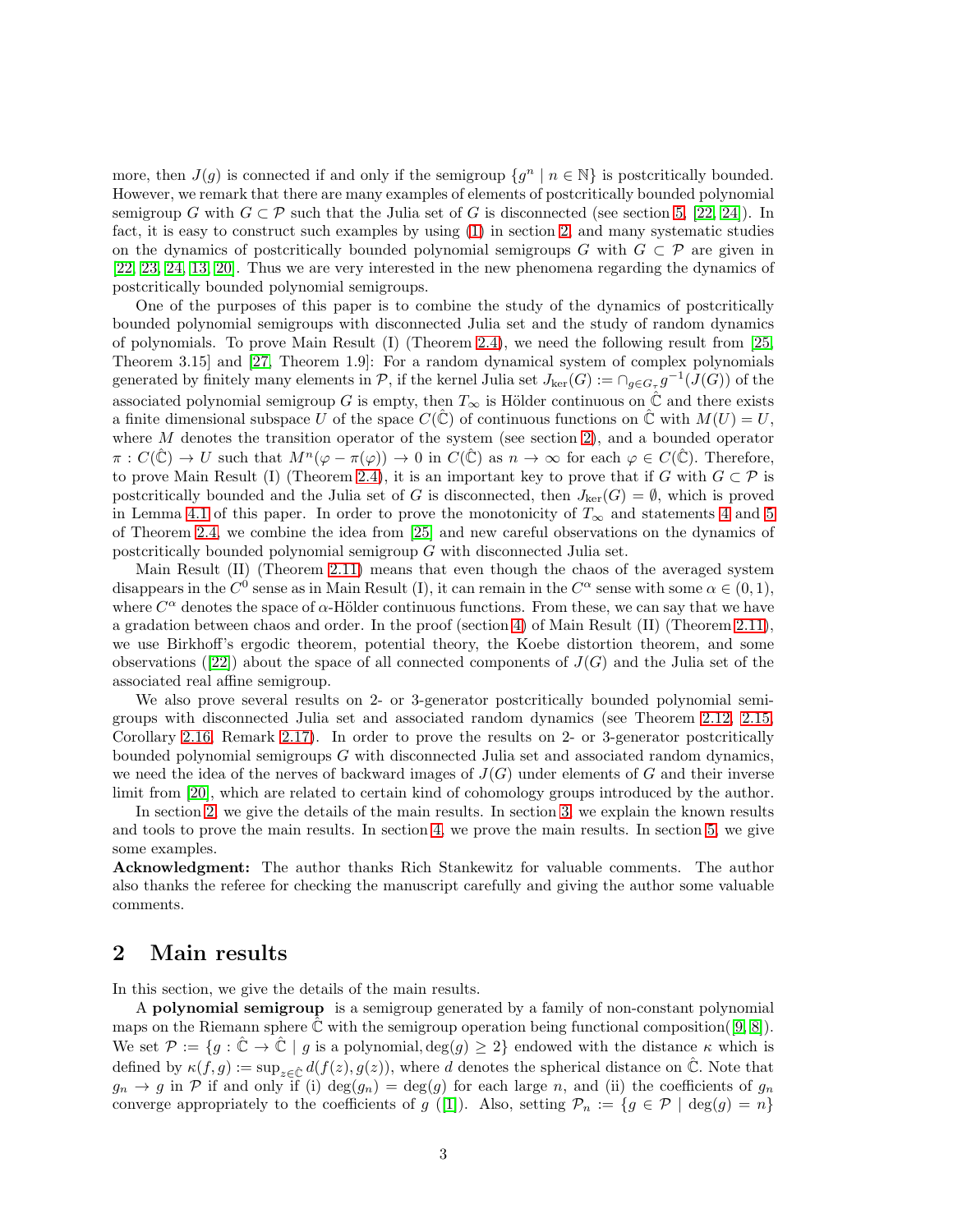for each  $n \geq 2$ , we have that  $\mathcal{P}_n$  is a connected, open and closed subset of  $\mathcal{P}, \mathcal{P}_n$  is a connected component of P, and  $\mathcal{P}_n \cong (\mathbb{C} \setminus \{0\}) \times \mathbb{C}^n$  ([\[1\]](#page-22-1)). For a polynomial semigroup G, we denote by  $F(G)$ the Fatou set of G, which is defined to be the maximal open subset of  $\mathbb C$  where G is equicontinuous with respect to the spherical distance on  $\mathbb C$  (for the definition of equicontinuity, see [\[1,](#page-22-1) Definition 3.11). We call  $J(G) := \hat{\mathbb{C}} \setminus F(G)$  the Julia set of G. For fundamental properties on the Fatou sets and Julia sets, see [\[9,](#page-23-6) [16\]](#page-23-11). The Julia set is backward invariant under each element  $h \in G$ , but might not be forward invariant. This is a difficulty of the theory of rational semigroups. Nevertheless, we "utilize" this to investigate the associated random complex dynamics. For a non-empty subset  $\Lambda$  of P, we denote by  $\langle \Lambda \rangle$  the polynomial semigroup generated by  $\Lambda$ . Thus  $\langle \Lambda \rangle = \{h_1 \circ \cdots \circ h_m \mid m \in \mathbb{N}, h_1, \ldots, h_m \in \Lambda\}.$  For finitely many polynomial maps  $g_1, \ldots, g_m$ , we denote by  $\langle g_1, \ldots, g_m \rangle$  the polynomial semigroup generated by  $\{g_1, \ldots, g_m\}$ . For a polynomial map g, we set  $F(g) := F(\langle g \rangle)$  and  $J(g) := J(\langle g \rangle)$ . For a polynomial semigroup G, we set  $G^* := G \cup \{Id\},$ where Id denotes the identity map. For a polynomial semigroup G and a subset A of  $\hat{\mathbb{C}}$ , we set  $G(A) := \bigcup_{g \in G} g(A)$  and  $G^{-1}(A) := \bigcup_{g \in G} g^{-1}(A)$ .

For a polynomial semigroup G, we set  $\hat{K}(G) := \{z \in \mathbb{C} \mid G(\{z\})\}$  is bounded in  $\mathbb{C}\}$ . This is called the **smallest filled-in Julia set** of G. For a polynomial  $g \in \mathcal{P}$ , we set  $K(g) := K(\langle g \rangle)$ . For a polynomial semigroup G, we set  $P(G) := \bigcup_{g \in G} \{z \in \hat{\mathbb{C}} \mid z \text{ is a critical value of } g : \hat{\mathbb{C}} \to \hat{\mathbb{C}}\}.$  This is called the **postcritical set** of G. Note that if  $G = \langle \Lambda \rangle$ , then

<span id="page-3-0"></span>
$$
P(G) = \overline{G^*(\bigcup_{h \in \Lambda} \{z \in \hat{\mathbb{C}} \mid z \text{ is a critical value of } h : \hat{\mathbb{C}} \to \hat{\mathbb{C}}\})}.
$$
 (1)

Thus for each  $g \in G$ ,  $g(P(G)) \subset P(G)$ . For a polynomial semigroup G, we set  $P^*(G) := P(G) \setminus \{\infty\}$ . This is called the **planar postcritical set** of  $G$ . A polynomial semigroup  $G$  is said to be **postcrit**ically bounded if  $P^*(G)$  is bounded in  $\mathbb C$ . We denote by G the set of all postcritically bounded polynomial semigroups G with  $G \subset \mathcal{P}$ . Moreover, we set  $\mathcal{G}_{dis} := \{G \in \mathcal{G} \mid J(G) \text{ is disconnected}\}.$ It is well-known that if  $g \in \mathcal{P}$ , then  $J(g)$  is connected if and only if  $\langle g \rangle \in \mathcal{G}$ . However, we remark that there are many examples of elements of  $\mathcal{G}_{dis}$  (see section [5,](#page-21-0) [\[22,](#page-23-4) [24\]](#page-24-3)). In fact, it is easy to construct such examples by using [\(1\)](#page-3-0), and many systematic studies on the dynamics of semigroups G in G or  $\mathcal{G}_{dis}$  are given in [\[22,](#page-23-4) [23,](#page-23-5) [24,](#page-24-3) [13,](#page-23-9) [20\]](#page-23-10). Thus we are very interested in the new phenomena on  $\mathcal{G}_{dis}$ . It is very natural to ask "what happens for a  $G \in \mathcal{G}_{dis}$  and the associated random dynamics?" "How can we classify the elements G in  $\mathcal{G}_{dis}$  in terms of the dynamics of G and the associated random dynamics?"

For a polynomial semigroup G with  $\infty \in F(G)$ , we denote by  $F_{\infty}(G)$  the connected component of  $F(G)$  containing  $\infty$ . Note that if G is generated by a compact subset of P, then  $\infty \in F(G)$ . For a polynomial  $g \in \mathcal{P}$ , we set  $F_{\infty}(g) := F_{\infty}(\langle g \rangle)$ .

For a non-empty subset A of  $\hat{\mathbb{C}}$  and a point  $z \in \hat{\mathbb{C}}$ , we set  $d(z, A) := \inf_{a \in A} d(z, a)$ , where d is the spherical distance. For a non-empty subset A of  $\hat{\mathbb{C}}$  and a positive number r, we set  $B(A, r) := \{z \in \hat{\mathbb{C}} \mid d(z, A) < r\}.$  For a non-empty subset A of  $\mathbb{C}$ , we set  $d_e(z, A) := \inf_{a \in A} |z - a|$ . For a non-empty subset A of C and a positive number r, we set  $D(A, r) := \{z \in \mathbb{C} \mid d_e(z, A) < r\}.$ 

For a metric space X, let  $\mathfrak{M}_1(X)$  be the space of all Borel probability measures on X endowed with the topology induced by the weak convergence (thus  $\mu_n \to \mu$  in  $\mathfrak{M}_1(X)$  if and only if  $\int \varphi d\mu_n \to$  $\int \varphi d\mu$  for each bounded continuous function  $\varphi: X \to \mathbb{R}$ . Note that if X is a compact metric space, then  $\mathfrak{M}_1(X)$  is compact and metrizable. For each  $\tau \in \mathfrak{M}_1(X)$ , we denote by supp  $\tau$  the topological support of  $\tau$ . Let  $\mathfrak{M}_{1,c}(X)$  be the space of all Borel probability measures  $\tau$  on X such that  $\text{supp}\,\tau$  is compact.

Let  $\tau \in \mathfrak{M}_1(\mathcal{P})$ . In the following, we consider the independent and identically-distributed random dynamical system on  $\mathbb C$  such that at every step we choose a polynomial map according to the probability distribution  $\tau$  ([\[25\]](#page-24-1)). This determines a time-discrete Markov process with timehomogeneous transition probabilities on the phase space  $\hat{\mathbb{C}}$  such that for each  $x \in \hat{\mathbb{C}}$  and each Borel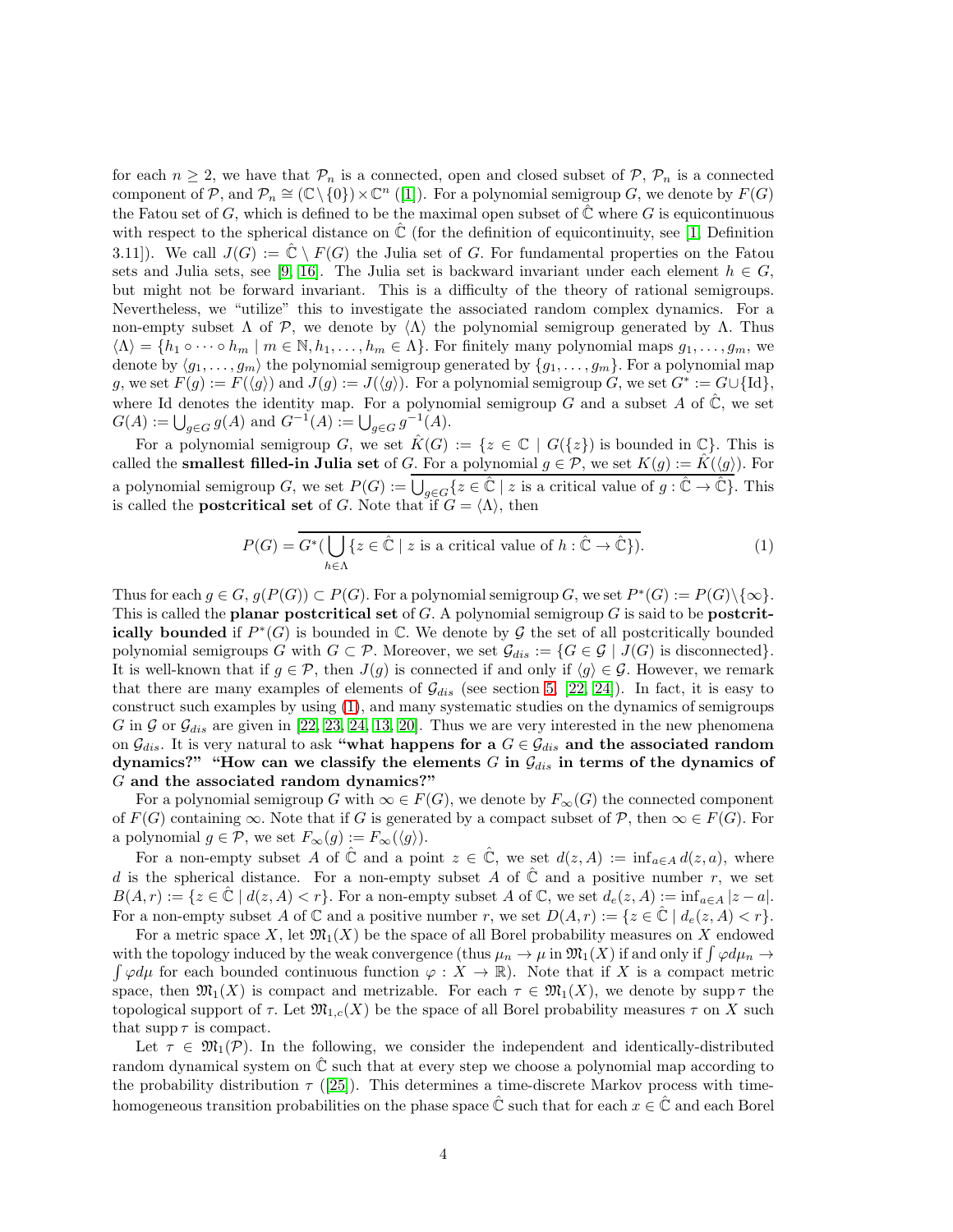subset A of  $\hat{\mathbb{C}}$ , the transition probability  $p(x, A)$  from x to A is equal to  $\tau(\lbrace g \in \mathcal{P} \mid g(x) \in A \rbrace)$ . We set  $\Gamma_{\tau} := \text{supp } \tau$  and  $X_{\tau} := (\text{supp } \tau)^{\mathbb{N}}$ . We set  $\tilde{\tau} := \otimes_{j=1}^{\infty} \tau$ . This is the unique Borel probability measure on  $\mathcal{P}^{\mathbb{N}}$  such that, for each  $n \in \mathbb{N}$ , if  $A_1, A_2, \ldots, A_n$  are Borel subsets of  $\mathcal{P}$ , then  $\tilde{\tau}(A_1\times A_2\times\cdots\times A_n\times \mathcal{P}\times \mathcal{P}\cdots)=\prod_{j=1}^n \tau(A_j).$  Note that supp  $\tilde{\tau}=X_{\tau}.$  Let  $G_{\tau}$  be the polynomial semigroup generated by the polynomials contained in supp  $\tau$ . We set  $C(\hat{\mathbb{C}}) := \{ \varphi : \hat{\mathbb{C}} \to \mathbb{C} \mid \varphi$ is continuous} endowed with the supremum norm. We define an operator  $M_\tau : C(\hat{\mathbb{C}}) \to C(\hat{\mathbb{C}})$  by  $M_{\tau}(\varphi)(z) := \int_{\mathcal{P}} \varphi(g(z)) d\tau(g)$ . This  $M_{\tau}$  is called the transition operator of the random dynamical system associated with  $\tau$ . Moreover, we denote by  $M^*_{\tau}: \mathcal{M}_1(\hat{\mathbb{C}}) \to \mathcal{M}_1(\hat{\mathbb{C}})$  the dual of  $M_{\tau}$  (thus  $\int_{\hat{\mathbb{C}}}\varphi(z)d(M^*_{\tau}(\mu))(z) = \int_{\hat{\mathbb{C}}}M_{\tau}(\varphi)(z)d\mu(z)$  for each  $\mu \in \mathfrak{M}_1(\hat{\mathbb{C}}), \varphi \in C(\hat{\mathbb{C}})$ ). Note that for each  $z \in \hat{\mathbb{C}}$ ,  $M^*_{\tau}(\delta_z) = \int_{\mathcal{P}} \delta_{g(z)} d\tau(g)$ . Hence  $M^*_{\tau}$  can be regarded as the **averaged map** of elements of supp  $\tau$  with respect to  $\tau$ . We denote by  $F_{meas}(\tau)$  the set of all  $\mu \in \mathcal{M}_1(\mathbb{C})$  satisfying the following: There exists a neighborhood B of  $\mu$  in  $\mathcal{M}_1(\hat{\mathbb{C}})$  such that  $\{(M^*_\tau)^n : B \to \mathcal{M}_1(\hat{\mathbb{C}})\}_{n\in\mathbb{N}}$ is equicontinuous on B. Moreover, we set  $J_{meas}(\tau) := \mathcal{M}_1(\hat{\mathbb{C}}) \setminus F_{meas}(\tau)$ . We remark that if  $h \in \mathcal{P}$  and  $\tau = \delta_h$  (the Dirac measure at h), then  $J_{meas}(\tau) \neq \emptyset$ . In fact, by embedding  $\hat{\mathbb{C}}$  into  $\mathcal{M}_1(\hat{\mathbb{C}})$  under the map  $z \mapsto \delta_z$ , we have  $J(h) \subset J_{meas}(\tau)$ . However, we will see later that for any  $\tau \in \mathfrak{M}_{1,c}(\mathcal{P})$  with  $G_{\tau} \in \mathcal{G}_{dis}, J_{meas}(\tau) = \emptyset$  (Theorem [2.4\)](#page-5-0).

Let G be a rational semigroup. We say that a non-empty compact subset K of  $\hat{\mathbb{C}}$  is a minimal set for  $(G, \mathbb{C})$  if K is minimal in the space  $\{L \mid L$  is a non-empty compact subset of  $\mathbb{C}, \forall g \in G, g(L) \subset$  $L$  with respect to inclusion. We set  $\text{Min}(G, \hat{C}) := \{K \mid K \text{ is a minimal set for } (G, \hat{C})\}$ . Note that by Zorn's lemma,  $\text{Min}(G, \hat{C}) \neq \emptyset$ . For any  $\gamma = (\gamma_1, \gamma_2, \dots, \in \mathcal{P}^{\mathbb{N}}$  and any  $n, m \in \mathbb{N}$  with  $n > m$ , we set  $\gamma_{n,m} := \gamma_n \circ \cdots \circ \gamma_m$ . Let  $\tau \in \mathfrak{M}_1(\mathcal{P})$  and let A be a non-empty subset of  $\hat{\mathbb{C}}$ . For any  $z \in \hat{\mathbb{C}}$ , we set  $T_{A,\tau}(z) := \tilde{\tau}(\{\gamma = (\gamma_1, \gamma_2, \ldots) \in \mathcal{P}^{\mathbb{N}} \mid d(\gamma_{n,1}(z), A) \to 0, \text{ as } n \to \infty\}).$  This is nothing else but the probability of tending to A starting with the initial value  $z \in \hat{\mathbb{C}}$  regarding the random dynamics on  $\ddot{\mathbb{C}}$  such that at every step we choose a polynomial according to  $\tau$ . Moreover, for a point  $a \in \mathbb{C}$ , wet set  $T_{a,\tau}(z) := T_{\{a\},\tau}(z)$ . Note that if  $G \subset \mathcal{P}$ , then  $\{\infty\}$  is a minimal set for  $(G, \hat{C})$ . Note also that by [\[25,](#page-24-1) Lemma 5.27], if  $\tau \in \mathfrak{M}_{1}(\mathcal{P})$  and if  $\infty \in F(G_{\tau})$ , then for each connected component U of  $F(G_\tau)$ , the function  $T_{\infty,\tau}|_U$  is constant (the constant value depends on U). The main purpose of this paper is to show that if  $\tau \in M_{1,c}(\mathcal{P})$  satisfies that  $G_{\tau} \in \mathcal{G}_{dis}$ , then under certain conditions the function  $T_{\infty,\tau}$  can be regarded as a complex analogue of the devil's staircase. The following, which was introduced by the author in [\[25\]](#page-24-1), is the key to investigating the dynamics of rational semigroups and the random complex dynamics.

**Definition 2.1** ([\[25\]](#page-24-1)). Let G be a rational semigroup. We set  $J_{\text{ker}}(G) := \bigcap_{g \in G} g^{-1}(J(G))$  and this is called the kernel Julia set of G.

**Definition 2.2** ([\[22\]](#page-23-4)). For any connected sets  $K_1$  and  $K_2$  in  $\mathbb{C}$ , we write  $K_1 \leq_s K_2$  to indicate that  $K_1 = K_2$ , or  $K_1$  is included in a bounded component of  $\mathbb{C} \setminus K_2$ . Furthermore,  $K_1 < s$ ,  $K_2$  indicates  $K_1 \leq_s K_2$  and  $K_1 \neq K_2$ . Moreover,  $K_2 \geq_s K_1$  indicates  $K_1 \leq_s K_2$ , and  $K_2 >_s K_1$  indicates  $K_1 \lt s K_2$ . Note that  $\leq_s$  is a partial order in the space of all non-empty compact connected sets in  $\mathbb{C}$ . This  $\leq_s$  is called the **surrounding order.** 

**Remark 2.3.** For a topological space X, we denote by  $Con(X)$  the set of all connected components of X. Let  $G \in \mathcal{G}_{dis}$ . In [\[22\]](#page-23-4), it was shown that  $J(G) \subset \mathbb{C}$ ,  $(\text{Con}(J(G)), \leq_s)$  is totally ordered, there exists a unique maximal element  $J_{\text{max}} = J_{\text{max}}(G) \in (\text{Con}(J(G)), \leq_s)$ , there exists a unique minimal element  $J_{\min} = J_{\min}(G) \in (\text{Con}(J(G)), \leq_s)$ , each element of  $\text{Con}(F(G))$  is either simply connected or doubly connected, and the connected component  $F_{\infty}(G)$  of  $F(G)$  with  $\infty \in F_{\infty}(G)$  is simply connected. Moreover, in [\[22\]](#page-23-4), it was shown that  $A \neq \emptyset$ , where A denotes the set of all doubly connected components of  $F(G)$  (more precisely, for each  $J, J' \in \text{Con}(J(G))$  with  $J \lt_s J'$ , there exists an  $A \in \mathcal{A}$  with  $J \leq s$   $A \leq s$   $J'$ ),  $\bigcup_{A \in \mathcal{A}} A \subset \mathbb{C}$ , and  $(\mathcal{A}, \leq_s)$  is totally ordered. Note that each  $A \in \mathcal{A}$  is bounded and multiply connected, while for a single  $f \in \mathcal{P}$ , we have no bounded multiply connected component of  $F(f)$ .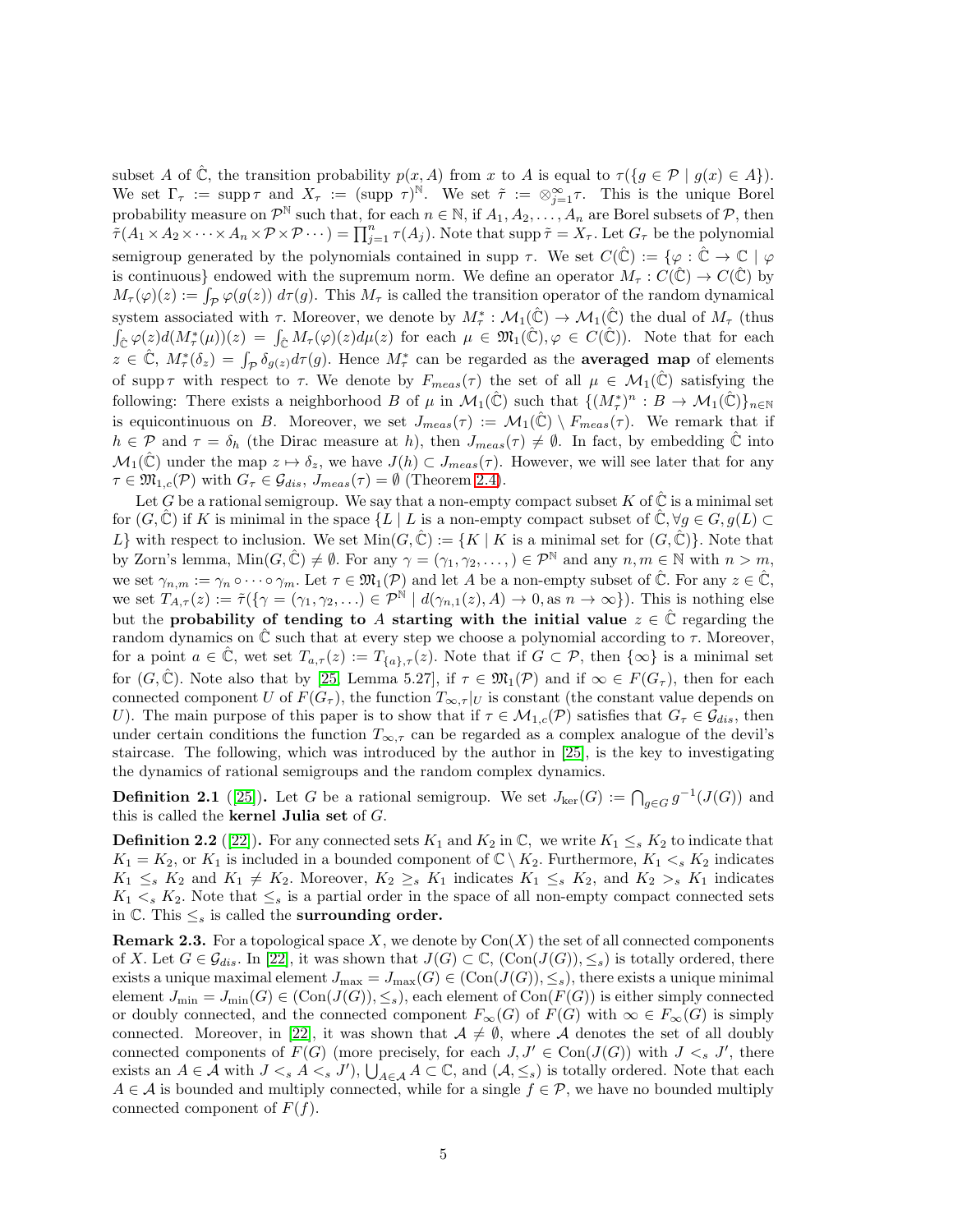We now present the main results of this paper.

<span id="page-5-3"></span><span id="page-5-0"></span>**Theorem 2.4.** Let  $\tau \in \mathfrak{M}_{1,c}(\mathcal{P})$ . Suppose that  $G_{\tau} \in \mathcal{G}_{dis}$ . Then, all of the following [1–](#page-5-3)[9](#page-5-4) hold.

- 1. (Hölder Continuity) The function  $T_{\infty,\tau} : \hat{\mathbb{C}} \to [0,1]$  is Hölder continuous on  $\hat{\mathbb{C}}$ ,  $M_{\tau}(T_{\infty,\tau}) =$  $T_{\infty,\tau}$  and  $T_{\infty,\tau}(J(G_{\tau})) = [0,1].$
- <span id="page-5-9"></span><span id="page-5-5"></span>2. For each  $U \in \text{Con}(F(G_{\tau}))$ , there exists a constant  $C_U \in [0,1]$  such that  $T_{\infty,\tau}|_U \equiv C_U$ .
- 3. (Monotonicity) Let  $\mathcal{A} := \{U \in \text{Con}(F(G_{\tau})) \mid U \text{ is doubly connected}\}.$ 
	- (a) If  $A_1, A_2 \in \mathcal{A}$  and  $A_1 \leq_s A_2$ , then  $C_{A_1} \leq C_{A_2}$ . In particular, all elements of  $\{C_A \mid A \in$ A} are mutually distinct.
	- (b) If  $J_1, J_2 \in \text{Con}(J(G_{\tau}))$  and  $J_1 \lt_s J_2$ , then  $\sup_{z \in J_1} T_{\infty,\tau}(z) \leq \inf_{z \in J_2} T_{\infty,\tau}(z)$ .
- <span id="page-5-2"></span><span id="page-5-1"></span>4. For each  $A \in \mathcal{A}$ ,  $T_{\infty,\tau}|_{\hat{K}(G_{\tau})} \equiv 0 < C_A < 1 \equiv C_{F_{\infty}(G_{\tau})}$ .
- 5. Let Q be an open subset of  $\hat{\mathbb{C}}$ . If  $Q \cap (\bigcup_{A \in \mathcal{A}} \partial A \bigcup \partial (F_{\infty}(G_{\tau})) \bigcup \partial (\hat{K}(G_{\tau})) \neq \emptyset$ , then  $T_{\infty,\tau}|_Q$  is not constant.
- <span id="page-5-7"></span><span id="page-5-6"></span>6. We have that  $J_{\text{ker}}(G_{\tau}) = \emptyset$  and  $F_{meas}(\tau) = \mathcal{M}_1(\hat{\mathbb{C}})$ .
- 7.  $\sharp \text{Min}(G_\tau, \hat{\mathbb{C}}) = 2$ . More precisely,  $\{\infty\}$  is a minimal set for  $(G_\tau, \hat{\mathbb{C}})$ , and there exists a unique minimal set  $L_{\tau}$  for  $(G_{\tau}, \hat{C})$  such that  $L_{\tau} \subset \hat{K}(G_{\tau}).$
- <span id="page-5-8"></span>8. For each  $z \in \hat{\mathbb{C}}$ , there exists a Borel subset  $\mathcal{A}_z$  of  $\mathcal{P}^{\mathbb{N}}$  with  $\tilde{\tau}(\mathcal{A}_z) = 1$  such that for each  $\gamma = (\gamma_1, \gamma_2, \ldots) \in \mathcal{A}_z$ , (a) either  $\gamma_{n,1}(z) \to \infty$  or  $d(\gamma_{n,1}, L_\tau) \to 0$  as  $n \to \infty$ , and (b) there exists a number  $\delta = \delta(z, \gamma) > 0$  such that  $diam(\gamma_{n,1}(B(z, \delta))) \to 0$  as  $n \to \infty$ .
- <span id="page-5-4"></span>9. There exists a unique  $M^*_{\tau}$ -invariant Borel probability measure  $\mu_{\tau}$  on  $\hat{K}(G_{\tau})$  which satisfies the following  $(*).$ 
	- (\*) For each  $\varphi \in C(\hat{\mathbb{C}}), M_\tau^n(\varphi)(z) \to T_{\infty,\tau}(z) \cdot \varphi(\infty) + (1 T_{\infty,\tau}(z)) \cdot (\int_{\hat{\mathbb{C}}} \varphi \, d\mu_\tau) \quad (n \to \infty)$ uniformly on  $\hat{\mathbb{C}}$ .

Thus  $(M^*_\tau)^n(\nu) \to (\int_{\hat{\mathbb{C}}} T_{\infty,\tau} d\nu) \cdot \delta_\infty + (\int_{\hat{\mathbb{C}}} (1 - T_{\infty,\tau}) d\nu) \cdot \mu_\tau \quad (n \to \infty)$  uniformly on  $\mathcal{M}_1(\hat{\mathbb{C}})$ . Also, supp  $\mu_{\tau} = L_{\tau}$ . Moreover, the M<sub> $\tau$ </sub>-invariant subspace of  $C(\hat{\mathbb{C}})$  is two-dimensional and it is spanned by the constant function and  $T_{\infty,\tau}$ . Moreover, the set of ergodic components of  $M^*_{\tau}$ -invariant elements in  $\mathfrak{M}_{1}(\hat{\mathbb{C}})$  is equal to  $\{\delta_{\infty}, \mu_{\tau}\}.$ 

**Remark 2.5.** Let  $f \in \mathcal{P}$ . Then  $J_{\text{ker}}(\langle f \rangle) = J(f) \neq \emptyset$ ,  $T_{\infty,\delta_f}(\hat{\mathbb{C}}) = \{0,1\}$  and  $T_{\infty,\delta_f}$  is not continuous at any point of  $J(f)$ . Moreover, regarding the dynamics of  $f : J(f) \to J(f)$ , we have chaos in the sense of Devaney([\[1,](#page-22-1) [4\]](#page-23-12)). Thus Theorem [2.4](#page-5-0) describes new phenomena which cannot hold in the usual iteration dynamics of a single polynomial. For a  $\tau \in \mathfrak{M}_{1,c}(\mathcal{P})$  with  $G_{\tau} \in \mathcal{G}_{dis}$ , we sometimes call the function  $T_{\infty,\tau}$  a "devil's coliseum", especially when  $\text{int}(J(G_{\tau})) = \emptyset$ . This terminology and the study were introduced by the author of this paper in [\[25\]](#page-24-1). For the graph of  $T_{\infty,\tau}$  and the graphics of  $J(G_{\tau})$ , see figures in [\[25\]](#page-24-1). Statement [5](#page-5-2) means that  $T_{\infty,\tau}$  can detect many parts of  $J(G<sub>\tau</sub>)$ . Thus, by obtaining results about the dynamics of polynomial semigroups, one can correspondingly apply such results to the setting of random complex dynamics. Conversely, studying the level sets of  $T_{\infty,\tau}$ , we can get much information about  $J(G)$ . In other words, in order to investigate the dynamics of polynomial semigroups, it is very effective to study the associated random complex dynamics and then apply the results to the original polynomial semigroups. In the proof (section [4\)](#page-10-1) of Theorem [2.4,](#page-5-0) we combine some results (geometric observations) on the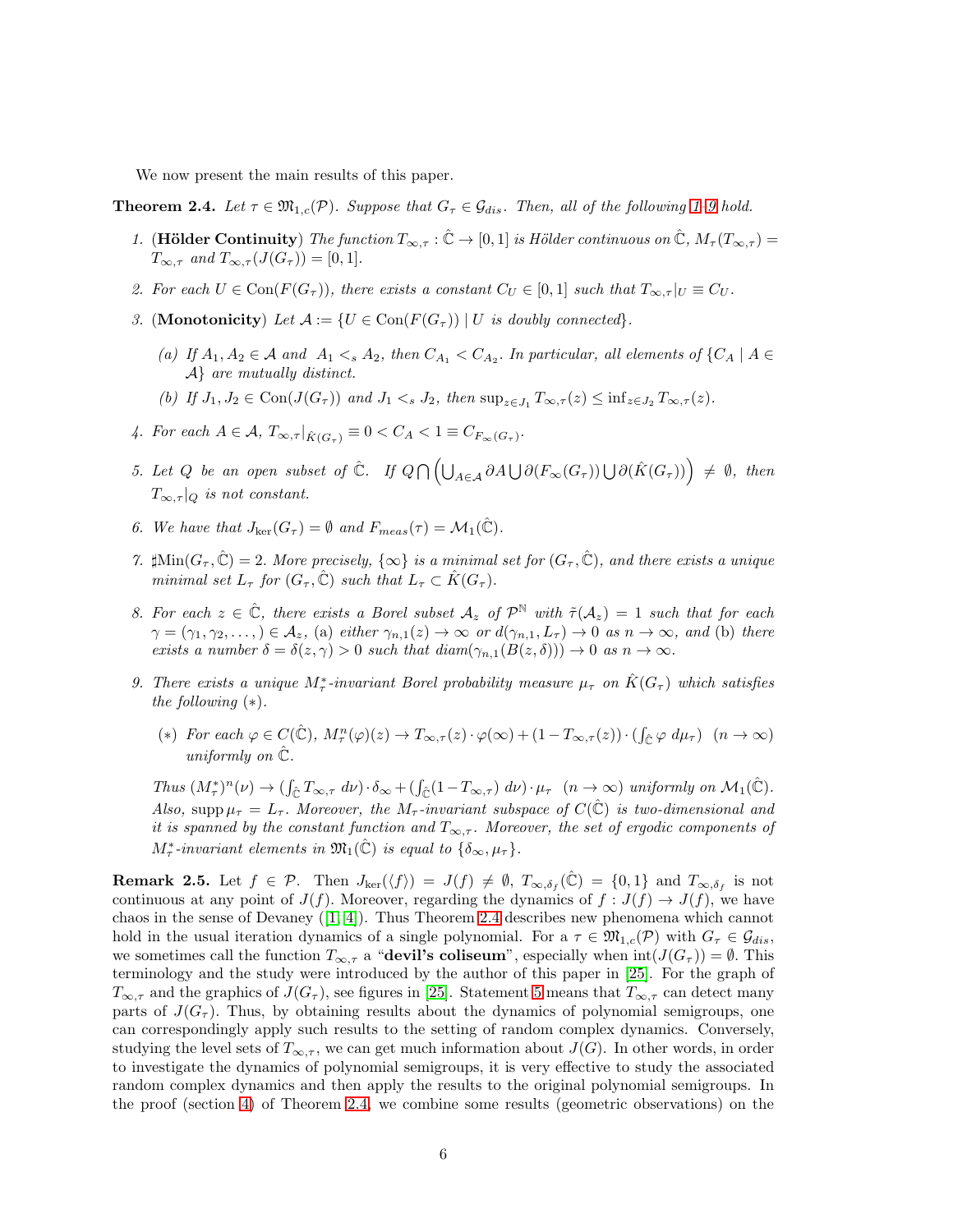dynamics of a  $G \in \mathcal{G}_{dis}$  from [\[22\]](#page-23-4) and some results on random complex dynamics from [\[25\]](#page-24-1). It is critical to know whether or not  $J_{\text{ker}}(G_\tau) = \emptyset$ . This condition implies that the chaos of the averaged system disappears in the  $C^0$  sense due to the cooperation of many kinds of maps in the system even though each map has a chaotic part. For the details of the study of random dynamics generated by  $\tau \in \mathfrak{M}_{1,c}(\mathcal{P})$  with  $J_{\text{ker}}(G_{\tau}) = \emptyset$ , see [\[25,](#page-24-1) [27\]](#page-24-2). In [25, 27], it is shown that regarding the random dynamics of complex polynomials, for a generic  $\tau \in \mathfrak{M}_{1,c}(\mathcal{P})$ , we have that  $J_{\text{ker}}(G_{\tau}) = \emptyset$ , the chaos of the averaged system disappears in the  $C^0$  sense due to the automatic cooperation of many kinds of maps in the system (cooperation principle), and  $T_{\infty,\tau}$  is Hölder continuous on  $\mathbb{C}$ . We remark that many physicists have observed by numerical experiments that if we add uniform noise to a chaotic map on R, there are many cases in which the chaos of the averaged system disappears. Thisphenomenon in random dynamics on  $\mathbb R$  is called the "noise-induced order" ([\[11\]](#page-23-13)).

We are interested in the pointwise Hölder exponents and (non-)differentiability of  $T_{\infty,\tau}$  at points in  $J(G<sub>\tau</sub>)$ . In order to state the result, we need several definitions.

**Definition 2.6.** Let  $\Gamma$  be a non-empty compact subset of  $\mathcal{P}$ . We endow  $\Gamma^{\mathbb{N}} \times \hat{\mathbb{C}}$  with the product topology. Thus this is a compact metrizable space. We define a map  $f: \Gamma^{\mathbb{N}} \times \hat{\mathbb{C}} \to \Gamma^{\mathbb{N}} \times \hat{\mathbb{C}}$  as follows: For a point  $(\gamma, y) \in \overline{\Gamma} \mathbb{N} \times \hat{\mathbb{C}}$  where  $\gamma = (\gamma_1, \gamma_2, \ldots)$ , we set  $f(\gamma, y) := (\sigma(\gamma), \gamma_1(y))$ , where  $\sigma: \Gamma^{\mathbb{N}} \to \Gamma^{\mathbb{N}}$  is the shift map, that is,  $\sigma(\gamma_1, \gamma_2, \ldots) = (\gamma_2, \gamma_3, \ldots)$ . The map  $f: \Gamma^{\mathbb{N}} \times \hat{\mathbb{C}} \to \Gamma^{\mathbb{N}} \times \hat{\mathbb{C}}$ is called the skew product associated with the generator system Γ. Moreover, we use the following notations. Let  $\pi : \Gamma^{\mathbb{N}} \times \hat{\mathbb{C}} \to \Gamma^{\mathbb{N}}$  and  $\pi_{\hat{\mathbb{C}}} : \Gamma^{\mathbb{N}} \times \hat{\mathbb{C}} \to \hat{\mathbb{C}}$  be the canonical projections. For each  $\gamma \in \Gamma^{\mathbb{N}}$  and  $n \in \mathbb{N}$ , we set  $f_{\gamma}^{n} := f^{n}|_{\pi^{-1}(\{\gamma\})} : \pi^{-1}(\{\gamma\}) \to \pi^{-1}(\{\sigma^{n}(\gamma)\})$ . Moreover, we set  $f_{\gamma,n} := \gamma_n \circ \cdots \circ \gamma_1$ . We denote by  $F_\gamma$  the set of points  $z \in \hat{\mathbb{C}}$  satisfying that there exists a neighborhood U of z such that  $\{f_{\gamma,n}: U \to \hat{\mathbb{C}}\}_{n=1}^{\infty}$  is equicontinuous on U. We set  $J_{\gamma} := \hat{\mathbb{C}} \setminus F_{\gamma}$ . The set  $F_{\gamma}$  is called the Fatou set of  $\gamma$ , and  $J_{\gamma}$  is called the Julia set of  $\gamma$ . For each  $\gamma \in \Gamma^{\mathbb{N}}$ , we set  $J^{\gamma} := {\{\gamma\}} \times J_{\gamma} \; (\subset \Gamma^{\mathbb{N}} \times \hat{\mathbb{C}}).$  Moreover, we set  $\tilde{J}(f) := \overline{\bigcup_{\gamma \in \Gamma^{\mathbb{N}}} J^{\gamma}}$ , where the closure is taken in the product space  $\Gamma^{\mathbb{N}} \times \hat{\mathbb{C}}$ . Furthermore, we set  $\tilde{F}(f) := (\Gamma^{\mathbb{N}} \times \hat{\mathbb{C}}) \setminus \tilde{J}(f)$ . For each  $\gamma \in \Gamma^{\mathbb{N}}$ , we  ${\rm set}\,\,\hat{J}^{\gamma,\Gamma}:=\pi^{-1}(\{\gamma\})\cap\tilde{J}(f),\,\hat{F}^{\gamma,\Gamma}:=\pi^{-1}(\{\gamma\})\setminus\hat{J}^{\gamma,\Gamma},\,\hat{J}_{\gamma,\Gamma}:=\pi_{\hat{\mathbb{C}}}(\hat{J}^{\gamma,\Gamma}),\text{ and }\hat{F}_{\gamma,\Gamma}:=\hat{\mathbb{C}}\setminus\hat{J}_{\gamma,\Gamma}.$ Note that  $J_{\gamma} \subset \hat{J}_{\gamma,\Gamma}$ . For any point  $z \in \hat{\mathbb{C}}$ , we denote by  $T\hat{\mathbb{C}}_z$  the complex tangent space of  $\hat{\mathbb{C}}$  at z. For any holomorphic map  $\varphi$  defined on a domain V and for any point  $z \in V$ , we denote by  $D\varphi_z: T\hat{\mathbb{C}}_z \to T\hat{\mathbb{C}}_{\varphi(z)}$  the derivative map at z. For each  $z = (\gamma, y) \in \Gamma^{\mathbb{N}} \times \hat{\mathbb{C}}$ , we set  $Df_z := (D\gamma_1)_y$ . Let U be a domain in  $\hat{\mathbb{C}}$  and let  $g: U \to \hat{\mathbb{C}}$  be a meromorphic function. For each  $z \in U$ , we denote by  $||Dg_z||_s$  the norm of the derivative of g at z with respect to the spherical metric.

**Remark 2.7.** Under the above notation, let  $G = \langle \Gamma \rangle$ . Then  $\pi_{\hat{C}}(\tilde{J}(f)) \subset J(G)$  and  $\pi \circ f = \sigma \circ \pi$ on  $\Gamma^{\mathbb{N}} \times \hat{\mathbb{C}}$ . Furthermore, for each  $\gamma \in \Gamma^{\mathbb{N}}$ ,  $\gamma_1(J_{\gamma}) = J_{\sigma(\gamma)}$ ,  $\gamma_1^{-1}(J_{\sigma(\gamma)}) = J_{\gamma}$ ,  $\gamma_1(\hat{J}_{\gamma,\Gamma}) = \hat{J}_{\sigma(\gamma),\Gamma}$ ,  $\gamma_1^{-1}(\hat{J}_{\sigma(\gamma),\Gamma}) = \hat{J}_{\gamma,\Gamma}, f(\tilde{J}(f)) = \tilde{J}(f) = f^{-1}(\tilde{J}(f)),$  and  $f(\tilde{F}(f)) = \tilde{F}(f) = f^{-1}(\tilde{F}(f))$  (see [\[17,](#page-23-14) Lemma 2.4]). We remark that in general,  $J_{\gamma} \subsetneq \hat{J}_{\gamma,\Gamma}$  ([\[19,](#page-23-15) Example 1.7]).

**Definition 2.8.** Let  $m \in \mathbb{N}$ . We set  $\mathcal{W}_m := \{(p_1, \ldots, p_m) \in (0,1)^m \mid \sum_{j=1}^m p_j = 1\}$ . Let  $h = (h_1, \ldots, h_m) \in \mathcal{P}^m$  be an element such that  $h_1, \ldots, h_m$  are mutually distinct. We set  $\Gamma := \{h_1, \ldots, h_m\}$ . Let  $f : \Gamma^{\mathbb{N}} \times \hat{\mathbb{C}} \to \Gamma^{\mathbb{N}} \times \hat{\mathbb{C}}$  be the skew product associated with  $\Gamma$ . Let  $\mu \in \mathfrak{M}_1(\Gamma^{\mathbb{N}} \times \hat{\mathbb{C}})$  be an f-invariant Borel probability measure. For each  $p = (p_1, \ldots, p_m) \in \mathcal{W}_m$ , we define a function  $\tilde{p} : \Gamma^{\mathbb{N}} \times \hat{\mathbb{C}} \to \mathbb{R}$  by  $\tilde{p}(\gamma, y) := p_j$  if  $\gamma_1 = h_j$  (where  $\gamma = (\gamma_1, \gamma_2, \ldots)$ ), and we set  $\overline{R}$  $\frac{1}{2}$   $\frac{1}{2}$  (x)

$$
u(h, p, \mu) := \frac{-\left(\int_{\Gamma^{\mathbb{N}} \times \hat{\mathbb{C}}} \log \tilde{p}(z) \, d\mu(z)\right)}{\int_{\Gamma^{\mathbb{N}} \times \hat{\mathbb{C}}} \log ||Df_z||_s \, d\mu(z)}
$$

(when the integral in the denominator is positive and finite). For each  $\gamma \in \mathcal{P}^{\mathbb{N}}$ , we set  $A_{\infty,\gamma}$  :=  $\{z \in \mathbb{C} \mid \gamma_{n,1}(z) \to \infty \ (n \to \infty)\}\$ and  $K_\gamma := \{z \in \mathbb{C} \mid \{\gamma_{n,1}(z)\}_{n \in \mathbb{N}}\}$  is bounded in  $\mathbb{C}\}$ . For any  $(\gamma, y) \in \Gamma^{\mathbb{N}} \times \mathbb{C}$ , let  $G_{\gamma}(y) := \lim_{n \to \infty} \frac{1}{\deg(\gamma_{n,1})} \log^+ |\gamma_{n,1}(y)|$ , where  $\log^+ a := \max\{\log a, 0\}$  for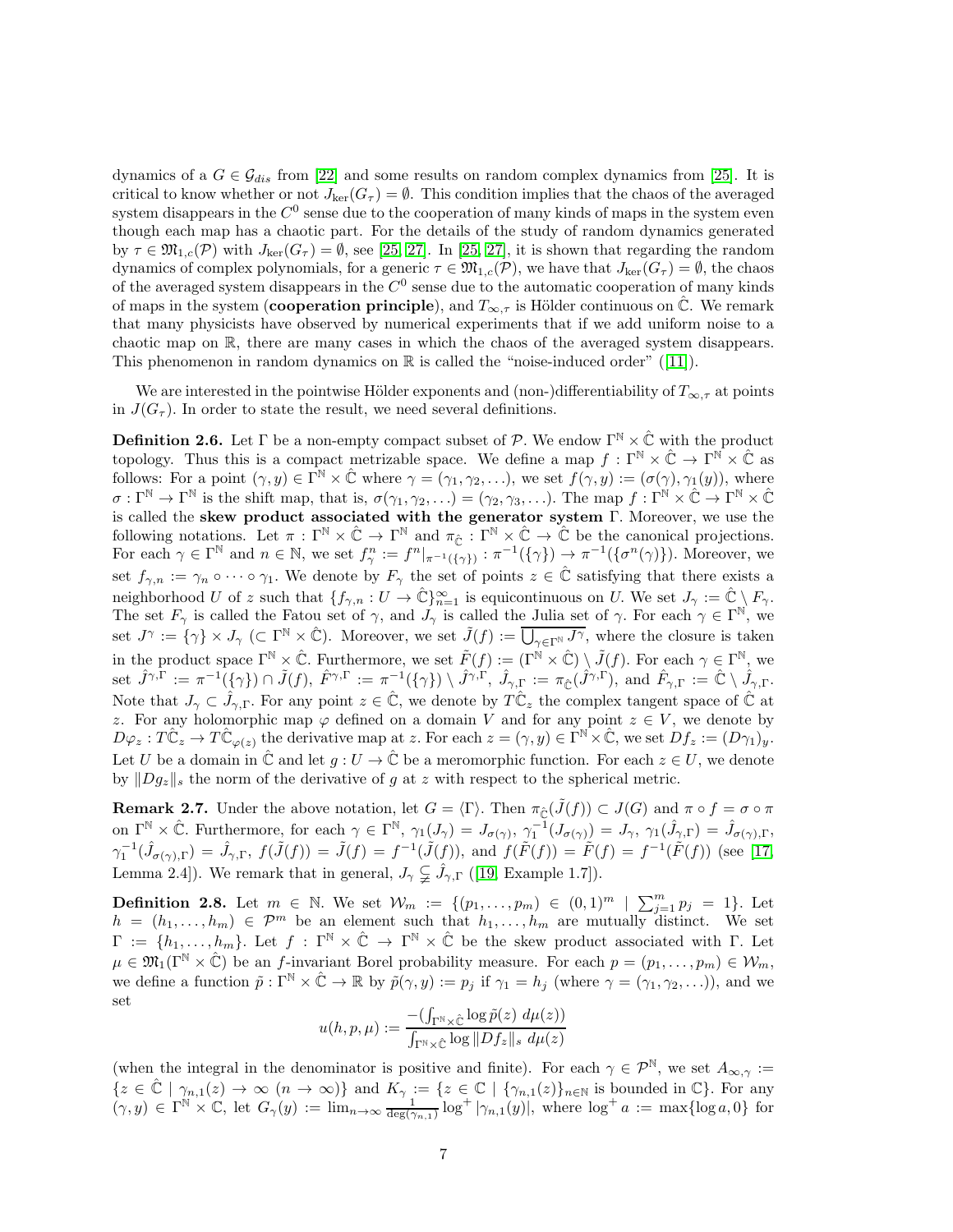each  $a > 0$ . By the arguments in [\[12\]](#page-23-16), for each  $\gamma \in \Gamma^{\mathbb{N}}$ ,  $G_{\gamma}(y)$  exists,  $G_{\gamma}$  is subharmonic on  $\mathbb{C}$ , and  $G_{\gamma}|_{A_{\infty,\gamma}}$  is equal to the Green's function on  $A_{\infty,\gamma}$  with pole at  $\infty$ . Moreover,  $(\gamma, y) \mapsto G_{\gamma}(y)$ is continuous on  $\Gamma^{\mathbb{N}} \times \mathbb{C}$ . Let  $\mu_{\gamma} := dd^c G_{\gamma}$ , where  $d^c := \frac{i}{2\pi} (\overline{\partial} - \partial)$ . Note that by the argument in [\[10\]](#page-23-17),  $\mu_{\gamma}$  is a Borel probability measure on  $J_{\gamma}$  such that  $\text{supp}\,\mu_{\gamma} = J_{\gamma}$ . Let  $f : \Gamma^{\mathbb{N}} \times \hat{\mathbb{C}} \to$  $\Gamma^{\mathbb{N}} \times \hat{\mathbb{C}}$  be the skew product map associated with  $\Gamma$ . Moreover, let  $p = (p_1, \ldots, p_m) \in \mathcal{W}_m$  and let  $\tau = \sum_{j=1}^m p_j \delta_{h_j} \in \mathfrak{M}_1(\Gamma)$ . Then, there exists a unique f-invariant ergodic Borel probability measure  $\mu$  on  $\Gamma^{\mathbb{N}} \times \hat{\mathbb{C}}$  such that  $\pi_*(\mu) = \tilde{\tau}$  and  $h_{\mu}(f|\sigma) = \max_{\rho \in \mathfrak{E}_1(\Gamma^{\mathbb{N}} \times \hat{\mathbb{C}}): f_*(\rho) = \rho, \pi_*(\rho) = \tilde{\tau}} h_{\rho}(f|\sigma) =$  $\sum_{j=1}^m p_j \log(\deg(h_j))$ , where  $h_\rho(f|\sigma)$  denotes the relative metric entropy of  $(f,\rho)$  with respect to  $(\sigma, \tilde{\tau})$ , and  $\mathfrak{E}_1(\cdot)$  denotes the space of ergodic measures (see [\[16\]](#page-23-11)). This  $\mu$  is called the **maximal** relative entropy measure for f with respect to  $(\sigma, \tilde{\tau})$ . Note that in [\[25,](#page-24-1) Lemma 5.51] it was shown that for each continuous function  $\varphi : \Gamma^{\mathbb{N}} \times \hat{\mathbb{C}} \to \mathbb{R}$ ,  $\int \varphi(\gamma, y) d\mu(\gamma, y) = \int d\tilde{\tau}(\gamma) \int \varphi(\gamma, y) d\mu_{\gamma}(y)$ . Thus  $(\pi_{\hat{\mathbb{C}}})_*(\mu) = \int_{\Gamma^{\mathbb{N}}} \mu_{\gamma} d\tilde{\tau}(\gamma).$ 

**Definition 2.9.** Let V be a non-empty open subset of C. Let  $\varphi: V \to \mathbb{C}$  be a function and let  $y \in V$  be a point. Suppose that  $\varphi$  is bounded around y. Then we set

 $\text{H\"ol}(\varphi, y) := \sup \{ \beta \in [0, \infty) \mid \limsup_{z \to y, z \neq y} \frac{|\varphi(z) - \varphi(y)|}{|z - y|^{\beta}} \}$  $\frac{(z)-\varphi(y)|}{|z-y|^{\beta}} < \infty$   $\in [0,\infty]$ . This is called the **point**wise Hölder exponent of  $\varphi$  at y.

**Remark 2.10.** If Höl $(\varphi, y) < 1$ , then  $\varphi$  is non-differentiable at y. If Höl $(\varphi, y) > 1$ , then  $\varphi$  is differentiable at y and the derivative at y is equal to 0. See also [\[27,](#page-24-2) Remark 3.39].

We now present the results on the pointwise Hölder exponents and (non-)differentiability of  $T_{\infty,\tau}$  at points in  $J(G_{\tau}).$ 

<span id="page-7-0"></span>Theorem 2.11 (Non-differentiability of  $T_{\infty,\tau}$  at points in  $J(G_{\tau})$ ). Let  $m \in \mathbb{N}$  with  $m \geq 2$ . Let  $h = (h_1, \ldots, h_m) \in \mathcal{P}^m$  such that  $h_1, \ldots, h_m$  are mutually distinct and let  $\Gamma = \{h_1, h_2, \ldots, h_m\}$ . Let  $G = \langle h_1, \ldots, h_m \rangle$ . Let  $p = (p_1, \ldots, p_m) \in \mathcal{W}_m$ . Let  $f : \Gamma^{\mathbb{N}} \times \hat{\mathbb{C}} \to \Gamma^{\mathbb{N}} \times \hat{\mathbb{C}}$  be the skew product associated with  $\Gamma$ . Let  $\tau := \sum_{j=1}^m p_j \delta_{h_j} \in \mathfrak{M}_1(\Gamma) \subset \mathfrak{M}_1(\mathcal{P})$ . Let  $\mu \in \mathfrak{M}_1(\Gamma^{\mathbb{N}} \times \hat{\mathbb{C}})$  be the maximal relative entropy measure for  $f: \Gamma^{\mathbb{N}} \times \hat{\mathbb{C}} \to \Gamma^{\mathbb{N}} \times \hat{\mathbb{C}}$  with respect to  $(\sigma, \tilde{\tau})$ . Let  $\lambda = (\pi_{\hat{\mathbb{C}}})_*(\mu) \in \mathfrak{M}_1(\hat{\mathbb{C}})$ . Suppose that  $G \in \mathcal{G}$  and  $h_i^{-1}(J(G)) \cap h_j^{-1}(J(G)) = \emptyset$  for each  $(i, j)$  with  $i \neq j$ . Then, we have all of the following.

- <span id="page-7-1"></span>1.  $G_{\tau} = G \in \mathcal{G}_{dis}, J_{\text{ker}}(G) = \emptyset$ , and all statements in Theorem [2.4](#page-5-0) hold for  $\tau$ . Moreover,  $J(G) = \{z \in \mathbb{C} \mid \text{ for any neighborhood } U \text{ of } z, T_{\infty, \tau} | U \text{ is not constant} \}$  and  $\text{int}(J(G)) = \emptyset$ . Furthermore, supp  $\lambda = J(G)$  and for each  $z \in J(G)$ ,  $\lambda({z}) = 0$ .
- <span id="page-7-3"></span>2. There exists a Borel subset A of  $J(G)$  with  $\lambda(A) = 1$  such that for each  $z_0 \in A$ ,

$$
\text{H\"ol}(T_{\infty,\tau}, z_0) \le u(h, p, \mu) = \frac{-\left(\sum_{j=1}^m p_j \log p_j\right)}{\sum_{j=1}^m p_j \log \deg(h_j)} < 1.
$$

<span id="page-7-4"></span>3. We have that

$$
\dim_H(\{z \in J(G) \mid \text{H\"ol}(T_{\infty,\tau}, z) \le u(h, p, \mu)\}) \ge \frac{\sum_{j=1}^m p_j \log \deg(h_j) - \sum_{j=1}^m p_j \log p_j}{\sum_{j=1}^m p_j \log \deg(h_j)} > 1,
$$

where dim<sub>H</sub> denotes the Hausdorff dimension with respect to the Euclidian distance on  $\mathbb{C}$ .

<span id="page-7-2"></span>4. For each non-empty open subset U of  $J(G)$  there exists an uncountable dense subset  $A_U$  of U such that for each  $z \in A_U$ ,  $T_{\infty, \tau}$  is non-differentiable at z.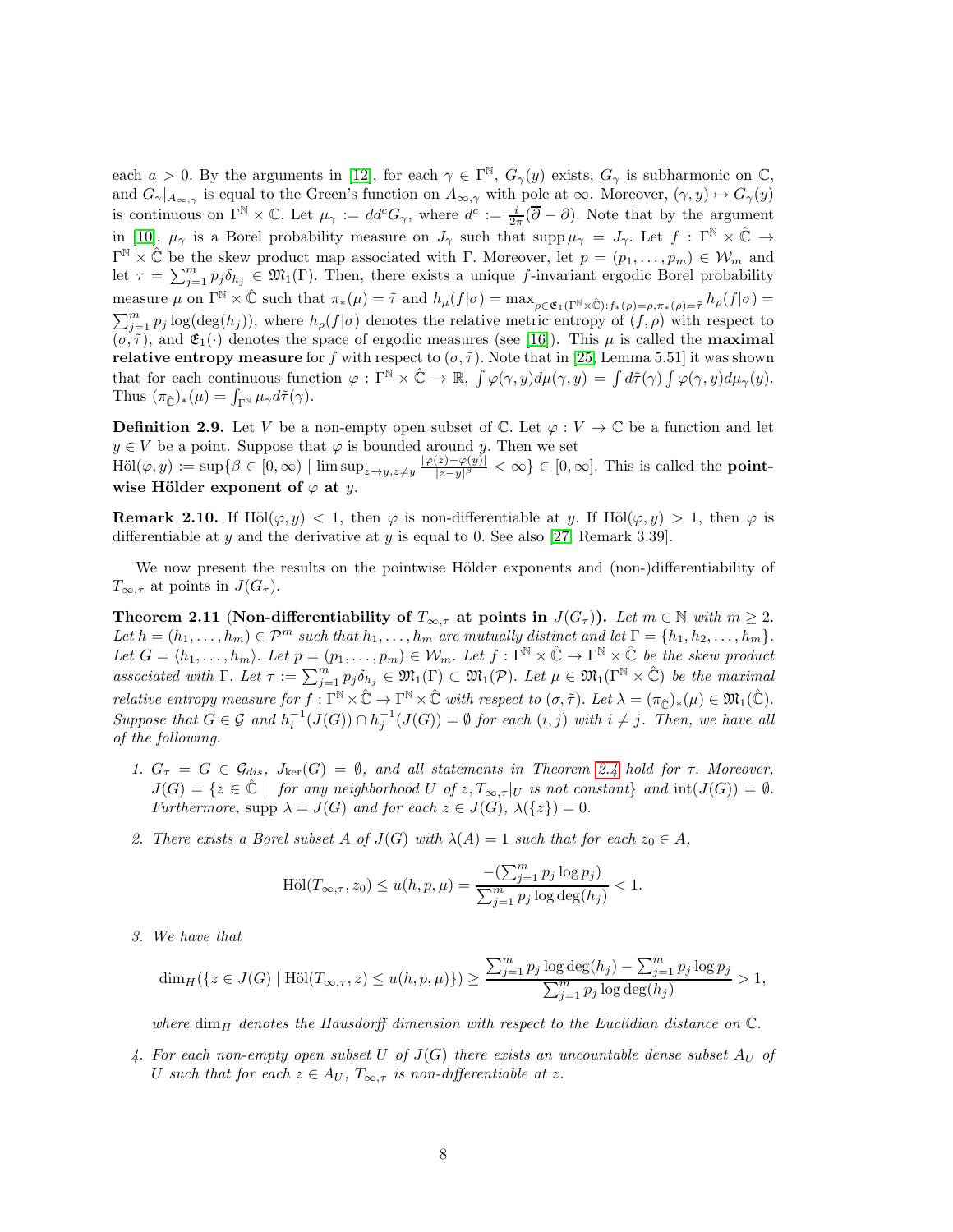In [\[25,](#page-24-1) Theorem 3.82], it is assumed that G is hyperbolic, i.e.,  $P(G) \subset F(G)$ . However, in Theorem [2.11,](#page-7-0) we do not assume hyperbolicity of G. Note that there are many examples of (non-hyperbolic)  $G = \langle h_1, \ldots, h_m \rangle \in \mathcal{G}_{dis}$  for which  $\{h_i^{-1}(J(G))\}_{i=1}^m$  are mutually disjoint (see Theorem [2.12,](#page-8-0) Propositions [5.2,](#page-21-1) [5.3,](#page-21-2) Examples [5.4,](#page-22-0) [5.6,](#page-22-2) [5.7,](#page-22-3) Remark [5.5\)](#page-22-4).

We present a result on 2-generator semigroup  $G = \langle h_1, h_2 \rangle \in \mathcal{G}_{dis}$  and the associated random dynamics generated by  $\tau = \sum_{j=1}^{2} p_j \delta_{h_j}$  where  $(p_1, p_2) \in W_2$ .

<span id="page-8-0"></span>**Theorem 2.12.** Let  $G = \langle h_1, h_2 \rangle \in \mathcal{G}_{dis}$ . Let  $(p_1, p_2) \in \mathcal{W}_2$  and let  $\tau = \sum_{j=1}^2 p_j \delta_{h_j}$ . Let  $\Gamma =$  ${h_1, h_2}.$  Then, we have all of the following.

- <span id="page-8-2"></span>1.  $h_1^{-1}(J(G)) \cap h_2^{-1}(J(G)) = \emptyset$ . For  $((h_1, h_2), (p_1, p_2))$ , all statements 1-[4](#page-7-2) in Theorem [2.11](#page-7-0) hold. For each  $\gamma \in \Gamma^{\mathbb{N}}$ ,  $J_{\gamma} = J_{\gamma,\Gamma} = \bigcap_{j=1}^{\infty} \gamma_1^{-1} \cdots \gamma_j^{-1}(J(G))$ . The map  $\gamma \mapsto J_{\gamma}$  is continuous on  $\Gamma^{\mathbb{N}}$  with respect to the Hausdorff metric in the space of all non-empty compact sets in  $\hat{\mathbb{C}}$ .
- <span id="page-8-5"></span>2. For each  $J \in \text{Con}(J(G))$ , there exists a unique  $\gamma \in \Gamma^{\mathbb{N}}$  with  $J = J_{\gamma}$ .  $\text{Con}(J(G)) = \{J_{\gamma} | \gamma \in \Gamma^{\mathbb{N}}\}$  $\Gamma^{\mathbb{N}}$ . The map  $\gamma \mapsto J_{\gamma}$  is a bijection between  $\Gamma^{\mathbb{N}}$  and  $Con(J(G))$ . In particular, there exist uncountably many connected components of  $J(G)$ .
- <span id="page-8-6"></span>3. There exist infinitely many doubly connected components of  $F(G)$ .
- <span id="page-8-3"></span>4. For each  $J \in \text{Con}(J(G))$ ,  $T_{\infty, \tau}|_J$  is constant.
- 5. Let  $J_1, J_2 \in \text{Con}(J(G))$  with  $J_1 \neq J_2$ . Suppose  $T_{\infty, \tau}|_{J_1} = T_{\infty, \tau}|_{J_2}$ . Then there exists a doubly connected component A of  $F(G)$  such that  $\partial A \subset J_1 \cup J_2$ .
- <span id="page-8-4"></span>6. Either  $J(h_1) \leq s \, J(h_2)$  or  $J(h_2) \leq s \, J(h_1)$ . Without loss of generality, we may assume that  $J(h_1) <_{s} J(h_2)$ . Then  $J_{\min}(G) = J(h_1)$  and  $J_{\max}(G) = J(h_2)$ . Moreover, the map  $\zeta$ :  $w = (w_1, w_2, \ldots) \in \{1, 2\}^{\mathbb{N}} \mapsto J_{\gamma(w)} \in \text{Con}(J(G)), \text{ where } \gamma(w) = (h_{w_1}, h_{w_2}, \ldots) \in \Gamma^{\mathbb{N}}, \text{ is }$ a bijection such that  $w^1 \leq_l w^2$  implies  $\zeta(w^1) \leq_s \zeta(w^2)$ , where  $\leq_l$  denotes the lexicographic order in  $\{1,2\}^{\mathbb{N}},$  i.e.,  $(i_1,\ldots,i_n,1,\ldots) < i$   $(i_1,\ldots,i_n,2,\ldots).$
- <span id="page-8-1"></span>7. Suppose  $J(h_1) < s J(h_2)$ . Then  $T_{\infty,\tau}^{-1}(\{0\}) = K(h_1)$  and  $T_{\infty,\tau}^{-1}(\{1\}) = \overline{F_{\infty}(h_2)}$ . Moreover, for each  $t \in (0,1)$ , exactly one of the following (a) and (b) holds.
	- (a) There exists a unique  $w \in \{1,2\}^{\mathbb{N}}$  such that  $T^{-1}_{\infty,\tau}(\{t\}) = J_{\gamma(w)}$ . Moreover,  $\sharp\{n \in \mathbb{N}\}\$  $w_n = 1$  =  $\sharp\{n \in \mathbb{N} \mid w_n = 2\} = \infty$ . Moreover, there exists exactly one bounded component  $B_w$  of  $F_{\gamma(w)}$ . Furthermore,  $\partial B_w = \partial A_{\infty,\gamma(w)} = J_{\gamma(w)}$ .
	- (b) There exist two elements  $\rho, \mu \in \{1, 2\}^{\mathbb{N}}$  such that  $\rho \leq \mu$ ,  $J_{\gamma(\rho)} \leq s$   $J_{\gamma(\mu)}$ , and  $T_{\infty, \tau}^{-1}(\{t\}) =$  $K_{\gamma(\mu)} \setminus \text{int}(K_{\gamma(\rho)})$ . Moreover, either (i)  $\rho = (1, 2, 2, 2, ...)$  and  $\mu = (2, 1, 1, 1, ...)$ , or (ii) there exists a finite word  $(i_1, \ldots, i_n) \in \{1,2\}^n$  for some  $n \in \mathbb{N}$  such that  $\rho = (i_1, \ldots, i_n, 1, 2, 2, 2, \ldots)$  and  $\mu = (i_1, \ldots, i_n, 2, 1, 1, 1, \ldots)$ . Moreover, there exists a doubly connected component A of  $F(G)$  such that  $\partial A \subset J_{\gamma(\rho)} \cup J_{\gamma(\mu)}$ . Furthermore,  $J_{\gamma(\rho)}$  is a quasicircle.

**Remark2.13.** We remark that in general,  $\gamma \in \Gamma^{\mathbb{N}} \mapsto J_{\gamma}$  is not continuous ([\[19,](#page-23-15) Example 1.7]). Under the assumptions of Theorem [2.12,](#page-8-0) for the studies of  $\{J_{\gamma}\}_{\gamma \in \Gamma^{\mathbb{N}}}$ , see [\[23,](#page-23-5) [24\]](#page-24-3). In [\[23\]](#page-23-5), under the assumptions of Theorem [2.12](#page-8-0) and assuming that  $h_1$  (with  $J(h_1) \leq s J(h_2)$ ) is hyperbolic and  $P^*(\langle h_2 \rangle) \subset \text{int}(K(h_1))$  (which implies G is hyperbolic, i.e.,  $P(G) \subset F(G)$ , see [\[22,](#page-23-4) Theorem 2.36]), a classification of the fiberwise Julia sets  $J_{\gamma}$  was given. In particular, it was shown that under the assumptions of Theorem [2.12,](#page-8-0) if the above  $h_1$  is hyperbolic,  $P^*(\langle h_2 \rangle) \subset \text{int}(K(h_1))$  and  $J(h_1)$  is not a Jordan curve, then for any  $\gamma = (\gamma_1, \gamma_2, \ldots) \in \Gamma^{\mathbb{N}}$  satisfying that (a)  $\sharp\{n \in \mathbb{N} \mid \gamma_n \neq h_1\} = \infty$ and (b) there exists a strictly increasing sequence  $\{n_k\}_{k=1}^{\infty}$  in N such that  $\sigma^{n_k}(\gamma) \to (h_1, h_1, h_1, \ldots)$ as  $k \to \infty$ , the Julia set  $J_{\gamma}$  of  $\gamma$  satisfies that (I)  $J_{\gamma}$  is a Jordan curve but not a quasicircle, (II)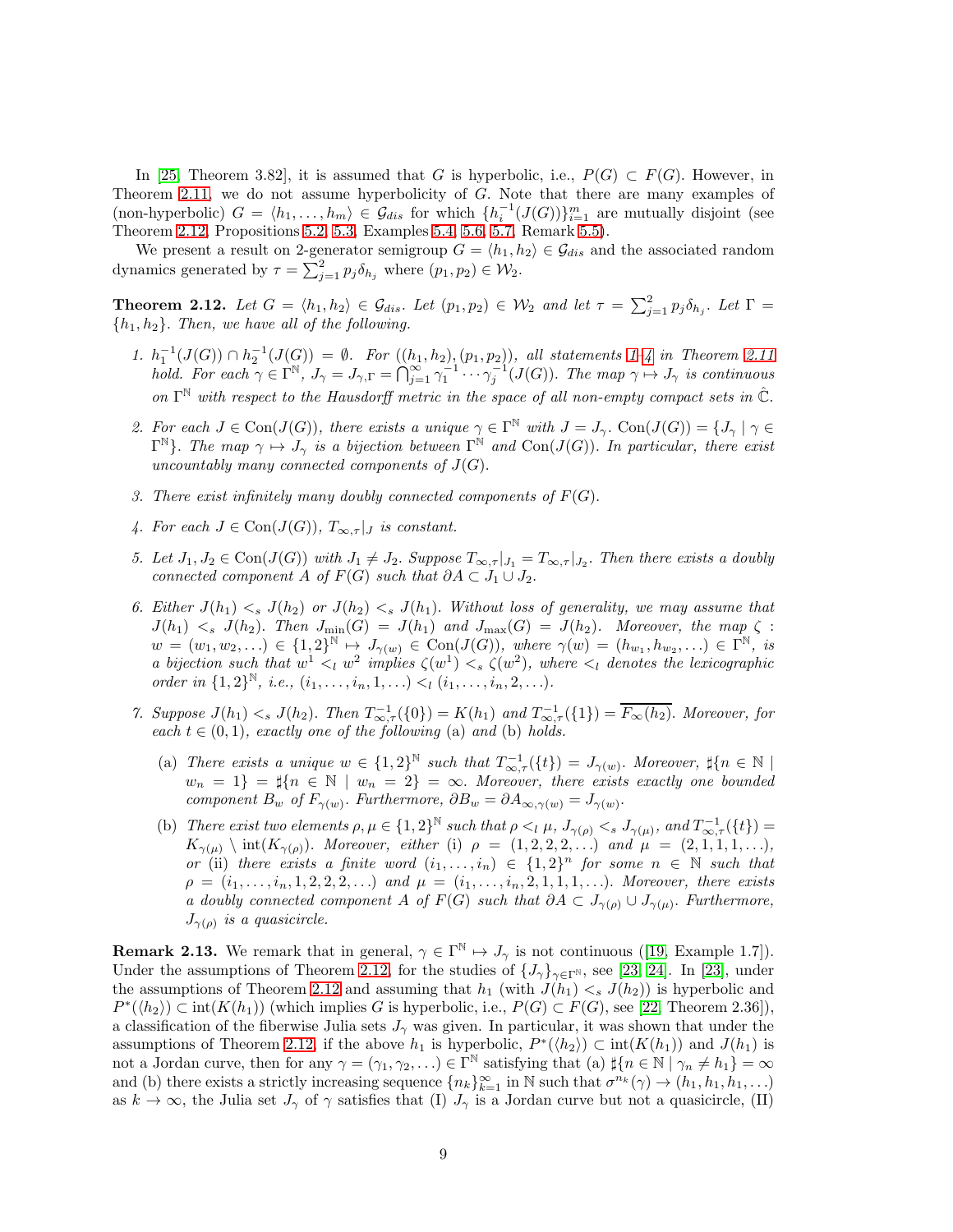the unbounded component  $A_{\infty,\gamma}$  of  $\mathbb{C} \setminus J_{\gamma}$  is a John domain, and (III) the bounded component of  $\hat{\mathbb{C}} \setminus J_{\gamma}$  is not a John domain. Note that the above phenomenon is a new one which cannot hold in the usual iteration dynamics of a single polynomial.

**Remark 2.14.** Under the assumption of Theorem [2.12,](#page-8-0) suppose that  $h_1$  and  $h_2$  with  $J(h_1) < s$  $J(h_2)$  are real polynomials. Then for each  $\gamma \in \Gamma^{\mathbb{N}}$ ,  $J_{\gamma}$  is symmetric with respect to the real axis, and  $T_{\infty,\tau}$  is symmetric with respect to the real axis. If, in addition to the above assumption,  $h_1$ is hyperbolic,  $P^*(\langle h_2 \rangle) \subset \text{int}(K(h_1))$  and  $7(a)$  in Theorem [2.12](#page-8-0) holds, then by [\[23,](#page-23-5) [24\]](#page-24-3),  $J_{\gamma(w)}$  is a Jordan curve and  $\sharp(J_{\gamma(w)} \cap \mathbb{R}) = 2$ . For the figure of the Julia set of  $\langle h_1, h_2 \rangle \in \mathcal{G}_{dis}$  and the graph of  $T_{\infty,\tau}$ , see [\[25\]](#page-24-1).

We now present some results on 3-generator semigroups in  $\mathcal{G}_{dis}$  and the associated random dynamics.

<span id="page-9-0"></span>**Theorem 2.15.** Let  $G = \langle h_1, h_2, h_3 \rangle \in \mathcal{G}_{dis}$ . For each  $i = 1, 2, 3$ , let  $J_i \in \text{Con}(J(G))$  with  $J(h_i) \subset J_i$ . Suppose without loss of generality (since  $(\text{Con}(J(G))_{i \leq s})$  is totally ordered), that  $J_1 \leq_s J_2 \leq_s J_3$ . Then, we have exactly one of the following  $(1),(2),(3)$ .

- (1)  $\{h_i^{-1}(J(G))\}_{i=1,2,3}$  are mutually disjoint,  $J_{\min}(G) = J(h_1)$ ,  $J_{\max}(G) = J(h_3)$ ,  $\hat{K}(G) =$  $K(h_1)$  and  $F_{\infty}(G) = F_{\infty}(h_3)$ .
- $(2)$   $h_1^{-1}(J(G)) \cap (\bigcup_{i=2,3} h_i^{-1}(J(G))) = \emptyset$ ,  $h_2^{-1}(J(G)) \cap h_3^{-1}(J(G)) \neq \emptyset$ ,  $J_{\min}(G) = J(h_1)$  and  $\hat{K}(G) = K(h_1).$
- (3)  $h_3^{-1}(J(G)) \cap (\bigcup_{i=1,2} h_i^{-1}(J(G))) = \emptyset$ ,  $h_1^{-1}(J(G)) \cap h_2^{-1}(J(G)) \neq \emptyset$ ,  $J_{\max}(G) = J(h_3)$  and  $F_{\infty}(G) = F_{\infty}(h_3).$

Moreover, we have the following. (a) If  $J_1 = J_2$ , then (3) holds. (b) If  $J_2 = J_3$ , then (2) holds. (c) If  $h_2^{-1}(J(G)) \cap (\bigcup_{i=1,3} h_i^{-1}(J(G))) = \emptyset$ , then (1) holds and  $J_1 <_s J_2 <_s J_3$ .

<span id="page-9-1"></span>**Corollary 2.16.** Let  $G = \langle h_1, h_2, h_3 \rangle \in \mathcal{G}_{dis}$ . Then there exist infinitely many connected components of  $J(G)$  and there exist infinitely many doubly connected components of  $F(G)$ . More precisely, there exists an  $i \in \{1,2,3\}$  such that  $(1)$   $h_i^{-1}(J(G)) \cap (\bigcup_{j:j \neq i} h_j^{-1}(J(G))) = \emptyset$ ,  $(2)$  either  $J(h_i) = J_{\max}(G)$  or  $J(h_i) = J_{\min}(G)$ , and (3) there exists a sequence  $\{J_n\}_{n\in\mathbb{N}}$  of mutually different elements in Con( $J(G)$ ) and a sequence  $\{A_n\}_{n\in\mathbb{N}}$  of mutually different doubly connected components of  $F(G)$  such that  $J_n \to J(h_i)$  and  $\overline{A_n} \to J(h_i)$  as  $n \to \infty$  with respect to the Hausdorff metric.

<span id="page-9-2"></span>**Remark 2.17.** Let  $G = \langle h_1, h_2, h_3 \rangle \in \mathcal{G}_{dis}$ ,  $(p_1, p_2, p_3) \in \mathcal{W}_3$  and  $\tau = \sum_{i=1}^3 p_i \delta_{h_i}$ . Then, by The-orem [2.4](#page-5-0) and Corollary [2.16,](#page-9-1) the continuous function  $T_{\infty,\tau}$  can detect the boundaries of infinitely many doubly connected components of  $F(G)$ . Moreover, it can detect either  $J_{\text{max}}(G)$  or  $J_{\text{min}}(G)$ . Thereare many examples of each of  $(1)$ ,  $(2)$ , and  $(3)$  of Theorem [2.15](#page-9-0)  $([22])$  $([22])$  $([22])$ .

<span id="page-9-3"></span>**Remark 2.18.** In [\[22\]](#page-23-4), it was shown that there exists a 3-generator semigroup  $G = \langle h_1, h_2, h_3 \rangle \in$  $\mathcal{G}_{dis}$  such that  $\sharp \text{Con}(J(G)) = \aleph_0$ . In [\[22\]](#page-23-4), it was also shown that for each  $n \in \mathbb{N}$  with  $n \geq 2$ , there exists a 2n-generator semigroup  $G = \langle h_1, \ldots, h_{2n} \rangle \in \mathcal{G}_{dis}$  with  $\sharp \text{Con}(J(G)) = n$ . By developing the idea in [\[22\]](#page-23-4), it was shown in [\[13\]](#page-23-9) that for each  $n \in \mathbb{N}$  with  $n \geq 2$ , there exists a 4-generator semigroup  $G = \langle h_1, \ldots, h_4 \rangle \in \mathcal{G}_{dis}$  with  $\sharp \text{Con}(J(G)) = n$ . Note that in [\[20\]](#page-23-10), the author of this paper constructed a new cohomology theory for "backward self-similar systems" (backward IFSs), and by using it, for a finitely generated semigroup  $G = \langle h_1, \ldots, h_m \rangle \in \mathcal{G}$ , we can investigate the cardinality of  $Con(J(G))$  and  $Con(F(G))$ . More precisely, we investigate the cohomology groups of the nerve  $\mathcal{N}_k$  of  $\{(h_{i_1}\cdots h_{i_k})^{-1}(J(G)) \mid (i_1,\ldots,i_k) \in \{1,\ldots,m\}^k\}$  for each  $k \in \mathbb{N}$  and their direct limits as  $k \to \infty$ . In the proofs (section [4\)](#page-10-1) of Theorems [2.12](#page-8-0) and [2.15,](#page-9-0) we use some results (geometric observations on the nerves  $\mathcal{N}_k$  and their inverse limit, e.g. Con( $J(G)$ ) ≅Con( $\varprojlim_k |\mathcal{N}_k|$ )) from [\[20\]](#page-23-10) and some results on the dynamics of  $G \in \mathcal{G}_{dis}$  from [\[22\]](#page-23-4).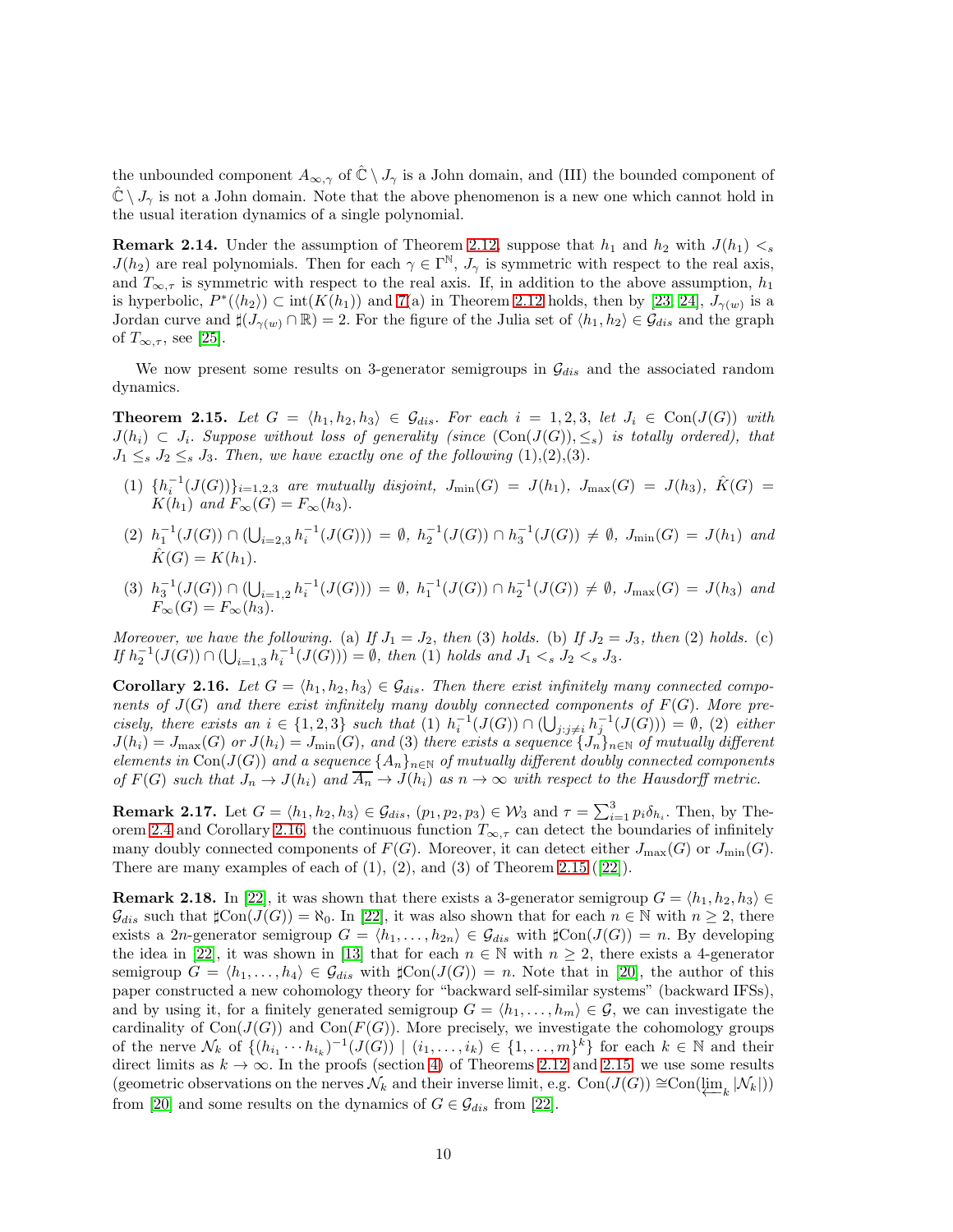**Remark 2.19.** Let  $\tau \in M_1(\mathcal{P})$ . Suppose  $G_{\tau} \in \mathcal{G}_{dis}$  and  $\sharp \text{Con}(J(G)) \leq \aleph_0$ . Then, by Theo-rem [2.4](#page-5-0)[-1,](#page-5-3)  $T_{\infty,\tau}$ :  $\hat{\mathbb{C}} \to [0,1]$  is continuous and  $T_{\infty,\tau}(J(G_{\tau})) = [0,1]$ . Thus there exists an element  $J \in \text{Con}(J(G_{\tau}))$  such that  $T_{\infty,\tau}|_J$  is not constant. This illustrates the difference between 2generator semigroups in  $\mathcal{G}_{dis}$  (see Theorem [2.12\)](#page-8-0) and m-generator semigroups ( $m \geq 3$ ) in  $\mathcal{G}_{dis}$  (see Remark [2.18\)](#page-9-3).

# <span id="page-10-2"></span>3 Background and tools

In this section, we give the known results and tools to prove the main results.

 $(1)$  We first explain the known results on general polynomial semigroups. Let G be a polynomial semigroup in P. Then  $F(G)$  is an open subset of  $\mathbb{C}$ ,  $J(G)$  is a compact subset of  $\mathbb{C}$ , and for each  $g \in G$ ,  $g(F(G)) \subset F(G)$  and  $g^{-1}(J(G)) \subset J(G)$ . If H is a subsemigroup of G, then  $F(G) \subset F(H)$ and  $J(H) \subset J(G)$ . We set  $E(G) := \{z \in \mathbb{C} \mid \sharp G^{-1}(\{z\}) < \infty\}$ . Then  $\sharp E(G) \leq 2$  and for each  $z \in \hat{\mathbb{C}} \setminus E(G), J(G) \subset \overline{G^{-1}(\{z\})}.$  In particular, for each  $z \in J(G) \setminus E(G), J(G) = \overline{G^{-1}(\{z\})}.$  The Julia set  $J(G)$  is a perfect set. The Julia set  $J(G)$  is the unique minimal element in the space of all compact subsets K of  $\hat{\mathbb{C}}$  with  $\sharp K \geq 3$  for which  $g^{-1}(K) \subset K$  for each  $g \in G$ . The Julia set  $J(G)$  is equal to the closure of the set of repelling fixed points of elements of G. In particular,  $J(G) = \bigcup_{q \in G} J(q)$ . For the proofs of these results, see [\[9\]](#page-23-6). Moreover, if  $G = \langle h_1, \ldots, h_m \rangle$ , then  $J(G) = \bigcup_{j=1}^{m} h_j^{-1}(J(G))$  (see [\[14,](#page-23-8) Lemma 1.1.4]). Moreover, it is easy to see that if G is generated by a compact subset of  $P$ , then  $\infty \in F(G)$ .

(II) We next explain the known results on the random dynamics of polynomials obtained in [\[25\]](#page-24-1). Let  $\tau \in \mathfrak{M}_{1,c}(\mathcal{P})$ . Suppose  $J_{\text{ker}}(G_{\tau}) = \emptyset$ . Then there exists a non-empty finite dimensional subspace  $U_{\tau}$  of  $C(\hat{\mathbb{C}})$  with  $M_{\tau}(U_{\tau}) = U_{\tau}$  and a bounded operator  $\pi_{\tau}: C(\hat{\mathbb{C}}) \to U_{\tau}$  such that for each  $\varphi \in C(\hat{\mathbb{C}}), M_\tau^n(\varphi - \pi_\tau(\varphi)) \to 0$  in  $C(\hat{\mathbb{C}})$  as  $n \to \infty$ . Moreover,  $F_{meas}(\tau) = \mathfrak{M}_1(\hat{\mathbb{C}})$ . Moreover, there exist at least one and at most finitely many minimal sets of  $G_7$ . Moreover, for each minimal set L of  $G_{\tau}$ , the function  $T_{L,\tau} : \mathbb{C} \to [0,1]$  of probability of tending to L is continuous on  $\hat{\mathbb{C}}$  and locally constant on  $F(G)$ . In particular, the function  $T_{\infty,\tau} : \hat{\mathbb{C}} \to [0,1]$  is continuous on  $\hat{\mathbb{C}}$  and locally constant on  $F(G_\tau)$ . Moreover, denoting by  $S_\tau$  the union of all minimal sets of  $G_\tau$ , we have that for each  $z \in \hat{\mathbb{C}}$ , there exists a Borel subset  $\mathcal{A}_z$  of  $\mathcal{P}^{\mathbb{N}}$  with  $\tilde{\tau}(\mathcal{A}_z) = 1$  such that for each  $\gamma \in \mathcal{A}_z$ ,  $d(\gamma_{n,1}(z), S_{\tau}) \to 0$  as  $n \to \infty$ . For the proofs of these results, see [\[25,](#page-24-1) Theorem 3.15].

In the proofs of the main results of this paper, we combine the above results in  $(I)(II)$  and some new careful observations on the dynamics of  $G \in \mathcal{G}_{dis}$  and associated random dynamics.

# <span id="page-10-1"></span>4 Proofs of the main results

#### 4.1 Proof of Theorem [2.4](#page-5-0)

In this subsection, we prove Theorem [2.4.](#page-5-0) We need several lemmas.

<span id="page-10-0"></span>**Lemma 4.1.** Let  $G \in \mathcal{G}_{dis}$  (possibly generated by a non-compact subset of  $\mathcal{P}$ ). Then,  $\infty \in F(G)$ ,  $\text{int}(\hat{K}(G)) \neq \emptyset$ ,  $F_{\infty}(G) \cup \text{int}(\hat{K}(G)) \subset F(G)$ , and for each  $z \in \hat{\mathbb{C}}$ , there exists an element  $g \in G$ with  $g(z) \in F_{\infty}(G) \cup \text{int}(K(G)) \subset F(G)$ . In particular,  $J_{\text{ker}}(G) = \emptyset$ .

*Proof.* By [\[22,](#page-23-4) Theorem 2.20-1,5],  $\infty \in F(G)$  and  $int(\hat{K}(G)) \neq \emptyset$ . Moreover, by [22, Proposition 2.19], int $(\hat{K}(G)) \subset F(G)$ . Let  $z \in \hat{\mathbb{C}}$  be a point. We consider the following three cases: Case 1:  $z \notin K(G)$ . Case 2:  $z \in int(K(G))$ . Case 3:  $z \in \partial (K(G))$ . If we have Case 1, then there exists an element  $g \in G$  with  $g(z) \in F_\infty(G)$ . If we have Case 2, then each element  $h \in G$  satisfies  $h(z) \in$ int(K $(G)$ ). Suppose we have Case 3. Then, by [\[22,](#page-23-4) Theorem 2.20-2],  $z \in \partial(K(G)) \subset J_{\text{min}}(G)$ . By [\[22,](#page-23-4) Theorem 2.1], there exists an element  $g \in G$  with  $J(g) \cap J_{\min}(G) = \emptyset$ . By [\[22,](#page-23-4) Theorem 2.20- $(5(b), g(J_{\min}(G)) \subset \text{int}(K(G))$ . Thus  $g(z) \in \text{int}(K(G))$ . Therefore, we obtain that for each  $z \in \mathbb{C}$ , there exists an element  $g \in G$  with  $g(z) \in F_{\infty}(G) \cup \text{int}(K(G)) \subset F(G)$ . Thus,  $J_{\text{ker}}(G) = \emptyset$ . 口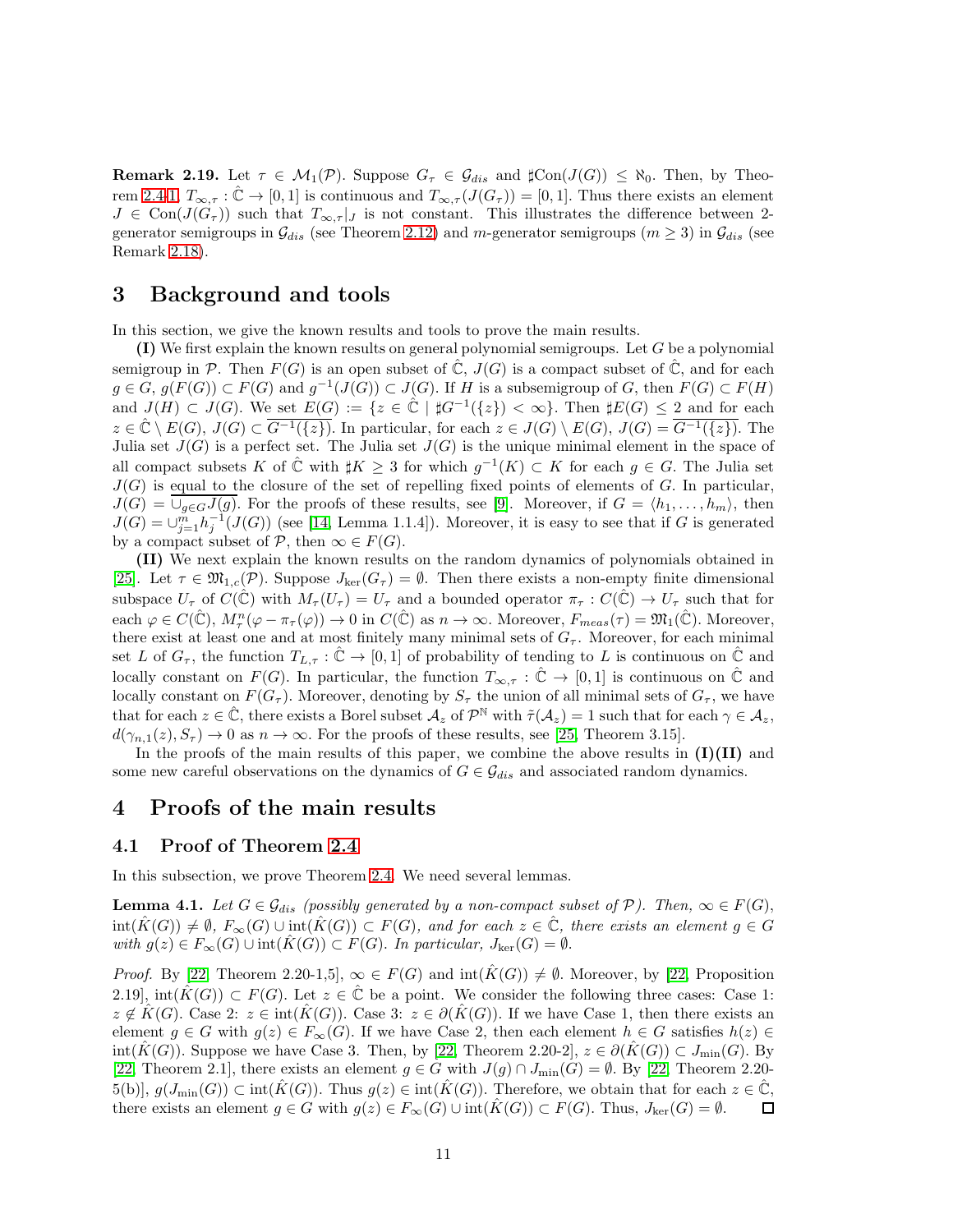<span id="page-11-4"></span>**Lemma 4.2.** Under the assumptions of Theorem [2.4,](#page-5-0) statements [1,](#page-5-3) [2,](#page-5-5)  $6-9$  in Theorem [2.4](#page-5-0) hold.

*Proof.* By Lemma [4.1](#page-10-0) and [\[25,](#page-24-1) Theorem 3.14], we obtain that  $J_{\text{ker}}(G_{\tau}) = \emptyset$  and  $F_{meas}(\tau) =$  $\mathfrak{M}_1(\mathbb{C})$ . Thus statement [6](#page-5-6) holds. By [\[25,](#page-24-1) Lemmas 5.24, 5.27, Theorem 3.31] and [\[27,](#page-24-2) Theorem 1.9], statements [2](#page-5-5) and [1](#page-5-3) in Theorem [2.4](#page-5-0) hold.

We now prove statements [7](#page-5-7) and [8](#page-5-8) in Theorem [2.4.](#page-5-0) By [\[22,](#page-23-4) Theorem 2.1], there exists an element  $g \in \text{supp } \tau$  with  $J(g) \cap J_{\text{min}}(G_{\tau}) = \emptyset$ . By [\[22,](#page-23-4) Theorem 2.20-4,5], int( $K(g)$ ) is connected and there exists an attracting fixed point  $z_q$  of g in int( $\hat{K}(G_\tau)$ ) such that int( $K(q)$ ) is the immediate attracting basin of  $z_q$  for the dynamics of g and  $K(G_\tau) \subset \text{int}(K(g))$ . Since  $G_\tau(K(G_\tau)) \subset K(G_\tau)$ , Zorn's lemma implies that there exists a minimal set  $L_0$  for  $(G_\tau,\tilde{C})$  with  $L_0 \subset K(G_\tau)$ . Considering the dynamics of g in  $K(G_\tau)$ , we see that there exists a unique minimal set  $L_\tau$  for  $(G_\tau, \mathbb{C})$  with  $L_{\tau} \subset \hat{K}(G_{\tau}).$  Therefore  $\text{Min}(G_{\tau}, \mathbb{C}) = \{\{\infty\}, L_{\tau}\}.$  Thus statement [7](#page-5-7) holds. Statement [8](#page-5-8) follows from statements [6,](#page-5-6) [7](#page-5-7) and [\[25,](#page-24-1) Theorem 3.15-5,15].

We now prove statement [9.](#page-5-4) We again use the element  $g$  in the previous paragraph. Since  $g^{n}|_{L_{\tau}} \to z_g$  as  $n \to \infty$ , [\[25,](#page-24-1) Theorem 3.15-12] implies that the number  $r_{L_{\tau}}$  in [25, Theorem 3.15-8] is equal to 1. By [\[25,](#page-24-1) Theorem 3.15-1,2,9,13,15], it follows that there exist two continuous linear functionals  $\rho_1, \rho_2 : C(\hat{\mathbb{C}}) \to \mathbb{C}$  such that for each  $\varphi \in C(\hat{\mathbb{C}})$ ,

$$
M_\tau^n(\varphi) \to \rho_1(\varphi) \cdot T_{\infty,\tau} + \rho_2(\varphi) \cdot T_{L_\tau,\tau}
$$
 in  $C(\hat{\mathbb{C}})$  as  $n \to \infty$ ,

and such that  $\text{supp }\rho_1 = {\infty}$  and  $\text{supp }\rho_2 = L_{\tau}$ . From this, it is easy to see that  $\rho_1 = \delta_{\infty}$ and  $\rho_2$  is a Borel probability measure on  $\hat{\mathbb{C}}$ . Moreover, by [\[25,](#page-24-1) Theorem 3.15-15], we obtain that  $T_{\infty,\tau}(z) + T_{L_{\tau},\tau}(z) = 1$  for each  $z \in \mathbb{C}$ . From these arguments, statement [9](#page-5-4) holds.  $\Box$ 

<span id="page-11-1"></span>**Lemma 4.3.** Let  $\tau \in \mathfrak{M}_1(\mathcal{P})$ . Suppose that  $\infty \in F(G_{\tau})$ . Let U be a multiply connected component of  $F(G_\tau)$ . Let B be a bounded component of  $\mathbb{C} \setminus U$ . Let  $y \in B$  and let  $z \in U$ . Then, for any  $\gamma \in X_\tau$ with  $\gamma_{n,1}(y) \to \infty$  as  $n \to \infty$ , we have  $\gamma_{n,1}(z) \to \infty$  as  $n \to \infty$ . In particular,  $T_{\infty,\tau}(y) \leq T_{\infty,\tau}(z)$ .

*Proof.* Suppose that  $\gamma_{n,1}(y) \to \infty$  as  $n \to \infty$ . Let  $\zeta$  be a Jordan curve (i.e. simple closed curve) in U such that y belongs to the bounded component of  $\mathbb{C} \setminus \zeta$ . By the maximum principle, [\[25,](#page-24-1) Lemma 5.24] and forward invariance of  $F(G_{\tau})$  under any element of  $G_{\tau}$ , we obtain that  $\gamma_{n,1} \to \infty$ as  $n \to \infty$  on  $\zeta$ . Hence,  $\gamma_{n,1}(z) \to \infty$  as  $n \to \infty$ .  $\Box$ 

<span id="page-11-3"></span>**Proposition 4.4.** Let  $\tau \in \mathfrak{M}_1(\mathcal{P})$ . Let U be a multiply connected component of  $F(G_\tau)$ . Let C be the boundary of a bounded component of  $\mathbb{C} \setminus U$ . Let V be an open subset of  $\mathbb{C}$  such that  $V \cap C \neq \emptyset$ . Then, we have the following.

- <span id="page-11-2"></span><span id="page-11-0"></span>1. If  $\infty \in F(G_{\tau})$  and  $\text{int}(\hat{K}(G_{\tau})) \neq \emptyset$ , then  $T_{\infty,\tau}|_V$  is not constant.
- 2. If supp  $\tau$  is compact,  $\sharp \text{supp }\tau \leq \aleph_0$  and  $\hat{K}(G_{\tau}) \neq \emptyset$ , then  $T_{\infty,\tau}|_V$  is not constant.

*Proof.* We may assume that V does not meet the unbounded component of  $\mathbb{C} \setminus U$ . We first prove statement [1.](#page-11-0) Suppose that  $\infty \in F(G_\tau)$  and  $\text{int}(K(G_\tau)) \neq \emptyset$ . Let  $y \in V \cap C$ . Let  $\zeta$  be a Jordan curve in U such that y belongs to the bounded component A of  $\mathbb{C} \setminus \zeta$ . Since  $C \subset J(G_\tau)$ , [\[9,](#page-23-6) Corollary 3.1] implies that there exists a  $g \in G_{\tau}$  such that  $J(g) \cap V \cap A \neq \emptyset$ . Then,  $\zeta \subset F_{\infty}(g)$ . For, if  $\zeta \subset \text{int}K(g)$ , then the maximum principle implies that  $A \subset F(g)$ , which is a contradiction. Hence,  $\zeta \subset F_{\infty}(g)$ . Therefore,  $g^n \to \infty$  as  $n \to \infty$  on U. Since  $J(g) \cap V \cap A \neq \emptyset$  and  $\text{int}(\hat{K}(G_{\tau})) \neq \emptyset$ , there exists a point  $y_1 \in V \cap A$  and an  $l \in \mathbb{N}$  such that  $g^l(y_1) \in \text{int}(\hat{K}(G_{\tau}))$ . Let  $y_2 \in U \cap V$  be a point. We may assume that  $g^{(l)}(y_1) \in F_{\infty}(G_{\tau})$ . Let  $\{\gamma_j\}_{j=1}^m$  be a finite sequence of elements of  $\Gamma_{\tau}$  such that  $g^{l} = \gamma_m \circ \cdots \circ \gamma_1$ . Then, there exists a neighborhood W of  $(\gamma_1, \ldots, \gamma_m)$  in  $\Gamma_{\tau}^m$  such that for each  $\alpha = (\alpha_1, \ldots, \alpha_m) \in W$ ,  $\alpha_m \cdots \alpha_1(y_1) \in \text{int}(K(G_{\tau}))$  and  $\alpha_m \cdots \alpha_1(y_2) \in F_{\infty}(G_{\tau})$ . We set  $Z := \{ \rho = (\rho_1, \rho_2, \ldots) \in X_{\tau} \mid (\rho_1, \ldots, \rho_m) \in W \}$ . Then, for each  $\omega = (\omega_1, \omega_2, \ldots) \in Z$ ,  ${\{\omega_{r,1}(y_1)\}}_{r\in\mathbb{N}}$  is bounded in  $\mathbb C$  and  $\omega_{r,1}(y_2)\to\infty$  as  $r\to\infty$ . Hence,  $y_1$  belongs to a bounded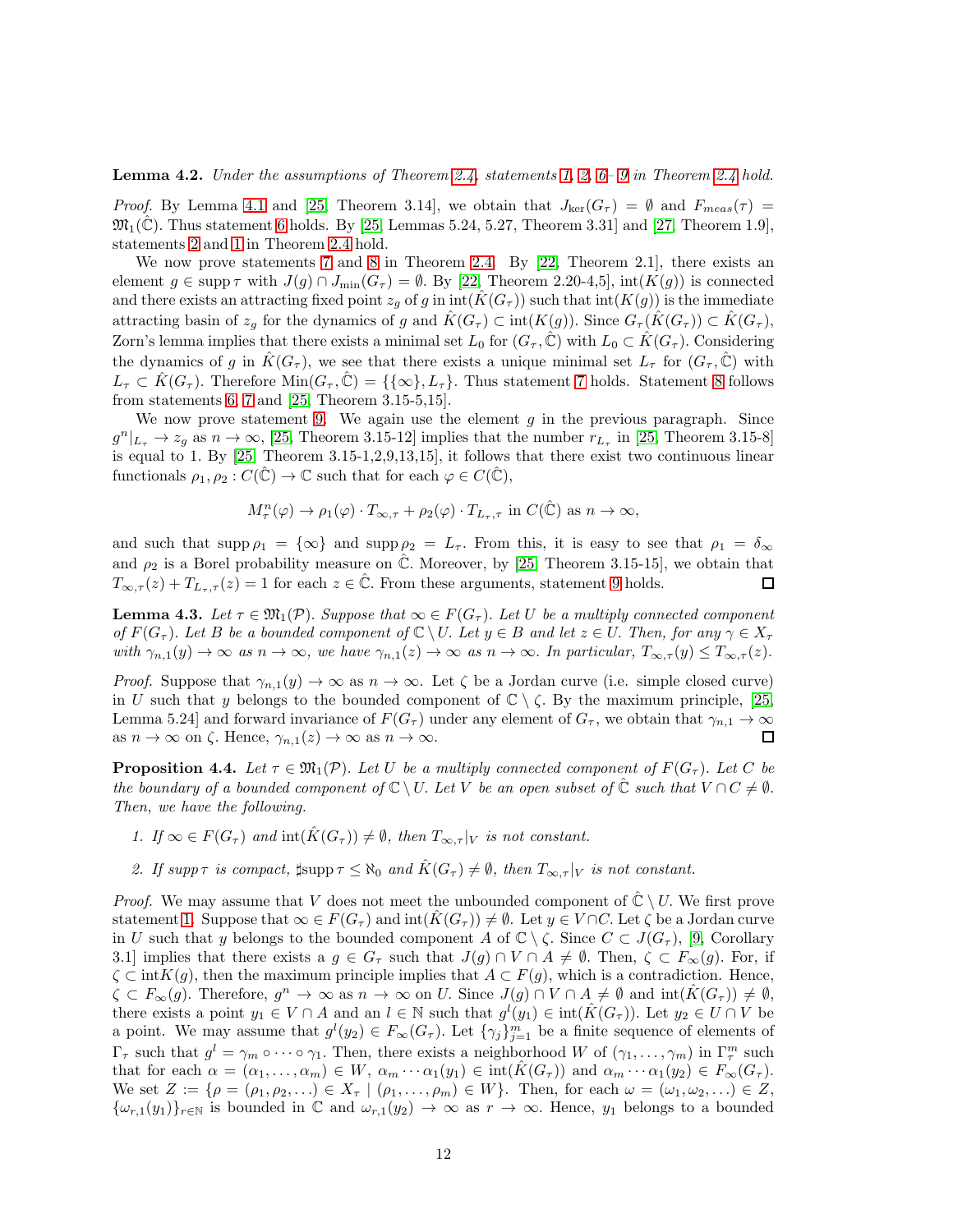component B of  $\mathbb{C} \setminus U$ . By Lemma [4.3,](#page-11-1)  $\{\rho \in X_{\tau} \mid \rho_{n,1}(y_1) \to \infty\} \subset \{\rho \in X_{\tau} \mid \rho_{n,1}(y_2) \to \infty\}.$ From these arguments, it follows that  $T_{\infty,\tau}(y_1) + \tilde{\tau}(Z) \leq T_{\infty,\tau}(y_2)$ . Since  $\tilde{\tau}(Z) > 0$ , we obtain that  $T_{\infty,\tau}(y_1) < T_{\infty,\tau}(y_2)$ . Therefore,  $T_{\infty,\tau}|_V$  is not constant. Thus, we have proved statement [1.](#page-11-0)

We now prove statement [2.](#page-11-2) Let  $\zeta$  be a Jordan curve in U such that y belongs to the bounded component A of  $\mathbb{C} \setminus \zeta$ . We now show the following claim 1:

Claim 1: There exist a  $g \in G_{\tau}$ , an  $l \in \mathbb{N}$ , and a point  $y_1 \in V \cap A$  such that  $J(g) \cap V \cap A \neq \emptyset$  and  $g^l(y_1) \in \hat{K}(G_\tau).$ 

In order to show claim 1, we consider the following two cases. Case 1.  $\sharp K(G_\tau) \geq 2$ . Case 2.  $\sharp \hat{K}(G_{\tau})=1.$ 

Suppose that we have case 1. By [\[9,](#page-23-6) Corollary 3.1], there exists a  $g \in G_{\tau}$  such that  $J(g) \cap V \cap A \neq \emptyset$  $\emptyset$ . Since  $\sharp \hat{K}(G_{\tau}) \geq 2$  and  $\cup_{n \in \mathbb{N}} g^n(V \cap A) \subset \mathbb{C}$ , Montel's theorem implies that there exists an  $l \in \mathbb{N}$ and a point  $y_1 \in V \cap A$  such that  $g^l(y_1) \in \hat{K}(G_{\tau})$ . Hence, the statement of claim 1 holds when we have case 1.

Suppose that we have case 2. Let  $z_0 \in \mathbb{C}$  be such that  $\hat{K}(G_\tau) = \{z_0\}$ . By [\[25,](#page-24-1) Lemma 5.28],  $h(z_0) = z_0$  for each  $h \in \Gamma_\tau$  and  $z_0 \in J(G_\tau)$ . Since  $\Gamma_\tau$  is compact, there exists an element  $\beta_1 \in \Gamma_\tau$ such that  $z_0 \notin E(\beta_1)$ , where  $E(\beta_1)$  denotes the exceptional set of  $\beta_1$ . Moreover, [\[9,](#page-23-6) Corollary 3.1] implies that there exists an element  $\beta_2 \in G_\tau$  such that  $J(\beta_2) \cap V \cap A \neq \emptyset$ . By [\[19,](#page-23-15) Proposition 2.2 (3)], there exists a  $p \in \mathbb{N}$  such that  $J(\beta_1 \beta_2^p) \cap V \cap A \neq \emptyset$ . Let  $g := \beta_1 \beta_2^p$ . Since  $h(z_0) = z_0$  for each  $h \in G_{\tau}$  and  $z_0 \notin E(\beta_1)$ , we obtain that  $z_0 \notin E(g)$ . Therefore, there exist an  $l \in \mathbb{N}$  and a point  $y_1 \in V \cap A$  such that  $g^i(y_1) = z_0 \in \hat{K}(G_{\tau}).$  Thus, we have shown claim 1.

Let  $(g, l, y_1)$  be as in claim 1. Let  $y_2 \in U \cap V$  be a point. Since  $J(g) \cap V \cap A \neq \emptyset$ , the maximum principle implies that  $g^n \to \infty$  as  $n \to \infty$  on U. Hence, we may assume that  $g^l(y_2) \in F_\infty(G_\tau)$ . Therefore  $g^{\tilde{l}}(y_1) \in \hat{K}(G_{\tau}), g^{\tilde{l}}(y_2) \in F_{\infty}(G_{\tau})$  and  $y_1$  belongs to a bounded component B of  $\mathbb{C} \setminus U$ . Combining this with the method in the proof of statement [1,](#page-11-0) we obtain that  $T_{\infty,\tau}(y_1) < T_{\infty,\tau}(y_2)$ . Therefore,  $T_{\infty,\tau}|_V$  is not constant. Thus, we have proved statement [2.](#page-11-2)  $\Box$ 

**Corollary 4.5.** Let  $\tau \in \mathfrak{M}_{1,c}(\mathcal{P})$ . Suppose that  $K(G_{\tau}) \neq \emptyset$  and  $J_{\text{ker}}(G_{\tau}) = \emptyset$ . Let U be a multiply connected component of  $F(G_\tau)$ . Let C be the boundary of a bounded component of  $\mathbb{C} \setminus U$ . Let V be an open subset of  $\hat{\mathbb{C}}$  such that  $V \cap C \neq \emptyset$ . Then,  $T_{\infty,\tau} : \hat{\mathbb{C}} \to [0,1]$  is continuous and  $T_{\infty,\tau}|_V$  is not constant.

*Proof.* Since supp  $\tau$  is compact, we have  $\infty \in F(G_{\tau})$ . By [\[25,](#page-24-1) Theorem 3.31],  $\text{int}K(G_{\tau}) \neq \emptyset$ . By Proposition [4.4,](#page-11-3) it follows that  $T_{\infty,\tau}|_V$  is not constant. Moreover, by [\[25,](#page-24-1) Theorem 3.22],  $T_{\infty,\tau}:\hat{\mathbb{C}}\to[0,1]$  is continuous.  $\Box$ 

<span id="page-12-1"></span>**Lemma 4.6.** Let  $\Gamma$  be a subset of  $\mathcal{P}$  and let  $G = \langle \Gamma \rangle$ . Suppose  $G \in \mathcal{G}_{dis}$ . Then for each  $\gamma \in \Gamma^{\mathbb{N}}$ ,  $K_{\gamma}$  is a connected compact subset  $\mathbb{C}$ ,  $A_{\infty,\gamma}$  is a simply connected domain, and  $K_{\gamma}\cup A_{\infty,\gamma}=\mathbb{C}$ .

*Proof.* Since  $G \in \mathcal{G}_{dis}$ , by [\[22,](#page-23-4) Theorem 2.20] we have  $\in \mathcal{F}(G)$ . For each  $r > 0$ , we denote by  $B_h(\infty, r)$  the ball with center  $\infty$  and radius r with respect to the hyperbolic distance on  $F_\infty(G)$ . Then  $g(B_h(\infty, r)) \subset B_h(\infty, r)$  for each  $g \in G$ . Let  $r > 0$  be small enough such that  $B_h(\infty, r)$  is simply connected. Let  $B := B_h(\infty, r)$ . By [\[25,](#page-24-1) Lemma 5.24], for each  $\alpha \in \Gamma^{\mathbb{N}}, \alpha_{n,1} \to \infty$  uniformly on B as  $n \to \infty$ . Therefore for each  $\gamma \in \Gamma^{\mathbb{N}}, K_{\gamma} \cup A_{\infty,\gamma} = \hat{\mathbb{C}}$  and  $A_{\infty,\gamma}$  is an open neighborhood of  $\infty$ . By the maximum principle,  $A_{\infty,\gamma}$  is connected. Moreover,  $A_{\infty,\gamma} = \bigcup_{n=1}^{\infty} (\gamma_{n,1})^{-1}(B)$ . Since  $G \in \mathcal{G}$ , each  $\gamma_{n,1}^{-1}(B)$  is a simply connected domain. Thus  $A_{\infty,\gamma}$  is the union of increasing simply connected domains  $\gamma_{n,1}^{-1}(B)$ . Therefore  $A_{\infty,\gamma}$  is simply connected. Thus  $K_{\gamma}$  is connected.  $\Box$ 

<span id="page-12-2"></span>**Lemma 4.7.** Let  $\tau \in \mathfrak{M}_1(\mathcal{P})$ . Suppose  $G_{\tau} \in \mathcal{G}_{dis}$ . Let A be a doubly connected component of  $F(G_{\tau})$ . Let  $y_1 \in A$  and let  $y_2$  be a point in the unbounded component of  $\mathbb{C} \setminus A$ . Then, we have the following.

<span id="page-12-0"></span>1. For any  $\gamma \in X_{\tau}$  with  $\gamma_{n,1}(y_1) \to \infty$  as  $n \to \infty$ , we have  $\gamma_{n,1}(y_2) \to \infty$  as  $n \to \infty$ . In particular,  $T_{\infty,\tau}(y_1) \leq T_{\infty,\tau}(y_2)$ .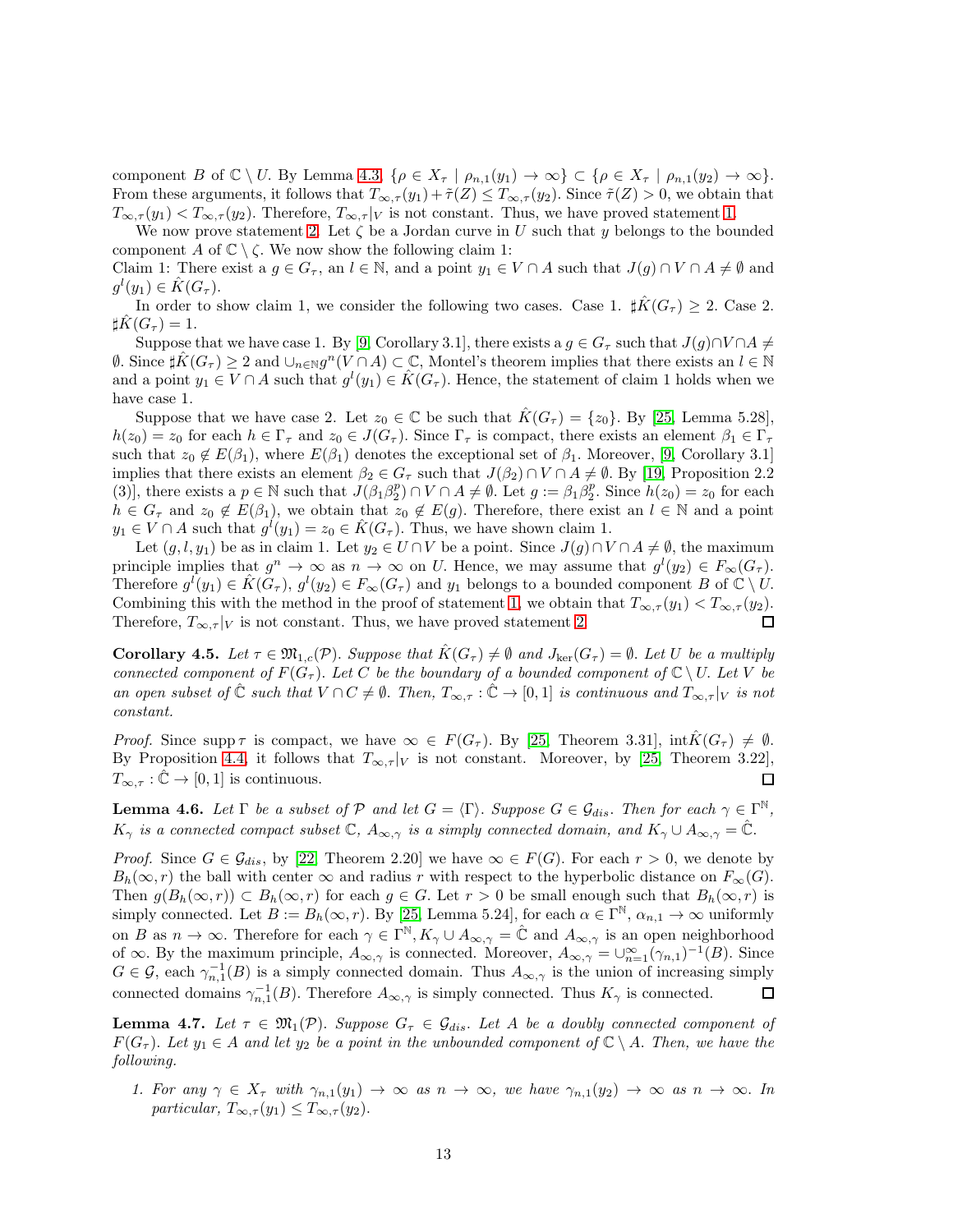<span id="page-13-0"></span>2. In addition to the assumptions of our lemma, suppose  $y_2 \in F(G_\tau)$ . Let U be the connected component of  $F(G_\tau)$  containing  $y_2$ . Suppose that either U is doubly connected or  $U = F_{\infty}(G_{\tau}).$  Then  $T_{\infty,\tau}(y_1) < T_{\infty,\tau}(y_2).$ 

*Proof.* We first prove statement [1.](#page-12-0) Since  $G_\tau \in \mathcal{G}_{dis}$ , by [\[22,](#page-23-4) Theorem 2.20] we have  $\infty \in F(G_\tau)$ . Let  $\gamma \in X_{\tau}$  and suppose  $\gamma_{n,1}(y_1) \to \infty$  as  $n \to \infty$ . By [\[25,](#page-24-1) Lemma 5.24],  $\gamma_{n,1} \to \infty$  locally uniformly on A as  $n \to \infty$ . Therefore  $K_\gamma \subset \mathbb{C} \setminus A$ . Thus  $\partial K(G_\tau) \subset K_\gamma \subset \mathbb{C} \setminus A$ . By [\[22,](#page-23-4) Theorem 2.20-2],  $\partial \hat{K}(G_{\tau}) \subset J_{\text{min}}(G_{\tau}).$  Since  $J_{\text{min}}(G_{\tau})$  is included in the bounded component of  $\mathbb{C} \setminus A$ , and since  $K_{\gamma}$ is connected (see Lemma [4.6\)](#page-12-1), it follows that  $K_{\gamma}$  is included in the bounded component of  $\mathbb{C} \setminus A$ . Therefore  $\gamma_{n,1}(y_2) \to \infty$  as  $n \to \infty$ . Thus we have proved statement [1.](#page-12-0)

We now prove statement [2.](#page-13-0) We prove the following claim:

Claim: There exists a map  $g \in G_{\tau}$  such that  $g(y_1) \in \text{int}(K(G_{\tau}))$  and  $g(y_2) \in F_{\infty}(G_{\tau})$ .

To prove this claim, let  $B_1$  and  $B_2$  be the two connected components of  $\partial A$ . We may assume  $B_2 \lt s B_1$ . For each  $i = 1, 2$ , let  $B'_i \in \text{Con}(J(G_{\tau}))$  with  $B_i \subset B'_i$ . Then  $B'_2 \lt s B'_1$ . Therefore  $J_{\min}(G_{\tau}) \leq_s B'_2 \lt_s B'_1$ . Let  $D$  be a bounded, doubly connected, and open neighborhood of  $B'_1$ such that  $J_{\min}(G_{\tau}) \cup \{y_1\} <_{s} \overline{D}$  and  $y_2$  belongs to the unbounded component of  $\mathbb{C} \setminus \overline{D}$ . By [\[22,](#page-23-4) Lemma 4.2], there exists an element  $h \in G_{\tau}$  with  $J(h) \subset D$ . Then  $J(h) \cap J_{\min}(G_{\tau}) = \emptyset$ . Moreover,  $y_2 \in F_\infty(h)$ . By [\[22,](#page-23-4) Theorem 2.20-4,5], int $(K(h))$  is connected and is an immediate basin of an attractingfixed point  $z_h$  of h, and  $z_h \in \text{int}(K(G_\tau))$ . Since  $\partial K(G_\tau) \subset J_{\text{min}}(G_\tau)$  ([\[22,](#page-23-4) Theorem 2.20-2]),  $\{z_h\} \leq s$   $J_{\min}(G_\tau) \leq s$   $\overline{D}$ . Since  $z_h$  belongs to the bounded component of  $\mathbb{C} \setminus J(h)$ , it follows that  $y_1$  belongs to the bounded component of  $\mathbb{C} \setminus J(h)$ . Therefore, there exists an  $n \in \mathbb{N}$ such that  $h^{n}(y_1) \in \text{int}(\hat{K}(G_{\tau}))$  and  $h^{n}(y_2) \in F_{\infty}(G_{\tau})$ . Thus, we have proved the claim.

Let  $g \in G_{\tau}$  be the element in the above claim. Let  $h_1, \ldots, h_n \in \Gamma_{\tau}$  be some elements such that  $g = h_n \circ \cdots \circ h_1$ . Then there exists a neighborhood W of  $(h_1, \ldots, h_n)$  in  $\Gamma_\tau^n$  such that for each  $\omega = (\omega_1, \ldots, \omega_n) \in W$ ,  $\omega_n \cdots \omega_1(y_1) \in \text{int}(K(G_{\tau}))$  and  $\omega_n \cdots \omega_1(y_2) \in F_{\infty}(G_{\tau})$ . Therefore, for each  $\gamma = (\gamma_1, \gamma_2, \ldots) \in X_\tau$  with  $(\gamma_1, \ldots, \gamma_n) \in W$ , we have that  $\{\gamma_{r,1}(y_1)\}_{r \in \mathbb{N}}$  is bounded and that  $\gamma_{r,1}(y_2) \to \infty$  as  $r \to \infty$ . Combining it with statement [1,](#page-12-0) we get  $T_{\infty,\tau}(y_1) + \tilde{\tau}(\{\gamma \in$  $X_{\tau} \mid (\gamma_1,\ldots,\gamma_n) \in W \}$   $\leq T_{\infty,\tau}(y_2)$ . Since  $\tilde{\tau}(\{\gamma \in X_{\tau} \mid (\gamma_1,\ldots,\gamma_n) \in W\}) > 0$ , we obtain  $T_{\infty,\tau}(y_1) < T_{\infty,\tau}(y_2)$ . Therefore we have proved statement [2.](#page-13-0)  $\Box$ 

<span id="page-13-2"></span>**Lemma 4.8.** Let  $\tau \in \mathfrak{M}_1(\mathcal{P})$ . Suppose  $G_{\tau} \in \mathcal{G}_{dis}$ . Let  $J_1, J_2 \in \text{Con}(J(G_{\tau}))$  with  $J_1 \leq s J_2$ . Then  $\sup_{z\in J_1} T_{\infty,\tau}(z) \leq \inf_{z\in J_2} T_{\infty,\tau}(z).$ 

*Proof.* By [\[22,](#page-23-4) Theorem 2.20-1],  $\infty \in F(G_{\tau})$ . By [22, Lemma 4.4], there exists a doubly connected component A of  $F(G_{\tau})$  with  $J_1 \lt_s A \lt_s J_2$ . By Lemmas [4.3,](#page-11-1) [4.7,](#page-12-2) it follows that  $\sup_{z \in J_1} T_{\infty,\tau}(z) \leq$  $\inf_{z\in J_2} T_{\infty,\tau}(z)$ .  $\Box$ 

<span id="page-13-1"></span>**Lemma 4.9.** Let  $\tau \in \mathfrak{M}_{1}(\mathcal{P})$  and suppose  $\infty \in F(G_{\tau})$ . Let  $A \in \text{Con}(F(G_{\tau}))$  be multiply connected and let  $y_1 \in A$ . Then  $T_{\infty,\tau}(y_1) > 0$ .

*Proof.* Let K be a bounded component of  $\mathbb{C}\setminus A$  and let  $B \in \text{Con}(J(G_{\tau}))$  such that  $\partial K \subset B$ . Let D be a bounded neighborhood of B such that  $y_1$  belongs to the unbounded component of  $\mathbb{C} \setminus D$ . By [\[9,](#page-23-6) Corollary 3.1], there exists an element  $\alpha \in G_{\tau}$  with  $J(\alpha) \cap D \neq \emptyset$ . By the maximum principle,  $A \subset F_{\infty}(\alpha)$ . Therefore, there exists an  $m \in \mathbb{N}$  such that  $\alpha^{m}(y_1) \in F_{\infty}(G_{\tau})$ . Let  $h_1, \ldots, h_n \in \Gamma_{\tau}$  be some elements such that  $\alpha^m = h_n \circ \cdots \circ h_1$ . Then there exists a neighborhood W of  $(h_1, \ldots, h_n)$  in  $\Gamma_{\tau}^{n}$  such that for each  $\omega = (\omega_1, \ldots, \omega_n) \in W$ ,  $\omega_n \cdots \omega_1(y_1) \in F_{\infty}(G_{\tau})$ . Therefore, for each  $\gamma \in X_{\tau}$ with  $(\gamma_1,\ldots,\gamma_n)\in W$ ,  $\gamma_{r,1}(y_1)\to\infty$  as  $r\to\infty$ . Thus  $T_{\infty,\tau}(y_1)\geq\tilde{\tau}(\{\gamma\in X_{\tau}\mid(\gamma_1,\ldots,\gamma_n)\in$  $\Box$  $W$ }  $> 0$ .

<span id="page-13-3"></span>**Corollary 4.10.** Let  $\tau \in \mathfrak{M}_1(\mathcal{P})$  and suppose  $G_{\tau} \in \mathcal{G}_{dis}$ . Let  $A \in \text{Con}(F(G_{\tau}))$  be doubly connected. Let  $y_1 \in A$ . Then  $T_{\infty,\tau}(y_1) > 0$ .

*Proof.* By Lemma [4.9](#page-13-1) and [\[22,](#page-23-4) Theorem 2.20-1], the statement of our lemma holds.

 $\Box$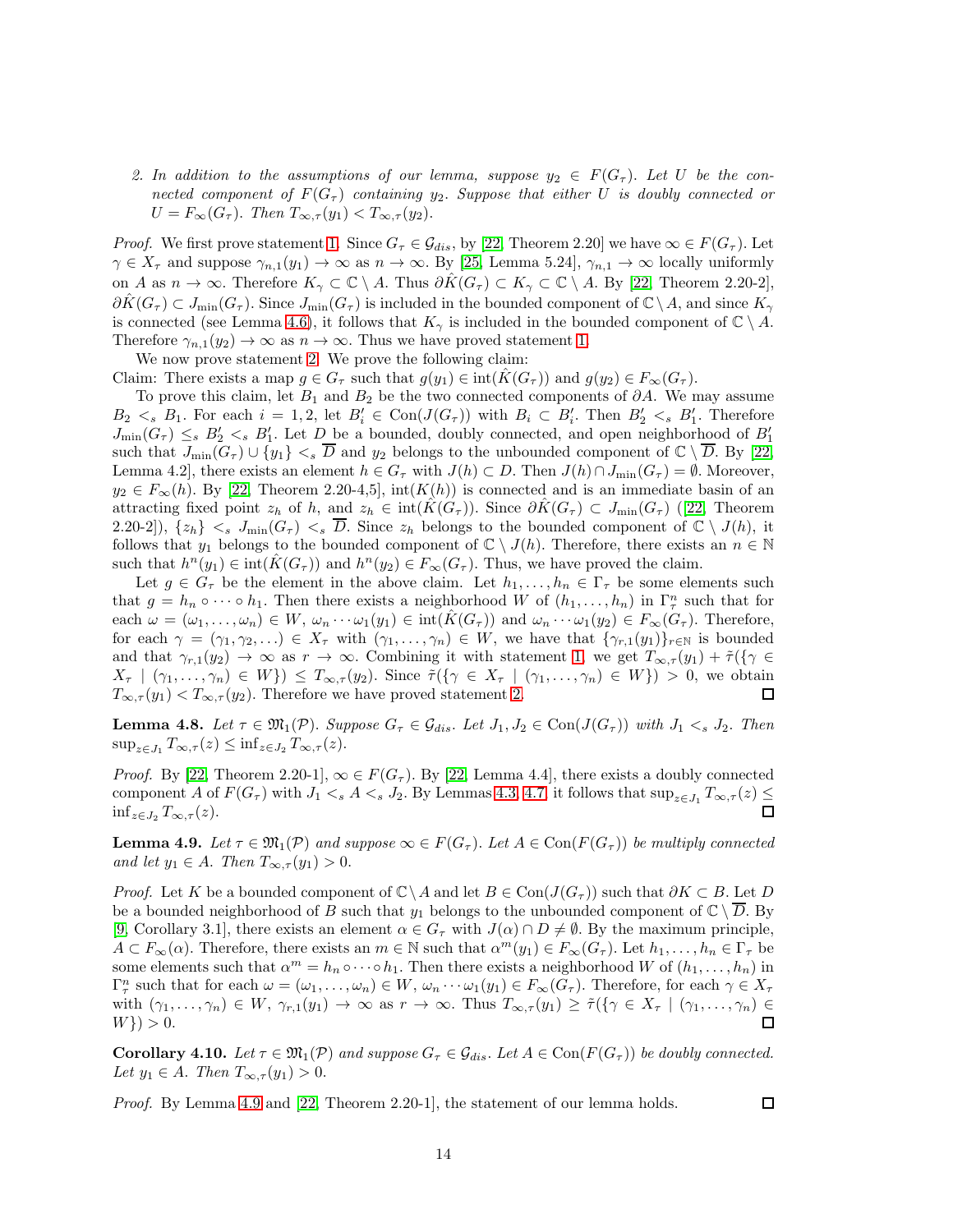<span id="page-14-3"></span>**Lemma 4.11.** Let  $\tau \in \mathfrak{M}_{1}(\mathcal{P})$ . Suppose  $G_{\tau} \in \mathcal{G}_{dis}$ . Let  $A \in \text{Con}(F(G_{\tau}))$  be doubly connected. Let Q be an open subset of  $\hat{\mathbb{C}}$  with  $Q \cap \partial A \neq \emptyset$ . Then  $T_{\infty,\tau}|_Q$  is not constant.

*Proof.* Let  $B_1$  and  $B_2$  be the two connected components of  $\partial A$ . Let  $B_2 \lt_s B_1$ . If  $Q \cap B_2 \neq \emptyset$ , then by Lemma [4.4-](#page-11-3)[1](#page-11-0) and [\[22,](#page-23-4) Theorem 2.20-1,5],  $T_{\infty,\tau}|_Q$  is not constant. Therefore we may assume  $Q \cap B_1 \neq \emptyset$ . We may also assume that Q is a disk and  $Q \cap B_2 = \emptyset$ . Since  $Q \cap J(G_{\tau}) \neq \emptyset$ , by [\[9,](#page-23-6) Corollary 3.1] there exists an element  $g \in G_{\tau}$  such that  $J(g) \cap Q \neq \emptyset$ . Since  $J_{\min}(G_{\tau}) \leq_{s} B_{2}$ ,  $J(g) \cap J_{\min}(G_{\tau}) = \emptyset$ . By [\[22,](#page-23-4) Theorem 2.20-4,5], it follows that  $J(g)$  is a quasicircle and there exists an attracting fixed point  $z_q \in \text{int}(\hat{K}(G_\tau))$  of g. By [\[22,](#page-23-4) Theorem 2.20-2],  $\partial \hat{K}(G_\tau) \subset J_{\text{min}}(G_\tau) \leq s$  $B_2 \leq s$  A. Therefore  $\{z_q\} \leq s$  A. Since  $J(g) \cap A = \emptyset$ , it follows that  $A \subset \text{int}K(g)$ . Let  $y_1 \in A$ be a point. From the above arguments, we obtain that there exists a number  $n_1 \in \mathbb{N}$  such that for each  $n \in \mathbb{N}$  with  $n \geq n_1$ ,  $g^n(y_1) \in \text{int}(\hat{K}(G_{\tau}))$ . Moreover, since  $J(g) \cap Q \neq \emptyset$ , there exists a point  $y_2 \in Q$  and a number  $n_2 \in \mathbb{N}$  such that for each  $n \in \mathbb{N}$  with  $n \geq n_2$ ,  $g^{n}(y_2) \in F_{\infty}(G_{\tau})$ . Let  $m := \max\{n_1, n_2\}$ . Let  $\alpha_1, \ldots, \alpha_p \in \Gamma_\tau$  be some elements such that  $g^m = \alpha_p \circ \cdots \circ \alpha_1$ . Let W be a neighborhood of  $(\alpha_1, \ldots \alpha_p)$  in  $\Gamma_\tau^p$  such that for each  $\omega = (\omega_1, \ldots, \omega_p) \in W$ ,  $\omega_p \cdots \omega_1(y_1) \in$  $\text{int}(K(G_{\tau}))$  and  $\omega_p \cdots \omega_1(y_2) \in F_{\infty}(G_{\tau})$ . Therefore, for each  $\gamma \in X_{\tau}$  with  $(\gamma_1, \ldots, \gamma_p) \in W$ ,  ${\{\gamma_{r,1}(y_1)\}_{r\in\mathbb{N}}}$  is bounded and  $\gamma_{r,1}(y_2) \to \infty$  as  $n \to \infty$ . Combining this with Lemma [4.7-](#page-12-2)[1,](#page-12-0) we see that  $T_{\infty,\tau}(y_1) < T_{\infty,\tau}(y_1) + \tilde{\tau}(\{\gamma \in X_{\tau} \mid (\gamma_1,\ldots,\gamma_p) \in W\}) \leq T_{\infty,\tau}(y_2)$ . Therefore,  $T_{\infty,\tau}|_Q$  is not constant. Thus, we have proved our lemma.  $\Box$ 

<span id="page-14-2"></span><span id="page-14-0"></span>**Lemma 4.12.** Let  $\tau \in \mathfrak{M}_1(\mathcal{P})$ . Suppose  $\text{int}(\hat{K}(G_{\tau})) \neq \emptyset$ . Then we have the following.

- <span id="page-14-1"></span>1.  $\text{int}(T^{-1}_{\infty,\tau}(\{1\})) \subset F(G_{\tau}).$
- 2. If, in addition to the assumption of our lemma,  $\infty \in F(G_{\tau})$ , then for each open subset Q of  $\mathbb{\hat{C}}$  with  $Q \cap \partial F_{\infty}(G_{\tau}) \neq \emptyset$ ,  $T_{\infty,\tau}|_{Q}$  is not constant.

Proof. We first prove statement [1.](#page-14-0) We prove the following claim. Claim. For each  $z_0 \in T^{-1}_{\infty,\tau}(\{1\})$ , there exists no  $g \in G_{\tau}$  with  $g(z_0) \in \text{int}(\hat{K}(G_{\tau}))$ .

To prove this claim, let  $z_0 \in T^{-1}_{\infty,\tau}(\{1\})$  and suppose there exists an element  $g \in G_{\tau}$  with  $g(z_0) \in \text{int}(K(G_{\tau}))$ . Let  $h_1, \ldots, h_m \in \Gamma_{\tau}$  be some elements with  $g = h_m \circ \cdots \circ h_1$ . Then there exists a neighborhood W of  $(h_1, \ldots, h_m)$  in  $\Gamma_{\tau}^m$  such that for each  $\omega = (\omega_1, \ldots, \omega_m) \in W$ ,  $\omega_m \cdots \omega_1(z_0) \in$  $int(\hat{K}(G_{\tau}))$ . Therefore for each  $\gamma \in X_{\tau}$  with  $(\gamma_1, \ldots, \gamma_m) \in W$ ,  $\{\gamma_{n,1}(z_0)\}_{n \in \mathbb{N}}$  is bounded. Thus  $T_{\infty,\tau}(z_0) \leq 1 - \tilde{\tau}(\{\gamma \in X_{\tau} \mid (\gamma_1,\ldots,\gamma_m) \in W\}) < 1$ . This is a contradiction. Hence we have proved the claim.

From this claim,  $G_{\tau}(\text{int}(T_{\infty,\tau}^{-1}(\{1\}))) \subset \hat{\mathbb{C}} \setminus \text{int}(\hat{K}(G_{\tau}))$ . Therefore  $\text{int}(T_{\infty,\tau}^{-1}(\{1\})) \subset F(G_{\tau})$ . Thus we have proved statement [1.](#page-14-0)

We now prove statement [2.](#page-14-1) Suppose  $\infty \in F(G_\tau)$ . Let Q be an open subset of  $\mathbb C$  with  $Q \cap$  $\partial F_{\infty}(G_{\tau}) \neq \emptyset$ . By [\[25,](#page-24-1) Lemma 5.24],  $T_{\infty,\tau}|_{F_{\infty}(G_{\tau})} \equiv 1$ . Combining this with statement [1,](#page-14-0) we obtain that  $T_{\infty,\tau}|_Q$  is not constant. Thus we have proved statement [2.](#page-14-1)  $\Box$ 

<span id="page-14-4"></span>**Lemma 4.13.** Let  $\tau \in \mathfrak{M}_1(\mathcal{P})$ . Suppose  $\infty \in F(G_\tau)$ . Then  $\text{int}(T^{-1}_{\infty,\tau}(\{0\}) \subset F(G_\tau)$ , and for each open subset Q of  $\hat{\mathbb{C}}$  with  $Q \cap \partial \hat{K}(G_{\tau}) \neq \emptyset$ ,  $T_{\infty,\tau}|_Q$  is not constant.

Proof. We can prove this lemma in the same way as that in the proof of Lemma [4.12.](#page-14-2)

<span id="page-14-5"></span>**Theorem 4.14.** Let  $\tau \in \mathfrak{M}_{1}(\mathcal{P})$  (we do not assume that supp  $\tau$  is compact). Suppose  $G_{\tau} \in \mathcal{G}_{dis}$ . Then statements [2,](#page-5-5) [3,](#page-5-9) [4](#page-5-1) and [5](#page-5-2) in Theorem [2.4](#page-5-0) hold.

*Proof.* By [\[22,](#page-23-4) Theorem 2.20-1.5],  $\infty \in F(G_{\tau})$  and  $\text{int}(\hat{K}(G_{\tau})) \neq \emptyset$ . By [\[25,](#page-24-1) Lemma 5.27], statement [2](#page-5-5) holds. Statement [3](#page-5-9) follows from Lemmas [4.7](#page-12-2) and [4.8.](#page-13-2) Statement [4](#page-5-1) follows from Corollary [4.10](#page-13-3) and Lemma [4.7-](#page-12-2)[2.](#page-13-0) Statement [5](#page-5-2) follows from Lemmas [4.11,](#page-14-3) [4.12](#page-14-2) and [4.13.](#page-14-4)  $\Box$ 

We now prove Theorem [2.4.](#page-5-0)

Proof of Theorem [2.4:](#page-5-0) Theorem [2.4](#page-5-0) follows from Lemma [4.2](#page-11-4) and Theorem [4.14.](#page-14-5)

15

 $\Box$ 

 $\Box$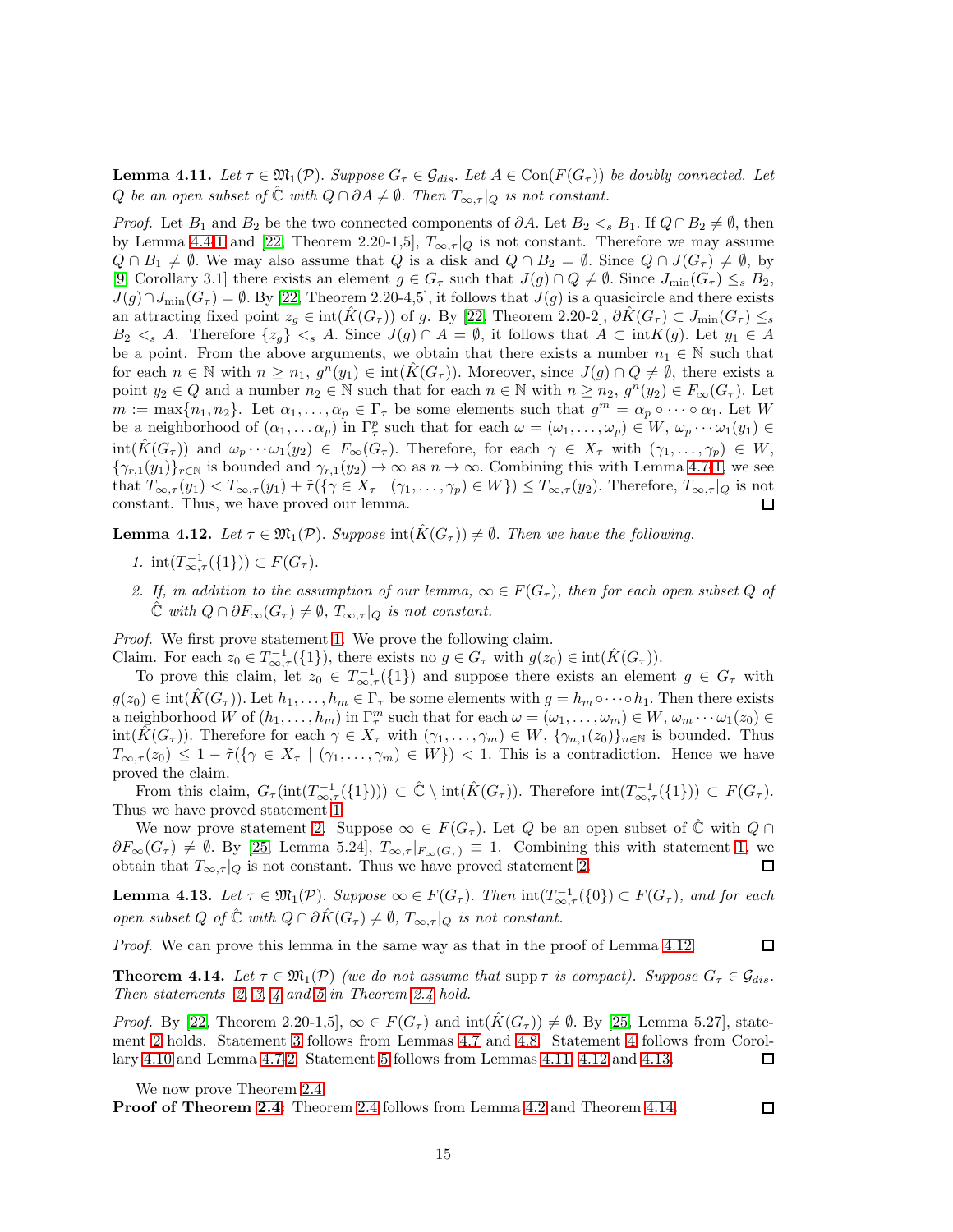### 4.2 Proof of Theorem [2.11](#page-7-0)

In this subsection, we prove Theorem [2.11.](#page-7-0) We need several lemmas.

<span id="page-15-1"></span>Lemma 4.15. Under the assumptions of Theorem [2.11,](#page-7-0) statement [1](#page-7-1) in Theorem [2.11](#page-7-0) holds.

*Proof.*Since  $J(G) = \bigcup_{j=1}^{m} h_j^{-1}(J(G))$  ([\[16,](#page-23-11) Lemma 2.4]), we obtain that  $J(G)$  is disconnected. Thus  $G \in \mathcal{G}_{dis}$ . By Theorem [2.4,](#page-5-0) for the  $\tau$ , all statements in Theorem [2.4](#page-5-0) hold. The rest of statement [1](#page-7-1) follows from [\[25,](#page-24-1) Lemma 3.75] and [\[16,](#page-23-11) Theorem 4.3, Lemma 5.1].  $\Box$ 

<span id="page-15-2"></span>**Lemma 4.16.** Under the assumptions of Theorem [2.11,](#page-7-0) we obtain that  $(1)$   $u(h, p, \mu)$  is well-defined and  $u(h, p, \mu) = \frac{-\sum_{j=1}^{m} p_j}{\sum_{i=1}^{m} p_j k}$  $\frac{f(x)-\sum_{j=1}^m p_j \log p_j}{f(x)-\sum_{j=1}^m p_j \log(\deg(h_j))}$ , (2) for  $\lambda$ -a.e.  $z_0 \in J(G)$ , Höl $(T_{\infty,\tau},z_0) \leq u(h,p,\mu)$ , and (3)  $\pi_{\hat{c}} : \tilde{J}(f) \to J(G)$  is a homeomorphism.

*Proof.* Since  $\pi_*(\mu) = \tilde{\tau}$ ,  $\int \log \tilde{p} d\mu = \sum_{j=1}^m p_j \log p_j$ . By [\[25,](#page-24-1) Lemma 5.52] and that  $G \in \mathcal{G}$ , we obtain that  $u(h, p, \mu)$  is well-defined and  $u(h, p, \mu) = \frac{-\sum_{j=1}^n p_j}{\sum_{i=1}^m p_i}$  $\frac{p - \sum_{j=1}^n p_j \log p_j}{\sum_{j=1}^m p_j \log \deg(h_j)}.$ 

Since  $h_i^{-1}(J(G)) \cap h_j^{-1}(J(G)) = \emptyset$  for each  $(i, j)$  with  $i \neq j$ , we may assume that  $J(h_1) < s$  $\cdots <_s J(h_m)$ . Then, by [\[22,](#page-23-4) Proposition 2.24],  $J(h_1) \subset J_{\min}(G)$ . Since  $h_i^{-1}(J(G)) \cap h_j^{-1}(J(G)) = \emptyset$ foreach  $(i, j)$  with  $i \neq j$ , since  $J(G) = \bigcup_{j=1}^{m} h_j^{-1}(J(G))$  ([\[16,](#page-23-11) Lemma 2.4]), and since  $J(h_j) \subset$  $h_j^{-1}(J(G))$ , it follows that for each  $j \geq 2$ ,  $J(h_j) \cap J_{\min}(G) = \emptyset$ . Hence, by [\[22,](#page-23-4) Theorem 2.20-2,5],  $h_j^{-1}(J(G)) \cap P(G) = \emptyset$  for each  $j \geq 2$ . Let  $A := \{(\gamma, y) \in J(G) \mid \exists n \in \mathbb{N} \text{ s.t. } \sigma^n(\gamma) = (1, 1, 1, \ldots)\}.$ Since  $\pi_*(\mu) = \tilde{\tau}$ , and since  $\tilde{\tau}(\{(1,1,1,\ldots)\}) = 0$ , it follows that  $\mu(A) = 0$ .

Since $\pi_{\hat{\mathbb{C}}} : \tilde{J}(f) \to J(G)$  is surjective ([\[25,](#page-24-1) Lemma 4.5]), and since  $h_i^{-1}(J(G)) \cap h_j^{-1}(J(G)) =$  $\emptyset$  for each  $(i, j)$  with  $i \neq j$ , we obtain that  $\pi_{\hat{\mathbb{C}}} : \tilde{J}(f) \to J(G)$  is a homeomorphism. Thus  $\lambda(\pi_{\hat{\mathbb{C}}}(A)) = 0$ . Let  $\{t_n\}_{n=1}^{\infty}$  be a decreasing sequence of real numbers such that  $t_n > u(h, p, \mu)$ for each  $n \in \mathbb{N}$  and such that  $t_n \to u(h, p, \mu)$  as  $n \to \infty$ . By Birkhoff's ergodic theorem and [\[25,](#page-24-1) Lemma 5.52], for each  $n \in \mathbb{N}$  there exists a Borel subset  $B_n$  of  $\tilde{J}(f)$  with  $\mu(B_n) = 1$  such that for each  $(\gamma, y) \in B_n$ ,  $\frac{1}{r} \log(\tilde{p}(f^r(\gamma, y)) \cdots \tilde{p}(\gamma, y) ||Df^r_{(\gamma, y)}||_s^{t_n}) \to \int_{\Gamma^{\mathbb{N}} \times \hat{\mathbb{C}}} \log \tilde{p}(\gamma, y) d\mu(\gamma, y) +$  $\int_{\Gamma^{\mathbb{N}}\times\hat{\mathbb{C}}} \log ||Df_{(\gamma,y)}||_{s}^{t_n} d\mu(\gamma,y) > 0$  as  $r \to \infty$ . Thus for each  $(\gamma,y) \in B_n$ ,

<span id="page-15-0"></span>
$$
\tilde{p}(f^r(\gamma, y)) \cdots \tilde{p}(\gamma, y) \| D(\gamma_{r,1})_y \|_{s}^{t_n} \to \infty \text{ as } r \to \infty.
$$
\n(2)

Let  $C := (J(G) \setminus \pi_{\hat{C}}(A)) \cap \bigcap_{n=1}^{\infty} \pi_{\hat{C}}(B_n)$ . Then  $\lambda(C) = 1$ . Let  $z_0 \in C$ . Let  $\gamma \in \Gamma^{\mathbb{N}}$  be the unique element  $(\gamma, z_0) \in \tilde{J}(f)$ . Since  $z_0 \in J(G) \setminus \pi_{\tilde{\mathbb{C}}}(A)$ , there exists a  $j \in \{2, \ldots, m\}$  and a strictly increasing sequence  ${n_k}_{k=1}^{\infty}$  of positive integers such that  $\gamma_{n_k+1} = j$  for each  $k \in \mathbb{N}$ . Then for each  $k \in \mathbb{N}$ ,  $\gamma_{n_k,1}(z_0) \in \gamma_{n_k+1}^{-1}(J(G)) = h_j^{-1}(J(G))$ . We may assume that there exists a point  $z_1 \in h_j^{-1}(J(G)) \subset \hat{\mathbb{C}} \setminus P(G)$  such that  $\gamma_{n_k,1}(z_0) \to z_1$  as  $k \to \infty$ . By [\(2\)](#page-15-0) and [\[25,](#page-24-1) Lemma 5.48-1], we obtain that for each  $n \in \mathbb{N}$ ,  $\limsup_{z \to z_0, z \neq z_0} \frac{|T_{\infty,\tau}(z) - T_{\infty,\tau}(z_0)|}{d(z, z_0)^{tn}}$  $\frac{d(z)-1\infty,\tau(z_0)|}{d(z,z_0)^{tn}}=\infty$ . Therefore  $\text{H\"ol}(T_{\infty,\tau}, z_0) \leq u(h, p, \mu)$ . Thus we have proved our lemma.  $\Box$ 

**Definition 4.17** ([\[22\]](#page-23-4)). For a polynomial g, we denote by  $a(g) \in \mathbb{C}$  the coefficient of the highest degree term of g. We set  $RA := \{ax + b \in \mathbb{R}[x] \mid a, b \in \mathbb{R}, a \neq 0\}$ . The space RA is a semigroup with the semigroup operation being functional composition. Any subsemigroup of RA will be called a real affine semigroup. We define a map  $\Psi : \mathcal{P} \to \mathbb{R}$ A as follows: For a polynomial  $g \in \mathcal{P}$ , we set  $\Psi(g)(x) := \deg(g)x + \log |a(g)|$ . We remark that  $\Psi(g \circ h) = \Psi(g) \circ \Psi(h)$ . For a polynomial semigroup G, we set  $\Psi(G) := {\Psi(g) | g \in G} \subset \mathbb{R}$ A). Thus  $\Psi(G)$  is a real affine semigroup. We set  $\mathbb{R} := \mathbb{R} \cup \{\pm \infty\}$  endowed with the topology such that  $\{(r, +\infty)\}_{r \in \mathbb{R}}$  makes a fundamental neighborhood system of  $+\infty$ , and such that  $\{[-\infty, r]\}_{r \in \mathbb{R}}$  makes a fundamental neighborhood system of  $-\infty$ . For a real affine semigroup H, we set

 $M(H) := \overline{\{x \in \mathbb{R} \mid \exists h \in H, h(x) = x, |h'(x)| > 1\}}$  ( $\subset \mathbb{R}$ ), where the closure is taken in the space  $\mathbb{R}$ .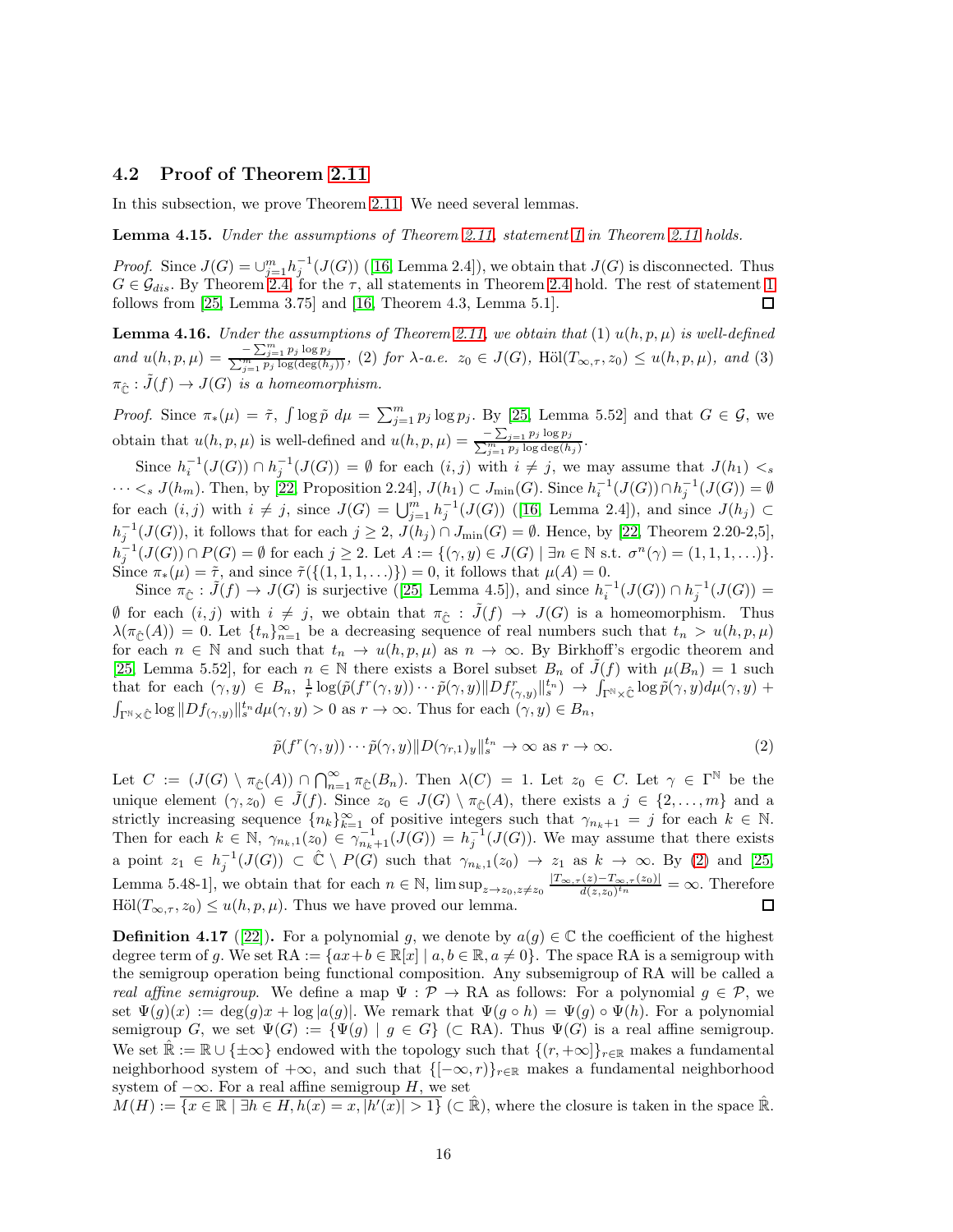We denote by  $\eta : \mathbb{R}A \to \mathcal{P}$  the natural embedding defined by  $\eta(x \mapsto ax + b) = (z \mapsto az + b)$ , where  $x \in \mathbb{R}$  and  $z \in \mathbb{C}$ .

<span id="page-16-0"></span>**Lemma 4.18.** Under the assumptions of Theorem [2.11,](#page-7-0) we get that (1)  $M(\Psi(G))$  is a Cantor set  $in \mathbb{R}, (2) M(\Psi(G)) = \bigcup_{j=1}^{m} (\Psi(h_j))^{-1}(M(\Psi(G))), (3) (\Psi(h_i))^{-1}(M(\Psi(G))) \cap (\Psi(h_j))^{-1}(M(\Psi(G)))$  $= \emptyset$  for each  $(i, j)$  with  $i \neq j$ , and  $(4)$   $\sum_{j=1}^{m} \frac{1}{\deg(h_j)} < 1$ .

*Proof.* We use the arguments in the proof of [\[22,](#page-23-4) Lemma 4.9]. For each  $\gamma \in \Gamma^{\mathbb{N}}$ , let  $J(G)_{\gamma} :=$  $\bigcap_{j=1}^{\infty} \gamma_{j,1}^{-1}(J(G))$  $\bigcap_{j=1}^{\infty} \gamma_{j,1}^{-1}(J(G))$  $\bigcap_{j=1}^{\infty} \gamma_{j,1}^{-1}(J(G))$ . Since  $J(G) = \bigcup_{j=1}^{m} h_j^{-1}(J(G))$  ([\[16,](#page-23-11) Lemma 2.4]) and since  $h_i^{-1}(J(G)) \cap h_j^{-1}(J(G))$ = Ø for each  $(i, j)$  with  $i \neq j$ , we obtain that  $J(G) = \amalg_{\gamma \in \Gamma^{\mathbb{N}}} J(G)_{\gamma}$  (disjoint union). By [\[20,](#page-23-10) Corollary 4.19], for each  $\gamma \in \Gamma^{\mathbb{N}}$ ,  $J(G)_{\gamma}$  is connected. Thus each  $J(G)_{\gamma}$  is a connected component of  $J(G)$ . By [\[19,](#page-23-15) Proposition 2.2(3)], [\[22,](#page-23-4) Lemma 4.1] and that  $J_{\gamma} \subset J(G)_{\gamma}$  for each  $\gamma \in \Gamma^{\mathbb{N}}$ , it follows that for each  $\gamma \in \Gamma^{\mathbb{N}}$ ,  $\sup_{z \in J(\gamma_{n,1})} d(z, J(G)_{\gamma}) \to 0$  as  $n \to \infty$ . By [\[22,](#page-23-4) Lemma 4.5],  $M(\Psi(G)) = J(\eta(\Psi(G))) \subset \mathbb{R}$ . Since  $J(\eta(\Psi(G))) = \bigcup_{j=1}^{m} (\eta(\Psi(h_j)))^{-1}(J(\eta(\Psi(G))))$ , by [\[5,](#page-23-18) Theorem 2.6] it follows that  $M(\Psi(G))$  is the self-similar set constructed by contracting similitudes  $(\Psi(h_1))^{-1}, \ldots, (\Psi(h_m))^{-1}$  on R. Let  $b_{\min} := \min\{\frac{-1}{\deg(h_j)-1} \log |a(h_j)| \mid j = 1, \ldots, m\}$  and  $b_{\max} := \max\{\frac{-1}{\deg(h_j)-1}\log|a(h_j)| \mid j=1,\ldots,m\}$ . Note that  $\frac{-1}{\deg(g)-1}\log|a(g)|$  is the unique fixed point of  $\Psi(g)$  in R. Let  $I = [b_{\min}, b_{\max}]$  be the closed interval between  $b_{\min}$  and  $b_{\max}$ . Then we have that  $\bigcup_{j=1}^m (\Psi(h_j))^{-1}(I) \subset I$ . It follows that  $M(\Psi(G)) = \bigcup_{\gamma \in \Gamma^{\mathbb{N}}} \bigcap_{n=1}^{\infty} (\Psi(\gamma_{n,1}))^{-1}(I)$ . Let  $\rho: \Gamma^{\mathbb{N}} \to M(\Psi(G))$  be the map defined by  $\rho(\gamma) := \bigcap_{n=1}^{\infty} (\Psi(\gamma_{n,1}))^{-1}(I)$  for each  $\gamma$ . Then  $\rho: \Gamma^{\mathbb{N}} \to$  $M(\Psi(G))$  is continuous. For each  $\gamma \in \Gamma^{\mathbb{N}}$  and each  $n \in \mathbb{N}$ ,  $\frac{-1}{\deg(\gamma_{n,1})} \log |a(\gamma_{n,1})|$  is the fixed point of  $\Psi(\gamma_{n,1})$  in *I*. Therefore  $\frac{-1}{\deg(\gamma_{n,1})-1}\log |a(\gamma_{n,1})| = \rho(\omega^{\gamma,n})$ , where  $\omega^{\gamma,n} \in \Gamma^{\mathbb{N}}$  is the *n*-periodic point of  $\sigma : \Gamma^{\mathbb{N}} \to \Gamma^{\mathbb{N}}$  with  $((\omega^{\gamma,n})_1, \ldots, (\omega^{\gamma,n})_n) = (\gamma_1, \ldots, \gamma_n)$ . Since  $\omega^{\gamma,n} \to \gamma$  in  $\Gamma^{\mathbb{N}}$  as  $n \to \infty$ , it follows that for each  $\gamma \in \Gamma^{\mathbb{N}}$ ,  $\lim_{n\to\infty} \frac{-1}{\deg(\gamma_{n,1})-1} \log |a(\gamma_{n,1})| = \rho(\gamma)$ . For each  $\gamma \in \Gamma^{\mathbb{N}}$ , let  $B_{\gamma} \in$  $Con(M(\Psi(G)))$  with  $\lim_{n\to\infty} \frac{-1}{\deg(\gamma_{n,1})-1} \log |a(\gamma_{n,1})| \in B_\gamma$ . Let  $\tilde{\Psi}: Con(J(G)) \to Con(M(\Psi(G)))$ be the map defined by  $\tilde{\Psi}(J(G)_\gamma) := B_\gamma$  for each  $\gamma \in \Gamma^{\mathbb{N}}$ . By [\[22,](#page-23-4) Claim 2 in the proof of Lemma 4.9],  $\tilde{\Psi}: \text{Con}(J(G)) \to \text{Con}(M(\Psi(G)))$  is injective. Therefore, it follows that  $\rho: \Gamma^{\mathbb{N}} \to M(\Psi(G))$ is injective. Thus,  $\rho: \Gamma^{\mathbb{N}} \to M(\Psi(G))$  is a homeomorphism. In particular,  $M(\Psi(G))$  is a Cantor set in *I*. Let  $0 < \epsilon < \min\{|a-b| \mid a \in (\Psi(h_i))^{-1}(M(\Psi(G))), b \in (\Psi(h_j))^{-1}(M(\Psi(G))), i \neq j\}$ and let U be the  $\epsilon$ -neighborhood of  $M(\Psi(G))$  in R. (Thus U is a finite union of bounded open intervals.) Since  $\rho$  is a homeomorphism,  $(\Psi(h_i))^{-1}(M(\Psi(G))) \cap (\Psi(h_j))^{-1}(M(\Psi(G))) = \emptyset$  for each  $(i, j)$  with  $i \neq j$ . Hence  $\bigcup_{j=1}^{m} (\Psi(h_j))^{-1}(\overline{U}) \subset U$  and  $(\Psi(h_i))^{-1}(\overline{U}) \cap (\Psi(h_j))^{-1}(\overline{U}) = \emptyset$  for each  $(i, j)$  with  $i \neq j$ . Thus denoting by l the one-dimensional Lebesgue measure,  $\sum_{j=1}^{m} \frac{1}{\deg(h_j)} l(U)$  $\sum_{j=1}^m l((\Psi(h_j))^{-1}(U)) < l(U)$ . Hence  $\sum_{j=1}^m \frac{1}{\deg(h_j)} < 1$ . Thus we have proved our lemma. 口

We now prove Theorem [2.11.](#page-7-0)

Proof of Theorem [2.11:](#page-7-0) Statement [1](#page-7-1) follows from Lemma [4.15.](#page-15-1) By Lemma [4.16,](#page-15-2) we have  $u(h, p, \mu) = \frac{-\sum_{j=1}^{m} p_j}{\sum_{i=1}^{m} p_j \log n}$  $-\frac{\sum_{j=1}^m p_j \log p_j}{p_j \log(\deg(h_j))}$ . It is easy to see that  $\min\{\sum_{j=1}^m p_j \log \deg(h_j) + \sum_{j=1}^m p_j \log p_j\}$  $(p_1,\ldots,p_m)\in W_m$  =  $-\log(\sum_{j=1}^m\frac{1}{\deg(h_j)})$ . Combining these arguments with Lemmas [4.18](#page-16-0) and [4.16,](#page-15-2) we see that statement [2](#page-7-3) follows.

By [\[16,](#page-23-11) Theorem 1.3 (f)],  $h_\mu(f|\sigma) = \sum_{j=1}^m p_j \log \deg(h_j)$ . Hence,  $h_\mu(f) = h_\mu(f|\sigma) + h_{\pi_*(\mu)}(\sigma) =$  $\sum_{j=1}^m p_j \log \deg(h_j) - \sum_{j=1}^m p_j \log p_j$ , where  $h_\mu(f)$  denotes the metric entropy of  $(f, \mu)$ . Combin-ing this with [\[16,](#page-23-11) Lemma 7.1], [\[25,](#page-24-1) Lemma 5.52], that  $\pi_{\hat{C}} : \tilde{J}(f) \to J(G)$  is a homeomorphism (Lemma [4.16\)](#page-15-2), and that  $G \in \mathcal{G}$ , we see that  $\dim_H(\lambda) = \frac{\sum_{j=1}^m p_j \log \deg(h_j) - \sum_{j=1}^m p_j}{\sum_{i=1}^m p_j \log \deg(h_i)}$  $\frac{\log \deg(h_j) - \sum_{j=1}^m p_j \log p_j}{\sum_{j=1}^m p_j \log \deg(h_j)} > 1$ , where  $\dim_H(\lambda) := \inf \{ \dim_H(A) \mid A \text{ is a Borel subset of } J(G), \lambda(A) = 1 \}.$  Hence, we have proved statement [3.](#page-7-4) Statement [4](#page-7-2) follows from statements [1](#page-7-1) and [2.](#page-7-3) Thus we have proved Theorem [2.11.](#page-7-0) П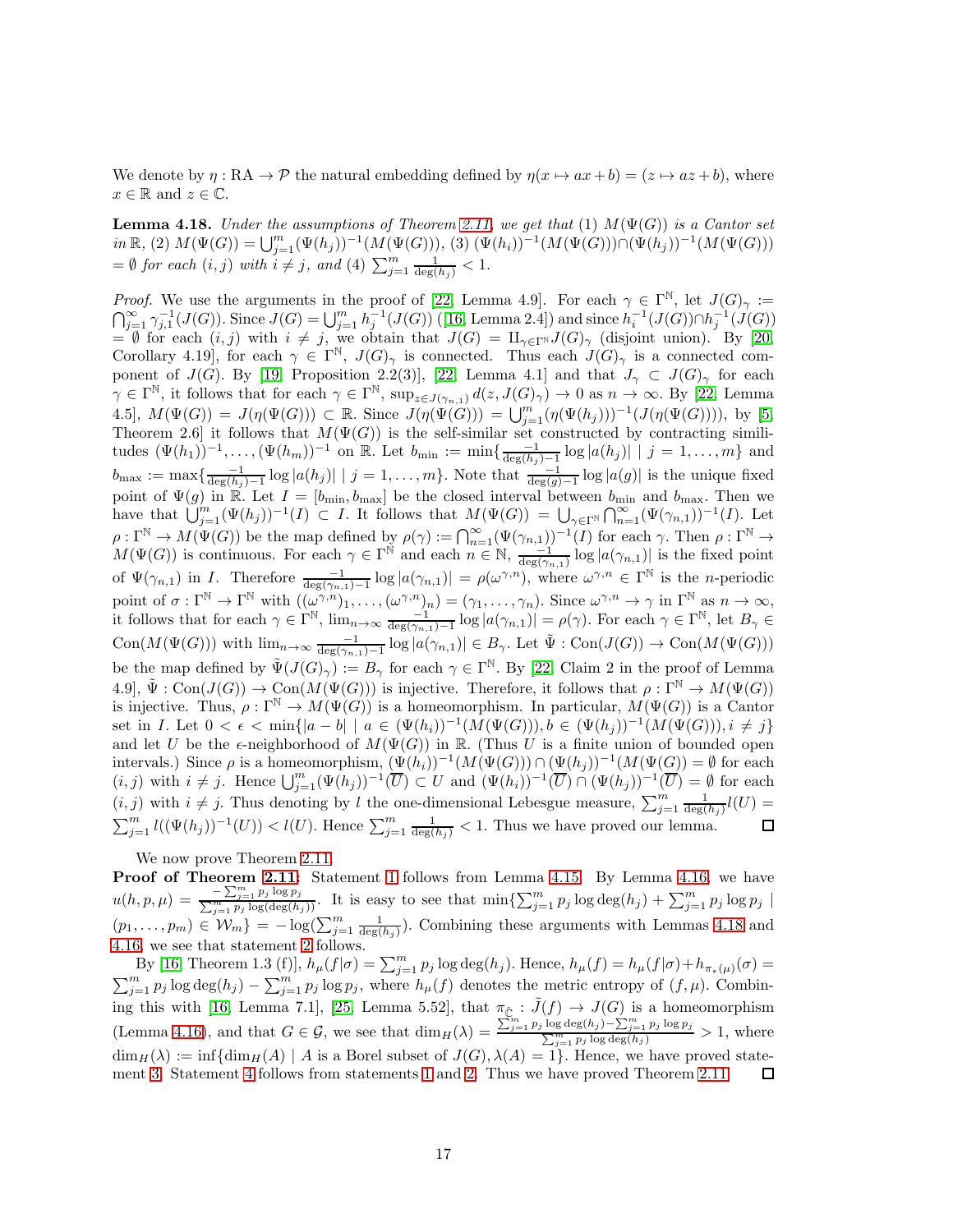### 4.3 Proof of Theorem [2.12](#page-8-0)

In this subsection, we prove Theorem [2.12.](#page-8-0) We need several lemmas and propositions.

**Definition 4.19.** Let  $\Gamma$  be a non-empty compact subset of  $\mathcal{P}$  and suppose  $\langle \Gamma \rangle \in \mathcal{G}_{dis}$ . We set  $\Gamma_{\min} := \{h \in \Gamma \mid J(h) \subset J_{\min}(\langle \Gamma \rangle)\}\.$  Note that by [\[22,](#page-23-4) Proposition 2.24],  $\Gamma_{\min} \neq \emptyset$ .

<span id="page-17-0"></span>**Lemma 4.20.** Let  $m \in \mathbb{N}$  with  $m \geq 2$ . Let  $\Gamma = \{h_1, \ldots, h_m\} \subset \mathcal{P}$ . Let  $G = \langle \Gamma \rangle$  and suppose that  $G \in \mathcal{G}_{dis}$ . Suppose that  $\sharp \Gamma_{\min} = 1$ . Then, we have the following (1) and (2). (1) For each  $\gamma \in \Gamma^{\mathbb{N}}$ ,  $J_{\gamma} = \hat{J}_{\gamma,\Gamma} = \bigcap_{j=1}^{\infty} \gamma_1^{-1} \cdots \gamma_j^{-1}(J(G))$ . (2) The map  $\gamma \mapsto J_{\gamma}$  is continuous on  $\Gamma^{\N}$  with respect to the Hausdorff metric in the space of non-empty compact subsets of  $\tilde{\mathbb{C}}$ .

*Proof.* We may assume that  $\Gamma_{\text{min}} = \{h_1\}$ . By [\[22,](#page-23-4) Theorem 2.20-5],  $\emptyset \neq \text{int}(\hat{K}(G)) \subset \text{int}(K(h_1))$ . By [\[22,](#page-23-4) Theorem 2.20-5] again, for each  $j \geq 2$ ,  $h_j(J(h_1)) \subset h_j(J_{\min}(G)) \subset \text{int}(\hat{K}(G)) \subset \text{int}(K(h_1)).$ Therefore for each  $j \geq 2$ ,  $h_j(\text{int}(K(h_1))) \subset \text{int}(K(h_1))$ . Thus  $\text{int}(K(h_1)) \subset F(G)$ . Let  $\gamma \in \Gamma^{\mathbb{N}}$ . Suppose that there exists a point  $y_0 \in \hat{J}_{\gamma,\Gamma} \setminus J_{\gamma}$ . We now consider the following two cases. Case 1:  $\sharp\{n \in \mathbb{N} \mid \gamma_n \neq h_1\} = \infty$ . Case 2:  $\sharp\{n \in \mathbb{N} \mid \gamma_n \neq h_1\} < \infty$ .

Suppose that we have Case 1. Then there exist an open neighborhood U of  $y_0$  in  $\hat{\mathbb{C}}$ , a strictly increasing sequence  ${n_j}_{j=1}^{\infty}$  of positive integers, a number  $i \in \{2,\ldots,m\}$ , and a map  $\varphi: U \to \tilde{\mathbb{C}}$ , such that  $\gamma_{n_j+1} = h_i$  for each  $j \in \mathbb{N}$ , and such that  $\gamma_{n_j,1} \to \varphi$  uniformly on U as  $j \to \infty$ . Since  $\gamma_{n_j,1}(y_0) \in J(G)$  for each j, [\[23,](#page-23-5) Lemma 5.6] and [\[22,](#page-23-4) Proposition 2.19] imply that  $\varphi$  is constant. By [\[24,](#page-24-3) Lemma 3.13], it follows that  $d(\gamma_{n_j,1}(y_0), P^*(G)) \to 0$  as  $j \to \infty$ . Moreover, since  $\gamma_{n_j+1} = h_i$ , we obtain  $\gamma_{n_j,1}(y_0) \in h_i^{-1}(J(G))$  for each j. Furthermore, by [\[22,](#page-23-4) Theorem 2.20-2,5],  $h_i^{-1}(J(G)) \subset \hat{\mathbb{C}} \setminus P^*(G)$ . This is a contradiction. Hence, we cannot have Case 1.

Suppose we have Case 2. Let  $r \in \mathbb{N}$  be a number such that for each  $s \in \mathbb{N}$  with  $s \geq r$ ,  $\gamma_s = h_1$ . Then  $h_1^n(\gamma_{r,1}(y_0)) \in J(G)$  for each  $n \geq 0$ . Since  $y_0 \notin J_\gamma$ , we have  $\gamma_{r,1}(y_0) \notin J(h_1)$ . Moreover, since  $\gamma_{r,1}(y_0) \in J(G)$  and  $\text{int}(K(h_1)) \subset F(G)$ , it follows that  $\gamma_{r,1}(y_0)$  belongs to  $F_{\infty}(h_1)$ . It implies that  $h_1^n(\gamma_{r,1}(y_0)) \to \infty$  as  $n \to \infty$ . However, this contradicts that  $h_1^n(\gamma_{r,1}(y_0)) \in J(G)$  for each  $n \geq 0$ . Therefore, we cannot have Case 2.

Thus, for each  $\gamma \in \Gamma$ ,  $J_{\gamma} = \hat{J}_{\gamma,\Gamma}$ . Moreover, by [\[24,](#page-24-3) Lemma 3.5],  $\hat{J}_{\gamma,\Gamma} = \bigcap_{j=1}^{\infty} \gamma_1^{-1} \cdots \gamma_j^{-1} (J(G))$ for each  $\gamma \in \Gamma^{\mathbb{N}}$ . Combining the result  $\mathscr{A}_{\gamma} = \hat{J}_{\gamma,\Gamma}$  for each  $\gamma \in \Gamma^{\mathbb{N}}$ " with [\[19,](#page-23-15) Proposition 2.2(3)], we obtain that the map  $\gamma \mapsto J_{\gamma}$  is continuous.  $\Box$ 

<span id="page-17-1"></span>**Proposition 4.21.** Let  $m \geq 2$  and let  $G = \langle h_1, \ldots, h_m \rangle \in \mathcal{G}$ . Let  $(p_1, \ldots, p_m) \in \mathcal{W}_m$  and let  $\tau = \sum_{j=1}^m p_j \delta_{h_j}$ . Let  $\Gamma = \{h_1, \ldots, h_m\}$ . Suppose that  $h_i^{-1}(J(G)) \cap h_j^{-1}(J(G)) = \emptyset$  for each  $(i, j)$ with  $i \neq j$ . Then we have the following.

- 1.  $G \in \mathcal{G}_{dis}$  and  $\sharp \Gamma_{\min} = 1$ . For each  $\gamma \in \Gamma^{\mathbb{N}}$ ,  $J_{\gamma} = \hat{J}_{\gamma,\Gamma} = \bigcap_{j=1}^{\infty} \gamma_{1}^{-1} \cdots \gamma_{j}^{-1}(J(G))$ . The map  $\gamma\mapsto J_\gamma$  is continuous on  $\Gamma^\mathbb{N}$  with respect to the Hausdorff metric in the space of all non-empty compact subsets of  $\hat{\mathbb{C}}$ .
- <span id="page-17-2"></span>2. For each  $J \in \text{Con}(J(G))$ , there exists a unique  $\gamma \in \Gamma^{\mathbb{N}}$  with  $J = J_{\gamma}$ .  $\text{Con}(J(G)) = \{J_{\gamma} \mid \gamma \in \Gamma^{\mathbb{N}}\}$  $\Gamma^{\mathbb{N}}$ . The map  $\gamma \mapsto J_{\gamma}$  is a bijection between  $\Gamma^{\mathbb{N}}$  and  $Con(J(G))$ . In particular, there exist uncountably many connected components of  $J(G)$ .
- 3. There exist infinitely many doubly connected components of  $F(G)$ .
- 4. For each  $J \in \text{Con}(J(G))$ ,  $T_{\infty, \tau}|_J$  is constant.
- 5. Let  $J_1, J_2 \in \text{Con}(J(G))$  with  $J_1 \neq J_2$ . Suppose  $T_{\infty, \tau}|_{J_1} = T_{\infty, \tau}|_{J_2}$ . Then there exists a doubly connected component A of  $F(G)$  such that  $\partial A \subset J_1 \cup J_2$ .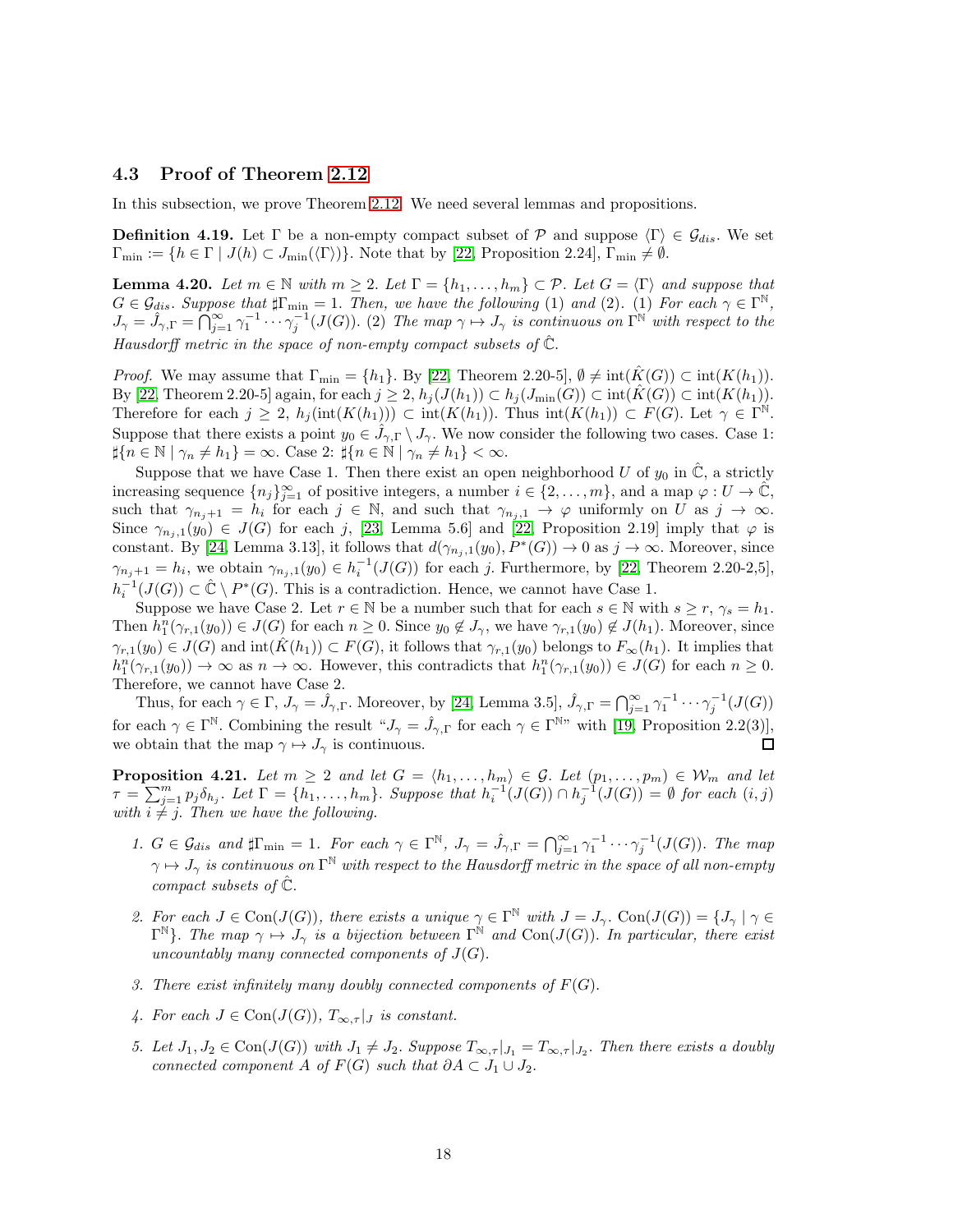*Proof.*Since  $J(G) = \bigcup_{j=1}^{m} h_j^{-1}(J(G))$  ([\[16,](#page-23-11) Lemma 2.4]),  $G \in \mathcal{G}_{dis}$ . By [\[22,](#page-23-4) Proposition 2.24],  $\Gamma_{\text{min}} \neq \emptyset$ . Without loss of generality, we may assume that  $h_1 \in \Gamma_{\text{min}}$ . Since  $J(G) = \bigcup_{j=1}^m h_j^{-1}(J(G))$ again, for each  $j \geq 2$ , there exists no  $J \in \text{Con}(J(G))$  with  $J(h_1) \cup J(h_j) \subset J$ . Therefore,  $\Gamma_{\text{min}} =$  $\{h_1\}$ . By Lemma [4.20,](#page-17-0) it follows that  $J_\gamma = \hat{J}_{\gamma,\Gamma} = \bigcap_{j=1}^{\infty} \gamma_1^{-1} \cdots \gamma_n^{-1}(J(G))$  for each  $\gamma \in \Gamma^{\mathbb{N}}$ , and that the map  $\gamma \mapsto J_{\gamma}$  is continuous. Since  $J(G) = \bigcup_{j=1}^{m} h_j^{-1}(J(G))$  and since  $h_i^{-1}(J(G)) \cap h_j^{-1}(J(G)) =$  $\emptyset$  for each  $(i, j)$  with  $i \neq j$ , we obtain that  $J(G) = \amalg_{\gamma \in \Gamma^{\mathbb{N}}} \bigcap_{n=1}^{\infty} \gamma_1^{-1} \cdots \gamma_n^{-1}(J(G))$ . Moreover, by [\[24,](#page-24-3) Lemma 3.6],  $J_{\gamma}$  is connected for each  $\gamma \in \Gamma^{\mathbb{N}}$ . Therefore  $J_{\gamma}$  is a connected component of  $J(G)$ for each  $\gamma \in \Gamma^{\mathbb{N}}$ . Moreover, the map  $\gamma \in \Gamma^{\mathbb{N}} \mapsto J_{\gamma} \in \text{Con}(J(G))$  is a bijection. In particular, there exist uncountably many connected components of  $J(G)$ . Combining this with [\[22,](#page-23-4) Theorem 2.7-1, Lemma 4.4, we obtain that there are infinitely many doubly connected components of  $F(G)$ .

Let  $J \in \text{Con}(J(G))$ . Then there exists a unique element  $\alpha \in \Gamma^{\mathbb{N}}$  such that  $J = J_{\alpha}$ . Let  $z_0 \in J$ be a point. Let  $\gamma \in \Gamma^{\hat{\mathbb{N}}}$  be an element. Suppose  $\gamma_{n,1}(z_0) \to \infty$ . Then  $\gamma \neq \alpha$ . By the uniqueness of  $\alpha$ , we obtain  $J_{\gamma} \neq J_{\alpha}$ . By [\[22,](#page-23-4) Theorem 2.7] and that  $\gamma_{n,1}(z_0) \to \infty$ , it follows that  $J_{\gamma} \lt_s J = J_{\alpha}$ . Therefore, for each  $z \in J$ ,  $\gamma_{n,1}(z) \to \infty$ . Thus,  $T_{\infty,\tau}|_J$  is constant.

We now let  $J_1, J_2 \in \text{Con}(J(G))$  with  $J_1 \neq J_2$  and suppose  $T_{\infty, \tau} |_{J_1} = T_{\infty, \tau} |_{J_2}$ . Without loss of generality, we may assume  $J_1 \lt_s J_2$ . By [\[22,](#page-23-4) Lemma 4.4], there exists a doubly connected component A of  $F(G)$  such that  $J_1 \leq_s A \leq_s J_2$ . Let  $B_1$  and  $B_2$  be two connected components of  $\partial A$ with  $B_1 < s B_2$ . For each  $i = 1, 2$ , let  $J_i' \in \text{Con}(J(G))$  with  $B_i \subset J_i'$ . Then  $J_1 \leq_s J_1' <_s A <_s J_2' \leq_s J_1'$  $J_2$ . Suppose  $J_1 \leq s$   $J'_1$ . Then by [\[22,](#page-23-4) Lemma 4.4], there exists a doubly connected component  $D_1$  of  $F(G)$  such that  $J_1 \lt_s D_1 \lt_s J_1'$ . Therefore  $J_1 \lt_s D_1 \lt_s A \lt_s J_2$ . By Lemma [4.3,](#page-11-1) Theorem [2.4](#page-5-0)[-3](#page-5-9) and Lemma [4.7](#page-12-2)[-1,](#page-12-0) it follows that  $T_{\infty,\tau}|_{J_1} \leq T_{\infty,\tau}|_{D_1} < T_{\infty,\tau}|_A \leq T_{\infty,\tau}|_{J_2}$ . However, this contradicts that  $T_{\infty,\tau}|_{J_1} = T_{\infty,\tau}|_{J_2}$ . Therefore,  $J_1 = J'_1$ . Similarly, we obtain  $J_2 = J'_2$ . Therefore,  $\partial A \subset J_1 \cup J_2$ . Thus we have proved our proposition.  $\Box$ 

We now prove Theorem [2.12.](#page-8-0)

**Proof of [2.12:](#page-8-0)** Let  $\Gamma := \{h_1, h_2\}$ . By [\[20,](#page-23-10) Theorems 3.17, 3.2],  $h_1^{-1}(J(G)) \cap h_2^{-1}(J(G)) = \emptyset$ . Thus all statements [1–](#page-8-2)[5](#page-8-3) in Theorem [2.12](#page-8-0) follow from Proposition [4.21](#page-17-1) and Theorem [2.11.](#page-7-0)

We now prove statement [6.](#page-8-4) By statement [2](#page-8-5) and [\[22,](#page-23-4) Theorem 2.7], either  $J(h_1) < s J(h_2)$  or  $J(h_2) \leq s$   $J(h_1)$ . We now assume  $J(h_1) \leq s$   $J(h_2)$ . Then, by [\[22,](#page-23-4) Proposition 2.24],  $J(h_1) \subset J_{\min}(G)$ and  $J(h_2) \subset J_{\text{max}}(G)$ . By statement [2,](#page-8-5) it follows that  $J(h_1) = J_{\text{min}}(G)$  and  $J(h_2) = J_{\text{max}}(G)$ . Let  $A = K(h_2) \setminus \text{int}(K(h_1))$ . We now prove the following claim. Claim 1.  $h_1^{-1}(A) \cup h_2^{-1}(A) \subset A$ .

To prove this claim, let  $\alpha = (h_2, h_1, h_1, \ldots) \in \Gamma^{\mathbb{N}}$ . Then  $J_{\alpha} = h_2^{-1}(J(h_1))$ . Since  $J(h_1) =$  $J_{\min}(G)$ , statement [2](#page-8-5) implies that  $J(h_1) < s J_\alpha = h_2^{-1}(J(h_1))$ . Therefore  $h_2^{-1}(A) \subset A$ . Similarly, letting  $\hat{\beta} = (h_1, h_2, h_2, \ldots) \in \Gamma^{\mathbb{N}}$ , we have  $J_{\beta} = h_1^{-1}(\tilde{J}(h_2)) \lt s J(h_2)$  and  $\tilde{h}_1^{-1}(\tilde{A}) \subset A$ . Thus we have proved Claim 1.

We have that  $h_1^{-1}(A)$  and  $h_2^{-1}(A)$  are connected compact sets. We prove the following claim. Claim 2.  $J_\beta = h_1^{-1}(J(h_2)) \leq s J_\alpha = h_2^{-1}(J(h_1))$ . In particular,  $h_1^{-1}(A) \leq s h_2^{-1}(A)$ .

To prove this claim, suppose that  $J_\beta \leq s J_\alpha$  does not hold. Then by [\[22,](#page-23-4) Theorem 2.7],  $J_\alpha \leq s J_\beta$ . This implies that  $A = h_1^{-1}(A) \cup h_2^{-1}(A)$ . By [\[9,](#page-23-6) Corollary 3.2], we have  $J(G) \subset A$ . Since  $J(G)$ is disconnected (assumption) and since A is connected,  $F(G) \cap A \neq \emptyset$ . Let  $y \in F(G) \cap A$ . Since  $A = h_1^{-1}(A) \cup h_2^{-1}(A)$ , there exists an element  $\gamma \in \Gamma^{\mathbb{N}}$  such that for each  $n \in \mathbb{N}$ ,  $\gamma_{n,1}(y) \in A$ . Since  $y \in A \cap F(G)$  and  $G(F(G)) \subset F(G)$ ,  $\gamma_{n,1}(y) \in F_{\infty}(h_1) \cap A$  for each  $n \in \mathbb{N}$ . Therefore there exists a strictly increasing sequence  $\{n_j\}_{j=1}^{\infty}$  in N such that for each j,  $\gamma_{n_j+1} = h_2$ . Since  $y \in F_{\gamma}$ , we may assume that there exist an open neighborhood U of y in  $\hat{\mathbb{C}}$  and a holomorphic map  $\varphi: U \to \hat{\mathbb{C}}$  such that  $\gamma_{n_j,1} \to \varphi$  uniformly on U as  $j \to \infty$ . Since  $\gamma_{n_j,1}(y) \in F_\infty(h_1) \cap A \subset (\mathbb{C} \setminus K(G)) \cap A$  for each j, [\[23,](#page-23-5) Lemma 5.6] implies that there exists a constant  $c \in \mathbb{C}$  such that  $\varphi = c$  on U. By [\[24,](#page-24-3) Lemma 3.13], it follows that  $c \in P^*(G)$ . Since  $P^*(G) \subset K(h_1)$  and since  $\gamma_{n_j,1}(y) \in F_{\infty}(h_1)$  for each j, it follows that  $d(\gamma_{n_j,1}(y), J(h_1)) \to 0$  as  $j \to \infty$ . Combining this with that  $\gamma_{n_j+1} = h_2$  for each j, we obtain that  $d(\gamma_{n_j,1}(y), h_2^{-1}(J(h_1))) \to \infty$ . Since  $J(h_1) <_s h_2^{-1}(J(h_1))$ , it follows that  $c \in F_\infty(h_1)$ .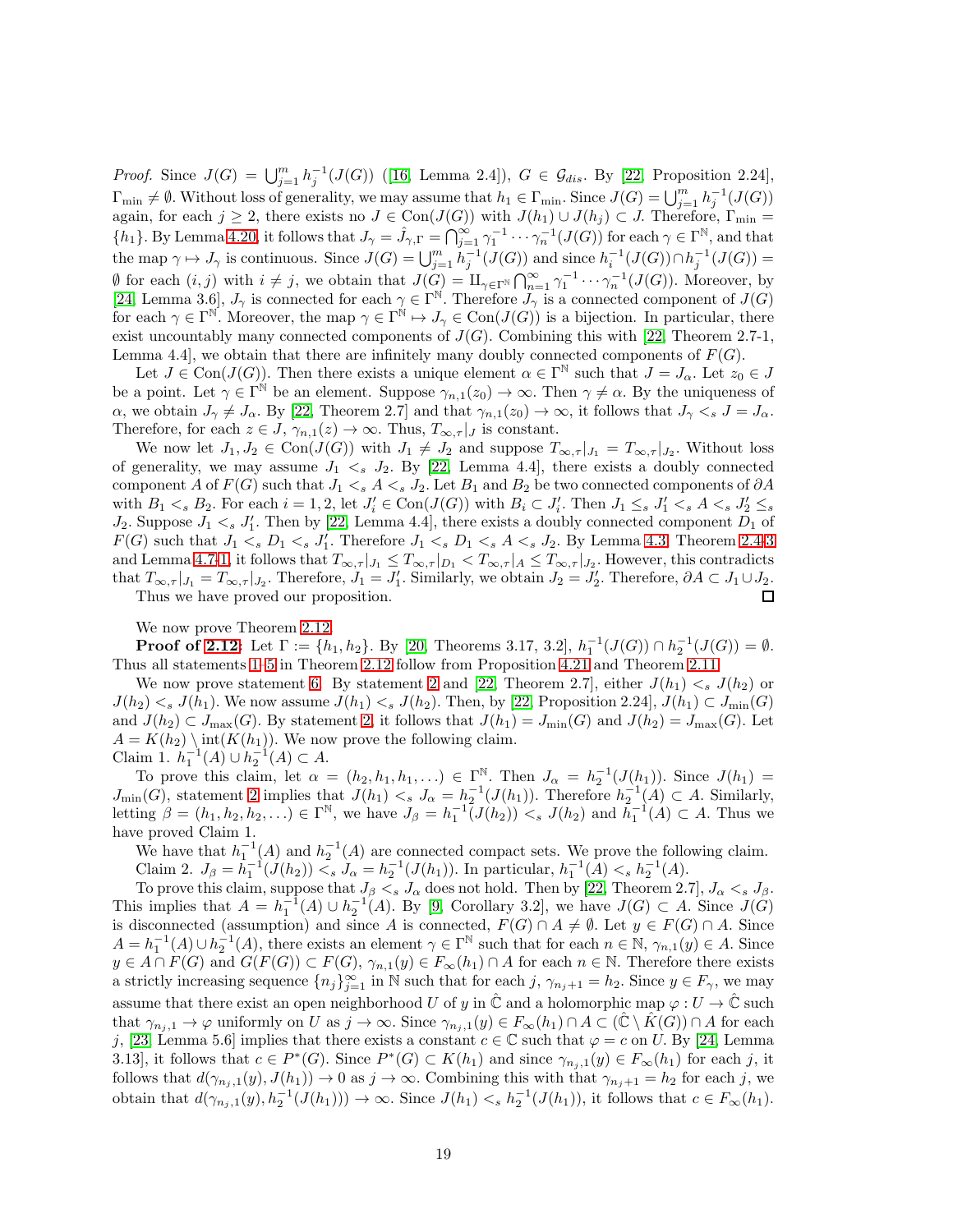However, this is a contradiction, since  $c \in P^*(G) \subset K(h_1)$ . Therefore,  $J_\beta \leq s J_\alpha$ . Thus we have proved Claim 2.

Let  $\theta = (h_2, \theta_2, \theta_3, \ldots) \in \Gamma^{\mathbb{N}}$  and  $\xi = (h_1, \xi_2, \xi_3, \ldots) \in \Gamma^{\mathbb{N}}$ . Then  $J_{\theta} \subset h_2^{-1}(J(G)) \subset h_2^{-1}(A)$ and  $J_{\xi} \subset h_1^{-1}(J(G)) \subset h_1^{-1}(A)$ . By claim [2](#page-8-5), statement 2 and [\[22,](#page-23-4) Theorem 2.7], we obtain that  $J_{\xi} <_{s} J_{\theta}$ . Combining this result with statement [2](#page-8-5) and [\[22,](#page-23-4) Theorem 2.7-3], we see that the map  $\zeta: \{1,2\}^{\mathbb{N}} \to \text{Con}(J(G))$  satisfies that if  $w^1, w^2 \in \{1,2\}^{\mathbb{N}}$  with  $w^1 \leq_l w^2$ , then  $\zeta(w^1) \leq_s \zeta(w^2)$ . Moreover, by statement [2,](#page-8-5) this map  $\zeta: \{1,2\}^{\mathbb{N}} \to \text{Con}(J(G))$  is a bijection. Thus we have proved statement [6.](#page-8-4)

We now prove statement [7.](#page-8-1) Suppose  $J(h_1) \leq s \cdot J(h_2)$ . Then  $J_{\min}(G) = J(h_1)$  and  $J_{\max}(G) =$  $J(h_2)$ . By [\[22,](#page-23-4) Theorem 2.20-5], we obtain  $h_2(J(h_1)) \subset K(h_1)$ . Therefore  $\hat{K}(G) = K(h_1)$ . Thus  $K(h_1) \subset T^{-1}_{\infty, \tau}(\{0\})$ . Moreover, for any  $y \in F_{\infty}(h_2)$ , there exists an element  $g \in G$  with  $g(y) \in F_{\infty}(G)$ . Therefore  $T_{\infty,\tau}(y) > 0$ . It follows that  $T_{\infty,\tau}^{-1}(\{0\}) = K(h_1)$ . Since  $J_{\max}(G) = J(h_2)$ ,  $F_{\infty}(G) = F_{\infty}(h_2)$ . Since  $T_{\infty,\tau} : \hat{\mathbb{C}} \to [0,1]$  is continuous (see Theorem [2.4](#page-5-0)[-1\)](#page-5-3),  $\overline{F_{\infty}(h_2)} \subset T_{\infty,\tau}^{-1}(\{1\}).$ By [\[22,](#page-23-4) Theorem 2.20-5],  $int(K(h_2))$  is connected,  $int(K(h_2))$  is the immediate basin of an attracting fixed point a of  $h_2$ , and  $a \in \text{int}(K(G))$ . Therefore, for any  $z \in \text{int}(K(h_2))$ , there exists an element  $h \in G$  such that  $h(z) \in \hat{K}(G)$ . Thus  $T_{\infty,\tau}(z) < 1$  for any  $z \in \text{int}(K(h_2))$ . Hence,  $T_{\infty,\tau}^{-1}(\{1\}) = \overline{F_{\infty}(h_2)}$ . We now let  $w = (w_1, w_2, \ldots) \in \{1,2\}^{\mathbb{N}}$ . We first consider the case

<span id="page-19-0"></span>
$$
\sharp\{n \in \mathbb{N} \mid w_n = 1\} = \sharp\{n \in \mathbb{N} \mid w_n = 2\} = \infty.
$$
\n(3)

The following claim follows from [\[23,](#page-23-5) Theorem 3.11(2)].

Claim 3. There exists exactly one bounded component  $B_w$  of  $F_{\gamma(w)}$ . Moreover,  $\partial B_w = \partial A_{\infty,\gamma(w)} =$  $J_{\gamma(w)}.$ 

By [\(3\)](#page-19-0), there exists a sequence  $\{\lambda^n\}_{n=1}^{\infty}$  in  $\{1,2\}^{\mathbb{N}}$  such that  $\lambda^1 \leq_l \lambda^2 \leq_l \cdots \leq_l w$  and  $\lambda^n \to w$ as  $n \to \infty$ . By statements [2,](#page-8-5) [6,](#page-8-4) it follows that  $J_{\gamma(\lambda^1)} \leq s \cdot J_{\gamma(\lambda^2)} \leq s \cdot \cdot \cdot \cdot \leq s \cdot J_{\gamma(w)}$  and  $J_{\gamma(\lambda^n)} \to$  $J_{\gamma(w)}$  as  $n \to \infty$  with respect to the Hausdorff metric. Combining this with [\[22,](#page-23-4) Lemma 4.4], Theorem [2.4](#page-5-0)[-3](#page-5-9) and Lemmas [4.3,](#page-11-1) [4.7,](#page-12-2) we obtain that for each y in the bounded connected component of  $\hat{\mathbb{C}} \setminus J_{\gamma(w)}, T_{\infty,\tau}(y) < T_{\infty,\tau}|_{J_{\gamma(w)}}$ . Similarly, we can obtain that for each y in the unbounded connected component of  $\hat{\mathbb{C}} \setminus J_{\gamma(w)}, T_{\infty,\tau}(y) > T_{\infty,\tau}|_{J_{\gamma(w)}}$ . Therefore letting  $t := T_{\infty,\tau}|_{J_{\gamma(w)}} \in (0,1)$ ,  $T^{-1}_{\infty, \tau}(\{t\}) = J_{\gamma(w)}.$ 

We now consider the case

$$
\sharp\{n \in \mathbb{N} \mid w_n = 1\} < \infty, w \neq (2, 2, 2, \ldots). \tag{4}
$$

Let  $r \in \mathbb{N}$  be the minimum number such that for each  $n \ge r$ ,  $w_n = 2$ . Then  $r \ge 2$  and  $w_{r-1} = 1$ . Let  $\rho = w$  and let  $\mu = (w_1, \ldots w_{r-2}, 2, 1, 1, 1, 1, \ldots) \in \{1, 2\}^{\mathbb{N}}$  (if  $r = 2$ , then let  $\mu = (2, 1, 1, 1, 1, \ldots)$ ). Then there exists no  $\lambda \in \{1,2\}^{\mathbb{N}}$  with  $\rho \leq \lambda \leq \mu$ . By statements [4,](#page-8-6) [6](#page-8-4) and Theorem [2.4](#page-5-0)[-1,](#page-5-3) we obtain that there exists a doubly connected component A of  $F(G)$  with  $\partial A \subset J_{\gamma(\rho)} \cup J_{\gamma(\mu)}$ , and that there exists a  $t \in (0,1)$  with  $T_{\infty,\tau}|_{K_{\gamma(\mu)}\setminus\mathrm{int}(K_{\rho})}=t$ . Moreover, since  $(h_{w_{r-1}}\cdots h_{w_1})^{-1}(J(h_2))=J_{\gamma(\rho)},$ since $J(h_2)$  is a quasicircle ([\[22,](#page-23-4) Theorem 2.20-4]), and since  $P^*(G) \subset \text{int}(K(h_2))$ , we obtain that  $J_{\gamma(\rho)}$  is a quasicircle. For the element  $\rho$ , there exists a sequence  $\{\lambda^n\}_{n=1}^{\infty}$  in  $\{1,2\}^{\mathbb{N}}$  such that  $\lambda^{\dot{1}}$  $1 <sup>1</sup> < \lambda^2 <sub>l</sub> \cdots <sub>l</sub> \rho$  and  $\lambda^n \to \rho$  as  $n \to \infty$ . By statements [2,](#page-8-5) [6,](#page-8-4) it follows that  $J_{\gamma(\lambda^1)} < s J_{\gamma(\lambda^2)} < s$  $\cdots$  and  $J_{\gamma(\lambda^n)} \to J_{\gamma(\rho)}$  as  $n \to \infty$  with respect to the Hausdorff metric. Combining this with [\[22,](#page-23-4) Lemma 4.4], Theorem [2.4-](#page-5-0)[3](#page-5-9) and Lemmas [4.3,](#page-11-1) [4.7,](#page-12-2) we obtain that for each y in the bounded connected component of  $\hat{\mathbb{C}} \setminus J_{\gamma(\rho)}, T_{\infty,\tau}(y) < T_{\infty,\tau}|_{J_{\gamma(\rho)}}$ . Similarly, we can obtain that for each y in the unbounded connected component of  $\hat{\mathbb{C}} \setminus J_{\gamma(\mu)}, T_{\infty,\tau}(y) > T_{\infty,\tau}|_{J_{\gamma(\mu)}} = T_{\infty,\tau}|_{J_{\gamma(w)}}$ . Therefore  $T^{-1}_{\infty,\tau}(\{t\}) = K_{\gamma(\mu)} \setminus \text{int}(K_{\gamma(\rho)})$ . From these arguments, statement [7](#page-8-1) follows.  $\Box$ 

Thus, we have proved Theorem [2.12.](#page-8-0)

### 4.4 Proofs of Theorem [2.15](#page-9-0) and Corollary [2.16](#page-9-1)

In this subsection, we prove Theorem [2.15](#page-9-0) and Corollary [2.16.](#page-9-1)

**Proof of Theorem [2.15:](#page-9-0)** Since  $G \in \mathcal{G}_{dis}$ , by [\[20,](#page-23-10) Theorem 1.7, Theorem 1.5] there exists a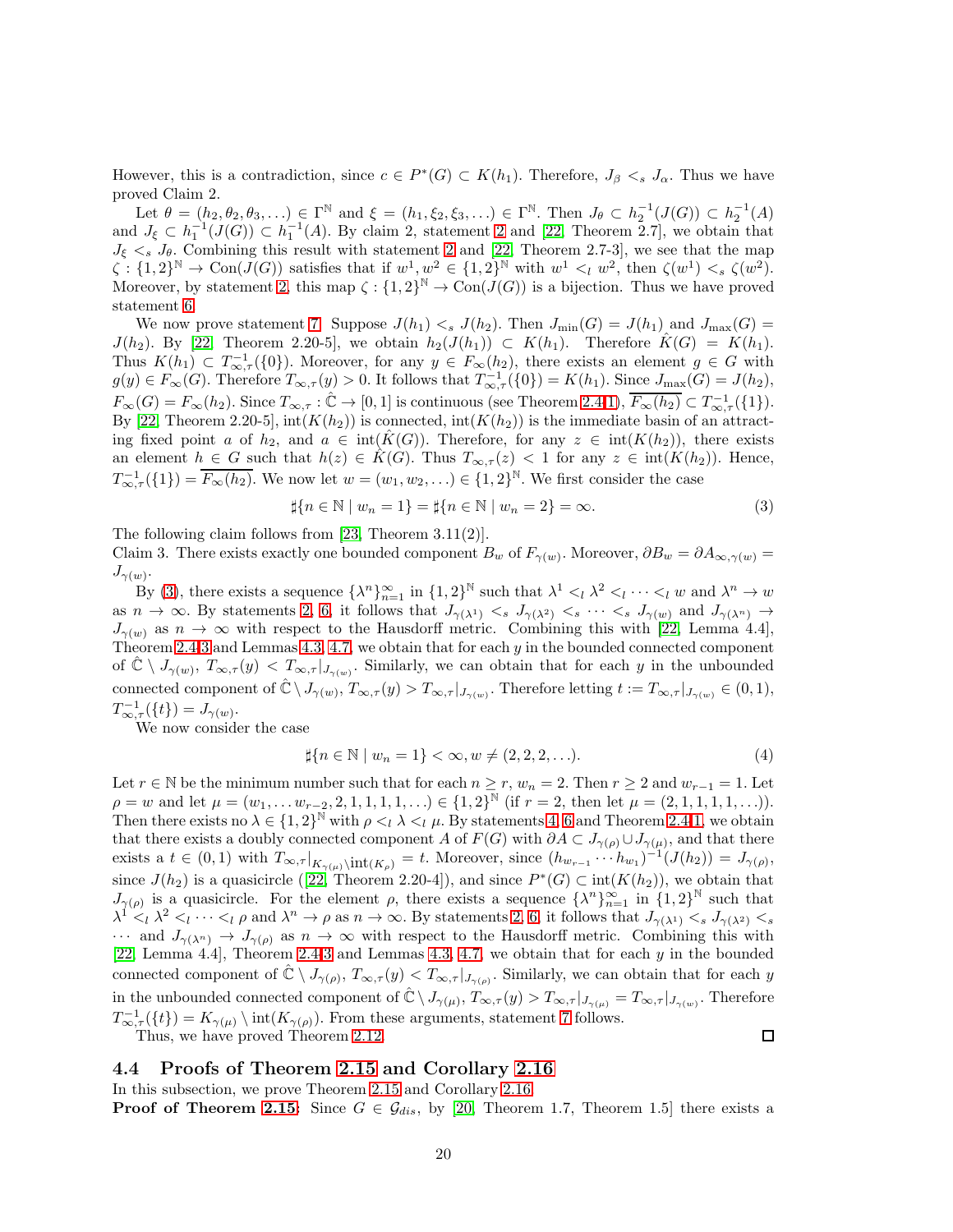number  $k \in \{1, 2, 3\}$  such that

<span id="page-20-0"></span>
$$
h_k^{-1}(J(G)) \cap h_j^{-1}(J(G))) = \emptyset \text{ for each } j \text{ with } j \neq k. \tag{5}
$$

We set  $J_{\min} = J_{\min}(G)$  and  $J_{\max} = J_{\max}(G)$ . By [\[22,](#page-23-4) Proposition 2.24], we have  $J_{\min} = J_1$  and  $J_{\text{max}} = J_3$ . We show the following claim. Claim 1.  $h_1^{-1}(J(G)) \cap h_3^{-1}(J(G)) = \emptyset$ .

To prove this claim, we consider the following three cases (i),(ii),(iii). (i)  $J_1 = J_2$ . (ii)  $J_2 = J_3$ . (iii)  $J_1 \lt_s J_2 \lt_s J_3$ .

Supposewe have case (i). Since  $J(G) = \bigcup_{j=1}^{3} h_j^{-1}(J(G))$  ([\[16,](#page-23-11) Lemma 2.4]), we have  $J_{\min} =$  $\bigcup_{j=1}^{3} (J_{\min} \cap h_j^{-1}(J(G)))$ . Since  $J(h_3) \subset J_{\max} \subset \mathbb{C} \setminus J_{\min}$ , by [\[22,](#page-23-4) Theorem 2.20-5(b)] we obtain that  $J_{\min} \cap h_3^{-1}(J(G)) = \emptyset$ . Therefore  $J_{\min} = \bigcup_{j=1}^2 (J_{\min} \cap h_j^{-1}(J(G)))$ . Moreover, since  $J_1 =$  $J_2 = J_{\text{min}}$  $J_2 = J_{\text{min}}$  $J_2 = J_{\text{min}}$ , and since  $h_j^{-1}(J_{\text{min}})$  is connected for each  $j = 1, 2$  ([\[22,](#page-23-4) Theorem 2.7]), we have that  $J_{\min} \cap h_j^{-1}(J(G)) \supset h_j^{-1}(J_{\min}) \neq \emptyset$  for each  $j = 1, 2$ . Since  $J_{\min}$  is connected, it follows that  $\bigcap_{j=1}^2 (J_{\min} \cap h_j^{-1}(J(G))) \neq \emptyset$ . In particular  $h_1^{-1}(J(G)) \cap h_2^{-1}(J(G)) \neq \emptyset$ . By [\(5\)](#page-20-0), it follows that  $h_3^{-1}(J(G)) \cap (\bigcup_{j=1}^2 h_j^{-1}(J(G))) = \emptyset.$ 

We now suppose we have case (ii). By the arguments similar to those in case (i), we obtain that  $h_2^{-1}(J(G)) \cap h_3^{-1}(J(G)) \neq \emptyset$  and  $h_1^{-1}(J(G)) \cap (\bigcup_{j=2,3} h_j^{-1}(J(G))) = \emptyset$ .

We now suppose that we have case (iii). Then by [\[24,](#page-24-3) Corollary 3.7],  $h_j^{-1}(J(h_1))$  is connected foreach  $j = 2, 3$ . Moreover, since  $J(h_j) \cap J_{\text{min}} = \emptyset$  for each  $j = 2, 3$  and  $\sharp J_{\text{min}} \geq 2$  ([\[22,](#page-23-4) Theorem 2.20-5(b)]), we obtain that  $h_j^{-1}(J(h_1)) \cap J(h_1) = \emptyset$  for each  $j = 2,3$ . By [\[24,](#page-24-3) Lemma 3.9], it follows that  $J(h_1) < s h_j^{-1}(J(h_1))$  for each  $j = 2,3$ . In particular,  $h_j(K(h_1)) \subset \text{int}(K(h_1))$  for each  $j = 2, 3$ . Therefore,  $\hat{K}(G) = K(h_1)$ . Similarly, we obtain that for each  $i = 1, 2, h_i^{-1}(J(h_3))$ is connected,  $h_i^{-1}(J(h_3)) \leq s \ J(h_3)$  and  $h_i(F_\infty(h_3)) \subset F_\infty(h_3)$ . Therefore  $F_\infty(G) = F_\infty(h_3)$ . Let is connected,  $n_i$  ( $\partial (n_3) \le s$   $\partial (n_3)$  and  $n_i(x_\infty(n_3)) \subseteq T_\infty(n_3)$ . Therefore  $T_\infty(G) = T_\infty(n_3)$ . Let  $A := K(h_3) \setminus \text{int}(K(h_1))$ . From the above arguments,  $\bigcup_{j=1}^3 h_j^{-1}(A) \subset A$ . Therefore by [\[9,](#page-23-6) Corollary 3.2],  $J(G) \subset A$ . Moreover, since  $J_1 \neq J_3$ ,  $\langle h_1, h_3 \rangle \in \mathcal{G}_{dis}$ . By Claim 2 in the proof of Theorem [2.12,](#page-8-0)  $h_1^{-1}(A) \cap h_3^{-1}(A) = \emptyset$ . Hence, it follows that  $h_1^{-1}(J(G)) \cap h_3^{-1}(J(G)) = \emptyset$ .

Thus we have proved Claim 1.

By Claim 1 and  $(5)$ , we obtain that exactly one of the following  $(I)$ ,  $(II)$ ,  $(III)$  holds.  $(I)$  $\{h_i^{-1}(J(G))\}_{i=1,2,3}$  are mutually disjoint. (II)  $h_1^{-1}(J(G)) \cap (\bigcup_{j=2,3} h_j^{-1}(J(G))) = \emptyset$  and  $h_2^{-1}(J(G)) \cap$  $h_3^{-1}(J(G)) \neq \emptyset$ . (III)  $h_3^{-1}(J(G)) \cap (\bigcup_{j=1,2} h_j^{-1}(J(G))) = \emptyset$  and  $h_1^{-1}(J(G)) \cap h_2^{-1}(J(G)) \neq \emptyset$ .

Suppose we have Case (I). Then by Proposition [4.21-](#page-17-1)[2,](#page-17-2)  $J_{\min} = J(h_1)$  and  $J_{\max} = J(h_3)$ . Hence  $F_{\infty}(G) = F_{\infty}(h_3)$ . By [\[22,](#page-23-4) Theorem 2.20-5],  $h_j(J(h_1)) \subset \text{int}(K(G)) \subset \text{int}(K(h_1))$  for each  $j = 2, 3$ . Therefore  $\hat{K}(G) = K(h_1)$ . Thus statement (1) of our theorem holds.

Suppose we have Case (III). Since  $h_3^{-1}(J(G)) \cap (\bigcup_{j=1}^2 h_j^{-1}(J(G))) = \emptyset$ , by [\[22,](#page-23-4) Lemma 4.13-4] and [\[24,](#page-24-3) Lemmas 3.5, 3.6] we obtain that  $\bigcap_{n=1}^{\infty} h_3^{-n}(J(G))$  is a connected component of  $J(G)$ . Since  $J(h_3) \cap J_{\text{min}} = \emptyset$ , by [\[22,](#page-23-4) Theorem 2.20-4,5] int $(K(h_3))$  is connected and there exists an attracting fixed point  $z_0$  of  $h_3$  in int( $\hat{K}(G)$ ) such that int( $K(h_3)$ ) is the immediate basin of  $z_0$ for the dynamics of h<sub>3</sub>. Therefore  $\bigcap_{n=1}^{\infty} h_3^{-n}(J(G)) = J(h_3)$ . Since  $J(h_3) \subset J_{\text{max}}$ , we obtain that  $J(h_3) = J_{\text{max}}$ . Therefore  $F_{\infty}(G) = F_{\infty}(h_3)$ . Thus statement (3) of our theorem holds.

Suppose we have Case (II). By the arguments similar to those in Case (III), we obtain that  $\bigcap_{n=1}^{\infty} h_1^{-n}(J(G))$  is a connected component of  $J(G)$ . Since  $J(h_1) \subset J_{\min} \cap \bigcap_{n=1}^{\infty} h_1^{-n}(J(G))$ , it follows that  $J_{\min} = \bigcap_{n=1}^{\infty} h_1^{-n}(J(G)) \subset K(h_1)$ . Moreover, since  $(J(h_2) \cup J(h_3)) \cap J_{\min} = \emptyset$ , by [\[22,](#page-23-4) Theorem 2.20-5] we obtain that  $h_j(J(h_1)) \subset \text{int}(\hat{K}(G)) \subset \text{int}(K(h_1))$  for each  $j = 2, 3$ . Hence  $K(h_1) = K(G)$  and  $\text{int}(K(h_1)) \subset \text{int}(K(G)) \subset F(G)$ . Therefore  $J_{\text{min}} = J(h_1)$ . Thus statement (2) of our theorem holds.

Combining all of the above arguments, we obtain that (a) if  $J_1 = J_2$ , then statement (3) of our theorem holds, and (b) if  $J_2 = J_3$ , then statement (2) of our theorem holds. We now suppose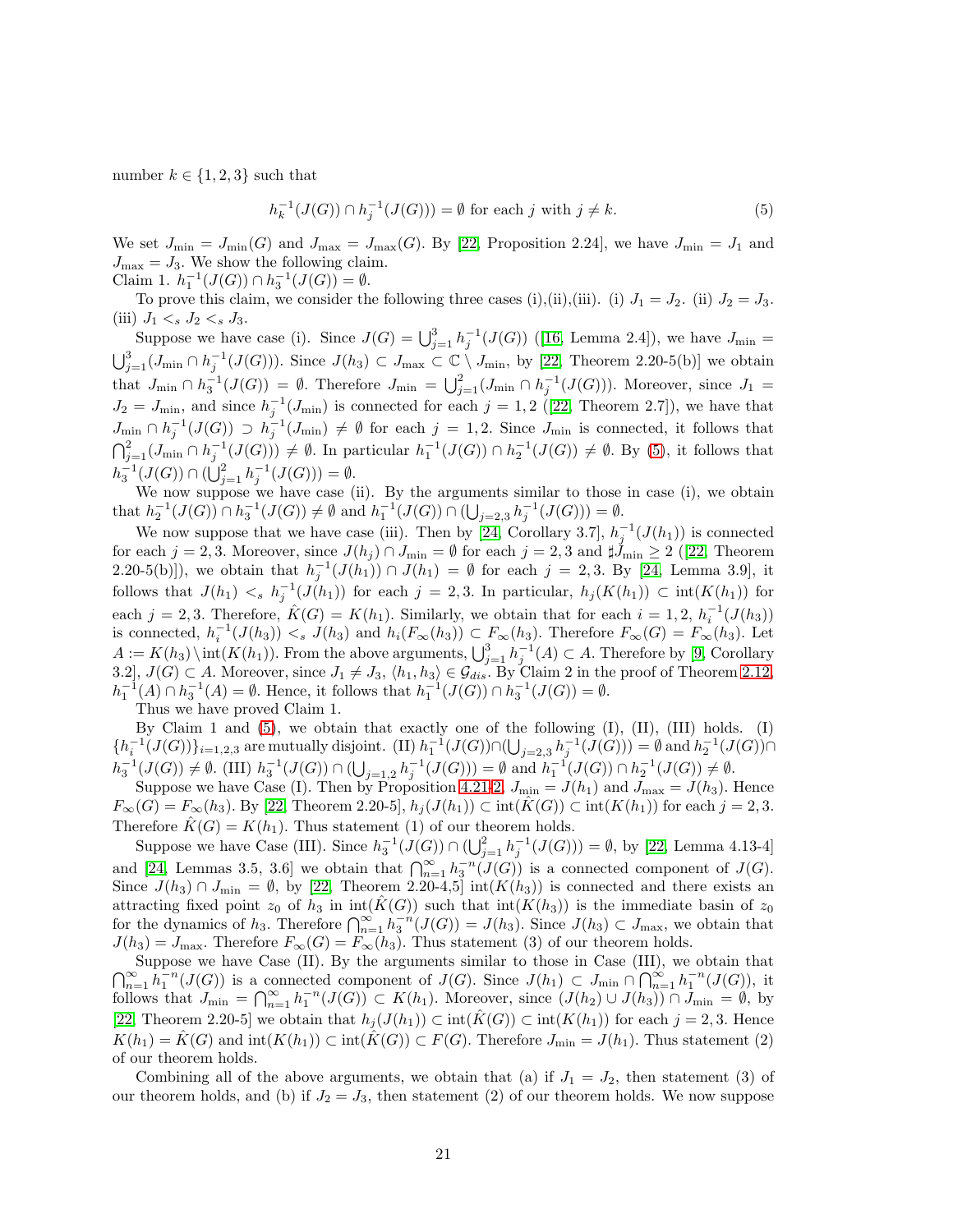$h_2^{-1}(J(G)) \cap (\bigcup_{j=1,3} h_j^{-1}(J(G))) = \emptyset$ . Then by Claim 1, Case (I) holds. Therefore statement (1) of our theorem holds. Thus we have proved Theorem [2.15.](#page-9-0)  $\Box$ 

We now prove Corollary [2.16.](#page-9-1)

**Proof of Corollary [2.16:](#page-9-1)** By Theorem [2.15,](#page-9-0) there exists a number  $i \in \{1,2,3\}$  such that  $h_i^{-1}(J(G)) \cap (\bigcup_{j:j \neq i} h_j^{-1}(J(G))) = \emptyset$  and either  $J(h_i) = J_{\max}(G)$  or  $J(h_i) = J_{\min}(G)$ .

Suppose  $J(h_i) = J_{\text{min}}(G)$ . Let  $j \in \{1, 2, 3\}$  be an element with  $j \neq i$ . By [\[19,](#page-23-15) Proposition 2.2(3)], for each  $z \in J(h_i)$ ,  $d(z, J(h_j h_i^k)) \to 0$  as  $k \to \infty$ . For each k, let  $I_k \in \text{Con}(J(G))$  with  $J(h_j h_i^k) \subset I_k$ . Then by the compactness of the space of all non-empty connected compact subsets of  $\hat{\mathbb{C}}$  with respect to the Hausdorff metric, we obtain that  $I_k \to J(h_i)$  as  $k \to \infty$  with respect to the Hausdorff metric. Moreover, for each k, we have  $I_k \neq J_{\text{min}}(G)$  since  $I_k \subset h_j^{-1}(J(G))$  and  $J_{\min}(G) \subset h_i^{-1}(J(G))$ . Let  $\{J_n\}_{n=1}^{\infty}$  be a subsequence of  $\{I_k\}$  such that  $J_1 >_s J_2 >_s \cdots >_s J(h_i)$ and  $J_n \to J(h_i)$  as  $n \to \infty$ . By [\[22,](#page-23-4) Lemma 4.4], for each n there exists a doubly connected component  $A_n$  of  $F(G)$  with  $J_n >_{s} A_n >_{s} J_{n+1}$ . Then  $\overline{A_n} \to J(h_i)$  as  $n \to \infty$ .

Suppose  $J(h_i) = J_{\text{max}}$ . By the arguments similar to those in the previous paragraph, we obtain that there exists a sequence  $\{J_n\}$  of mutually distinct elements in Con( $J(G)$ ) and a sequence  $\{A_n\}$ of mutually distinct doubly connected components of  $F(G)$  such that  $J_n \to J(h_i)$  and  $\overline{A_n} \to J(h_i)$ as  $n \to \infty$  with respect to the Hausdorff metric. Thus we have proved Corollary [2.16.](#page-9-1)  $\Box$ 

### <span id="page-21-0"></span>5 Examples

In this section we give some examples.

**Definition 5.1.** Let G be a polynomial semigroup. We say that G is semi-hyperbolic if there exists an  $N \in \mathbb{N}$  and a  $\delta > 0$  such that for each  $z \in J(G)$  and for each  $g \in G$ ,  $\deg(g: V \to B(z, \delta)) \leq N$ for each  $V \in \text{Con}(g^{-1}(B(z, \delta)))$ . Here, deg denotes the degree of finite branched covering. We say that G is hyperbolic if  $P(G) \subset F(G)$ .

<span id="page-21-1"></span>Proposition 5.2 (Proposition 2.40 in [\[22\]](#page-23-4)). Let G be a polynomial semigroup generated by a compact subset  $\Gamma$  of  $\mathcal{P}$ . Suppose that  $G \in \mathcal{G}$  and  $\text{int}(K(G)) \neq \emptyset$ . Let  $b \in \text{int}(K(G))$ . Moreover, let  $d \in \mathbb{N}$  be any positive integer such that  $d \geq 2$ , and such that  $(d, \deg(h)) \neq (2, 2)$  for each  $h \in \Gamma$ . Then, there exists a number  $c > 0$  such that for each  $a \in \mathbb{C}$  with  $0 < |a| < c$ , there exists a compact neighborhood V of  $g_a(z) = a(z - b)^d + b$  in P satisfying that for any non-empty subset V' of V, the polynomial semigroup  $\langle \Gamma \cup V' \rangle$  generated by the family  $\Gamma \cup V'$  belongs to  $\mathcal{G}_{dis}$  and  $\hat{K}(\langle \Gamma \cup V' \rangle) = \hat{K}(G)$ . Moreover, in addition to the assumption above, if G is semi-hyperbolic (resp. hyperbolic), then the above  $\langle \Gamma \cup V' \rangle$  is semi-hyperbolic (resp. hyperbolic).

<span id="page-21-2"></span>**Proposition 5.3** (Proposition 6.1 in [\[25\]](#page-24-1)). Let  $h_1 \in \mathcal{P}$ . Suppose that  $K(h_1)$  is connected and  $\text{int}(K(h_1))$  is not empty. Let  $b \in \text{int}(K(h_1))$  be a point. Let d be a positive integer such that  $d \geq 2$ . Suppose that  $(\deg(h_1), d) \neq (2, 2)$ . Then, there exists a number  $c > 0$  such that for each  $\lambda \in {\lambda \in \mathbb{C} : 0 < |\lambda| < c}$ , setting  $h_{\lambda} = (h_{\lambda,1}, h_{\lambda,2}) = (h_1, \lambda(z - b)^d + b)$  and  $G_{\lambda} := \langle h_1, h_{\lambda,2} \rangle$ , we have all of the following.

- (a)  $G_{\lambda} \in \mathcal{G}_{dis}$ . Moreover,  $h_{\lambda}$  satisfies the open set condition with an open subset  $U_{\lambda}$  of  $\hat{\mathbb{C}}$  (i.e.,  $h_{\lambda,1}^{-1}(U_\lambda) \cup h_{\lambda,2}^{-1}(U_\lambda) \subset U_\lambda$  and  $h_{\lambda,1}^{-1}(U_\lambda) \cap h_{\lambda,2}^{-1}(U_\lambda) = \emptyset$ ,  $h_{\lambda,1}^{-1}(J(G_\lambda)) \cap h_{\lambda,2}^{-1}(J(G_\lambda)) = \emptyset$ ,  $\text{int}(J(G_\lambda)) = \emptyset$ ,  $J_{\text{ker}}(G_\lambda) = \emptyset$ ,  $G_\lambda(K(h_1)) \subset K(h_1) \subset \text{int}(K(h_{\lambda,2}))$  and  $\emptyset \neq K(h_1) \subset$  $K(G_\lambda)$ .
- (b) If  $h_1$  is semi-hyperbolic (resp. hyperbolic), then  $G_\lambda$  is semi-hyperbolic (resp. hyperbolic),  $J(G_\lambda)$  is porous (for the definition of porosity, see [\[19\]](#page-23-15)), and  $\dim_H(J(G_\lambda)) < 2$ .

For the dynamics of (semi-)hyperbolic rational semigroups, see [\[14,](#page-23-8) [17,](#page-23-14) [18,](#page-23-19) [19,](#page-23-15) [22,](#page-23-4) [23,](#page-23-5) [24,](#page-24-3) [28,](#page-24-5) [29\]](#page-24-4). For the study of the Hausdorff dimension of the Julia sets of (semi-)hyperbolic rational semigroups (with open set condition), see [\[18,](#page-23-19) [19,](#page-23-15) [28,](#page-24-5) [29\]](#page-24-4).

Regarding Proposition [5.3,](#page-21-2) we can sometimes give the concrete values c.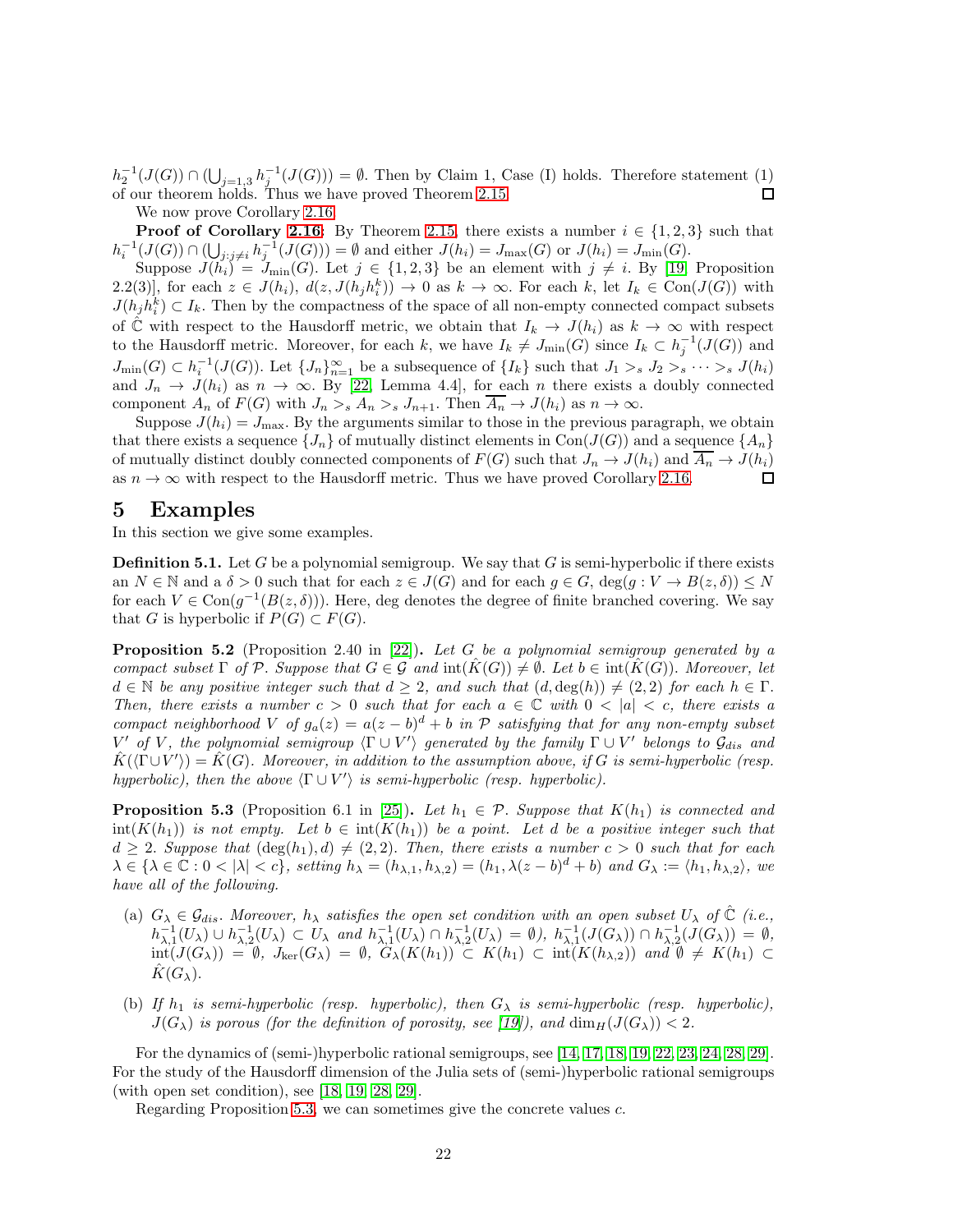<span id="page-22-0"></span>**Example 5.4** (Devil's coliseum). Let  $h_1(z) = z^2 - 1$  and let  $\lambda \in \mathbb{C}$  with  $0 < |\lambda| \leq 0.01$ . Let  $h_2(z) =$  $\lambda z^3$ . Let  $G = \langle h_1, h_2 \rangle$  and  $\tau := \sum_{i=1}^2 \frac{1}{2} \delta_{h_i}$ . Let  $A := K(h_2) \setminus B$  where  $B = D(0, 0.4) \cup D(-1, 0.16)$ . Then we have  $\overline{B} \subset \text{int}(K(h_1)) \subset D(0,2)$  and  $h_2(K(h_1)) \subset h_2(D(0,2)) \subset \overline{B} \subset \text{int}(K(h_1)).$ Therefore  $P^*(G) \subset \text{int}(K(h_1))$ . Hence G is hyperbolic and  $G \in \mathcal{G}$ . Moreover, we have  $h_1(B) \subset B$ ,  $h_2(B) \subset B, K(h_2) = \overline{D(0,|\lambda|^{-1/2})}, h_1^{-1}(K(h_2)) \subset K(h_2), \text{ and } h_2^{-1}(K(h_2)) \subset K(h_2).$  Hence  $h_1^{-1}(A) \cup h_2^{-1}(A) \subset A$ . Also, it is easy to see that  $h_1^{-1}(A) \cap h_2^{-1}(A) = \emptyset$ . Therefore  $J(G) \subset A$ ,  $h_1^{-1}(J(G)) \cap h_2^{-1}(J(G)) = \emptyset$ ,  $G \in \mathcal{G}_{dis}$  and  $\emptyset \neq K(h_1) \subset \hat{K}(G)$ . By Theorems [2.4](#page-5-0) and [2.11,](#page-7-0) we obtain that  $J_{\text{ker}}(G) = \emptyset$ ,  $T_{\infty,\tau}$  is Hölder continuous on  $\mathbb{C}$ , the set of varying points of  $T_{\infty,\tau}$  is equal to  $J(G)$ , and for each non-empty open subset U of  $J(G)$  there exists an uncountable dense subset  $A_U$  of U such that for each  $z \in A_U$ ,  $T_{\infty, \tau}$  is not differentiable at z. By Theorem [2.11](#page-7-0) and [\[25,](#page-24-1) Theorem 3.82], there exists a Borel subset A of  $J(G)$  with  $\dim_H(A) \geq 1 + \frac{2 \log 2}{\log 2 + \log 3} = 1.7737$  such that for each  $z \in A$ , Höl $(T_{\infty,\tau}, z) = u(h, p, \mu) = \frac{2 \log 2}{\log 2 + \log 3} = 0.7737$  and  $T_{\infty,\tau}$  is not differentiable at z. Moreover, since G is hyperbolic and  $h_1^{-1}(J(G)) \cap h_2^{-1}(J(G)) = \emptyset$ ,  $\dim_H(J(G)) < 2$  (see [\[15\]](#page-23-20) or [\[25,](#page-24-1) Theorem 3.82]). It is easy to see that  $\text{Min}(G_\tau, \hat{C}) = {\{\{\infty\},\{0\}\}}$ . Thus regarding statements in Theorem [2.4](#page-5-0) for  $\tau$ ,  $L_{\tau} = \{0\}$  and  $\mu_{\tau} = \delta_0$ .  $T_{\infty,\tau}$  is called a devil's coliseum. It is a complex analogue of the devil's staircase.

<span id="page-22-4"></span>**Remark 5.5.** By Proposition [5.2,](#page-21-1) there exists a 2-generator polynomial semigroup  $G = \langle h_1, h_2 \rangle$ in  $\mathcal{G}_{dis}$  such that  $h_1$  has a Siegel disk. In fact, Proposition [5.2](#page-21-1) implies that for each  $h_1 \in \mathcal{P}$  with  $\langle h_1 \rangle \in \mathcal{G}$  which has a Siegel disk, there exists an element  $h_2 \in \mathcal{P}$  such that  $G = \langle h_1, h_2 \rangle$  belongs to  $\mathcal{G}_{dis}$ . Note that for such a G, we can apply Theorems [2.4,](#page-5-0) [2.11,](#page-7-0) [2.12,](#page-8-0) even though G is not semi-hyperbolic.

<span id="page-22-2"></span>**Example5.6.** Let  $\theta \in \mathbb{R}$  be a Brjuno number ([\[2,](#page-22-5) [32\]](#page-24-8)) and let  $f_1(z) = e^{2\pi i \theta} z + z^2$  Then  $f_1$  has aSiegel disk with center 0 ([\[2,](#page-22-5) [32\]](#page-24-8)). Applying Proposition [5.2](#page-21-1) or Proposition [5.3](#page-21-2) (with  $b = 0$ ), we obtain that there exists a number  $c > 0$  such that for each  $\lambda \in \mathbb{C}$  with  $0 < |\lambda| < c$ , setting  $f_2(z) = \lambda z^3$ , we have that  $G := \langle f_1, f_2 \rangle \in G_{dis}$ . Since  $f_1$  is not semi-hyperbolic, G is not semi-hyperbolic. We can apply Theorems [2.4,](#page-5-0) [2.11,](#page-7-0) [2.12,](#page-8-0) to this  $G$ , even though  $G$  is not semi-hyperbolic.

<span id="page-22-3"></span>**Example 5.7.** Let  $f_1, f_2 \in \mathcal{P}$  be two elements such that  $G = \langle f_1, f_2 \rangle$  belongs to  $\mathcal{G}_{dis}$ . Then by [\[20,](#page-23-10) Theorems 1.5, 1.7],  $f_1^{-1}(J(G)) \cap f_2^{-1}(J(G)) = \emptyset$ . Let  $n \geq 2$  and let A be a non-empty subset of  $\Lambda_n := \{f_{i_1} \circ \cdots \circ f_{i_n} \mid i_1, \ldots, i_n \in \{1,2\}\}\$  with  $\sharp A \geq 2$ . Let  $G_A$  be the polynomial semigroup generatedby A. Then  $J(G_{\Lambda_n}) = J(G)$  ([\[9,](#page-23-6) Theorem 2.4]). Thus for each  $(g_1, g_2) \in A^2$  with  $g_1 \neq g_2$ , we have  $g_1^{-1}(J(G_A)) \cap g_2^{-1}(J(G_A)) = \emptyset$ . Moreover,  $G_A \in \mathcal{G}_{dis}$ . For the semigroup  $G_A$ , we can apply Theorems [2.4](#page-5-0) and [2.11.](#page-7-0) If  $f_1$  is not semi-hyperbolic and  $f_1^n \in A$ , then  $G_A$  is not semi-hyperbolic.

**Example 5.8.** Let  $f_1, f_2 \in \mathcal{P}$  be two elements such that  $\langle f_1, f_2 \rangle \in \mathcal{G}$ ,  $J(f_1) \cap J(f_2) \neq \emptyset$  and  $0 \in \text{int}(\hat{K}(\langle f_1, f_2 \rangle))$  (e.g.,  $f_1(z) = z^2 - 1$  and  $f_2$  is a small perturbation of  $f_1$ ). Let  $d \in \mathbb{N}$ with  $d \geq 3$ . Then by Proposition [5.2,](#page-21-1) there exists a number  $c > 0$  such that for each  $a \in \mathbb{C}$ with  $0 < |a| < c$ , setting  $f_3(z) = az^d$ , we have that  $G := \langle f_1, f_2, f_3 \rangle$  belongs to  $\mathcal{G}_{dis}$ . For this G, we can apply Theorems [2.4,](#page-5-0) [2.15](#page-9-0) and Corollary [2.16.](#page-9-1) Since  $J(f_1) \cap J(f_2) \neq \emptyset$ , we have  $f_1^{-1}(J(G)) \cap f_2^{-1}(J(G)) \neq \emptyset$ . Thus Theorem [2.15](#page-9-0) implies that statement (3) of Theorem 2.15 holds.

### <span id="page-22-1"></span>References

- [1] A. Beardon, Iteration of Rational Functions, Graduate Texts in Mathematics 132, Springer-Verlag, 1991.
- <span id="page-22-5"></span>[2] A. D. Brjuno, On convergence of transformations of differential equations to normal forms, Dokl. Akad. Nauk SSSR 165, 1965, 987-989 (Soviet Math. Dokl. 6, 1965, 1536-1538).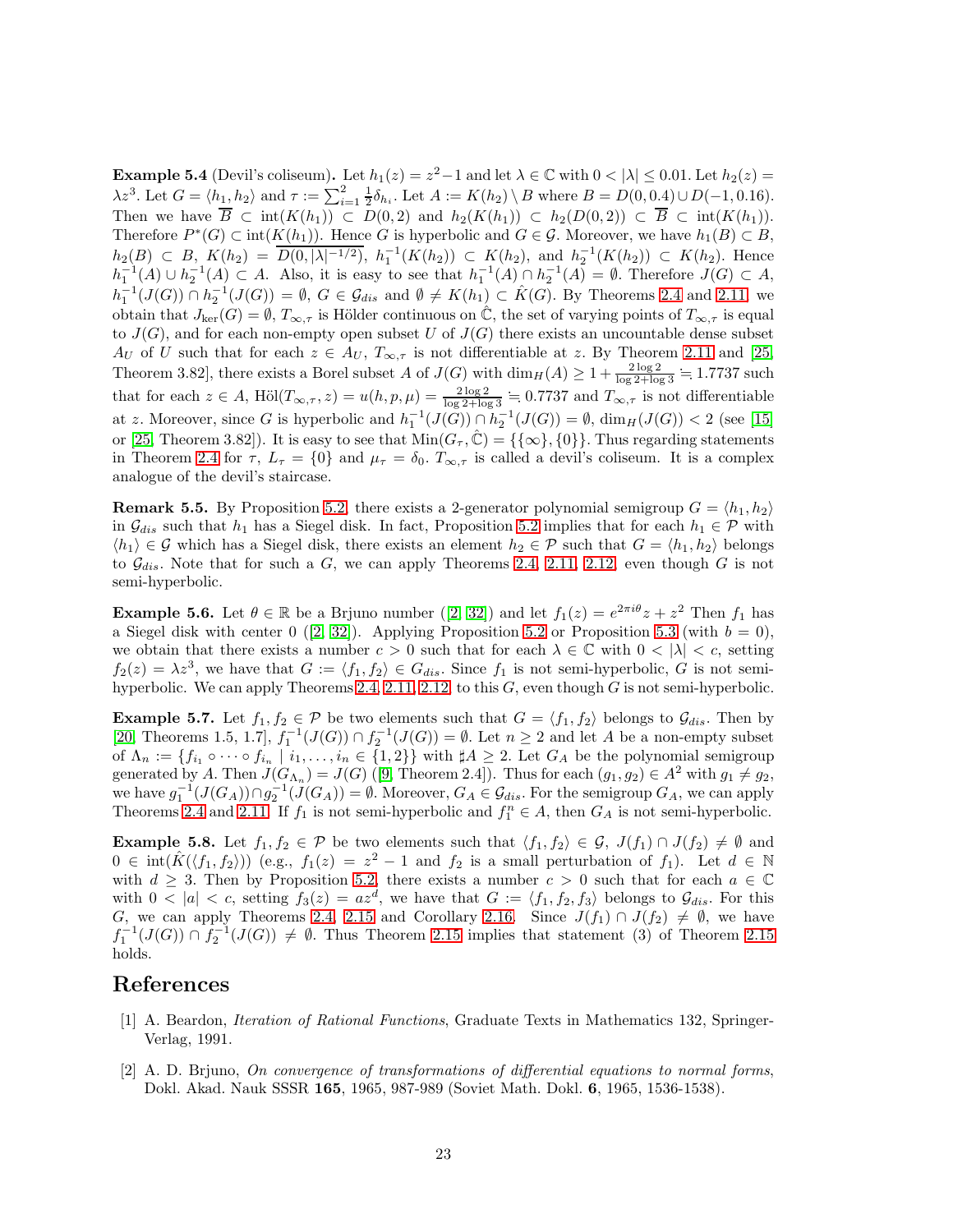- <span id="page-23-2"></span>[3] R. Brück, M. Büger and S. Reitz, Random iterations of polynomials of the form  $z^2 + c_n$ : Connectedness of Julia sets, Ergodic Theory Dynam. Systems, 19, (1999), No.5, 1221–1231.
- <span id="page-23-18"></span><span id="page-23-12"></span>[4] R. Devaney, An Introduction to Chaotic Dynamical Systems 2nd ed., Perseus Books, 1989.
- <span id="page-23-1"></span>[5] K. J. Falconer, Techniques in Fractal Geometry, John Wiley & Sons, 1997.
- <span id="page-23-3"></span>[6] J. E. Fornaess and N. Sibony, Random iterations of rational functions, Ergodic Theory Dynam. Systems, 11(1991), 687–708.
- [7] Z. Gong, W. Qiu and Y. Li, Connectedness of Julia sets for a quadratic random dynamical system, Ergodic Theory Dynam. Systems, (2003), 23, 1807-1815.
- <span id="page-23-7"></span><span id="page-23-6"></span>[8] Z. Gong and F. Ren, A random dynamical system formed by infinitely many functions, Journal of Fudan University, 35, 1996, 387–392.
- [9] A. Hinkkanen and G. J. Martin, The Dynamics of Semigroups of Rational Functions I, Proc. London Math. Soc. (3)73(1996), 358-384.
- <span id="page-23-17"></span><span id="page-23-13"></span>[10] M. Jonsson, Ergodic properties of fibered rational maps , Ark. Mat., 38 (2000), pp 281–317.
- <span id="page-23-16"></span>[11] K. Matsumoto and I. Tsuda, Noise-induced order, J. Statist. Phys. 31 (1983) 87-106.
- [12] O. Sester, Combinatorial configurations of fibered polynomials, Ergodic Theory Dynam. Systems, 21 (2001), 915-955.
- <span id="page-23-9"></span>[13] R. Stankewitz and H. Sumi, Dynamical properties and structure of Julia sets of postcritically bounded polynomial semigroups, Trans. Amer. Math. Soc., 363 (2011), no. 10, 5293–5319.
- <span id="page-23-8"></span>[14] H. Sumi, On dynamics of hyperbolic rational semigroups, J. Math. Kyoto Univ., Vol. 37, No. 4, 1997, 717-733.
- <span id="page-23-20"></span>[15] H. Sumi, On Hausdorff dimension of Julia sets of hyperbolic rational semigroups, Kodai Math. J., Vol. 21, No. 1, pp. 10-28, 1998.
- <span id="page-23-11"></span>[16] H. Sumi, Skew product maps related to finitely generated rational semigroups, Nonlinearity, 13, (2000), 995–1019.
- <span id="page-23-14"></span>[17] H. Sumi, Dynamics of sub-hyperbolic and semi-hyperbolic rational semigroups and skew products, Ergodic Theory Dynam. Systems, (2001), 21, 563–603.
- <span id="page-23-19"></span>[18] H. Sumi, Dimensions of Julia sets of expanding rational semigroups, Kodai Mathematical Journal, Vol. 28, No. 2, 2005, pp390–422.
- <span id="page-23-15"></span>[19] H. Sumi, Semi-hyperbolic fibered rational maps and rational semigroups, Ergodic Theory Dynam. Systems, (2006), 26, 893–922.
- <span id="page-23-10"></span>[20] H. Sumi, Interaction cohomology of forward or backward self-similar systems, Adv. Math., 222 (2009), no. 3, 729–781.
- <span id="page-23-0"></span>[21] H. Sumi, Random dynamics of polynomials and devil's-staircase-like functions in the complex plane, Appl. Math. Comput. 187 (2007) pp489-500. (Proceedings paper of a conference.)
- <span id="page-23-4"></span>[22] H. Sumi, Dynamics of postcritically bounded polynomial semigroups I: connected components of the Julia sets, Discrete Contin. Dyn. Sys. Ser. A, Vol. 29, No. 3, 2011, 1205–1244.
- <span id="page-23-5"></span>[23] H. Sumi, Dynamics of postcritically bounded polynomial semigroups II: fiberwise dynamics and the Julia sets, J. London Math. Soc. (2), 88 (2013), 294-318.